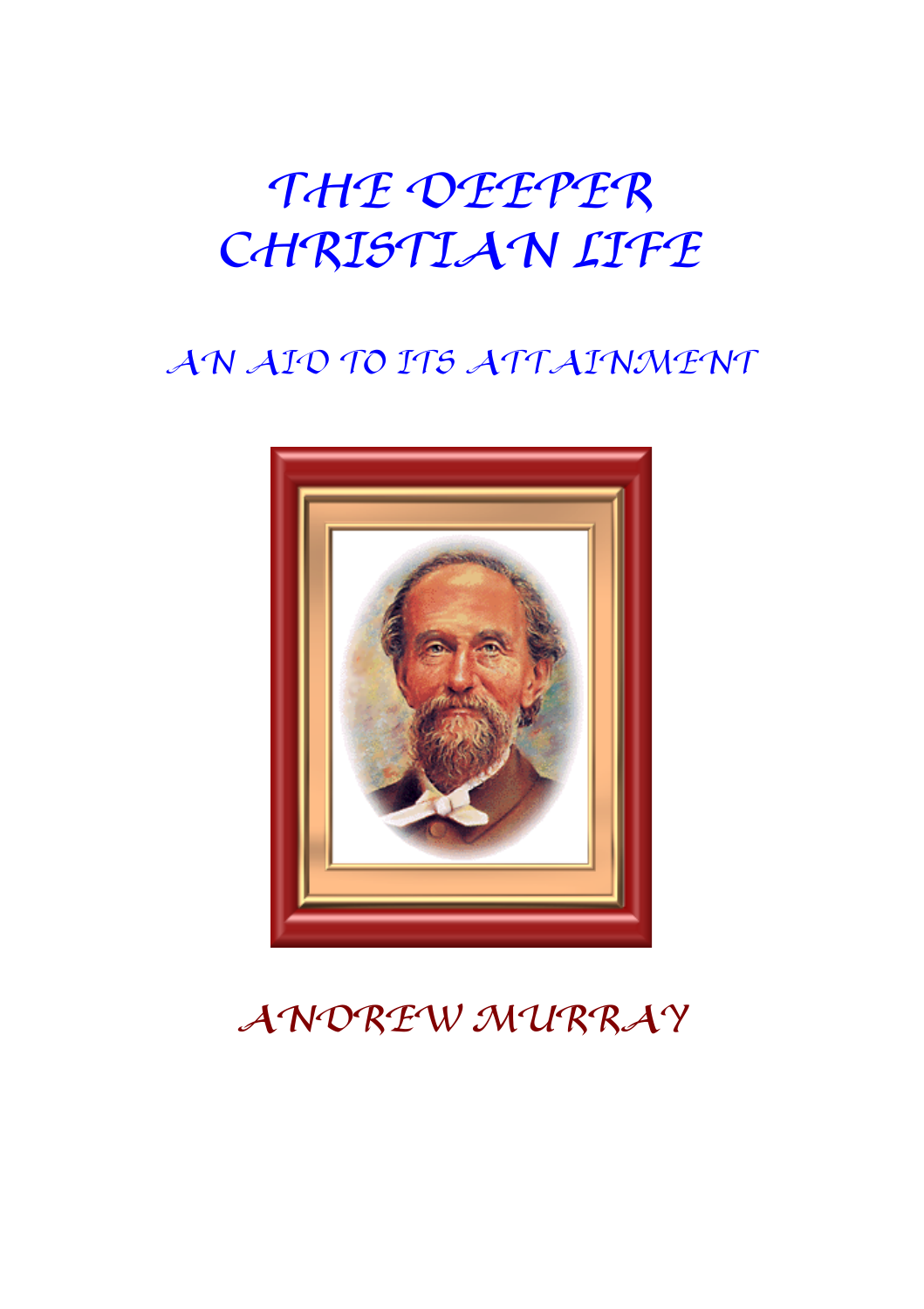### **CONTENTS**

| I.          | Daily Fellowship With God |
|-------------|---------------------------|
| Π.          | Privilege And Experience  |
| III.        | Carnal Or Spiritual?      |
| IV.         | Out Of And Into           |
| V.          | The Blessing Secured      |
| VI.         | The Presence Of Christ    |
| <b>1711</b> | A Word To Workers         |

VII. A Word To Workers Consecration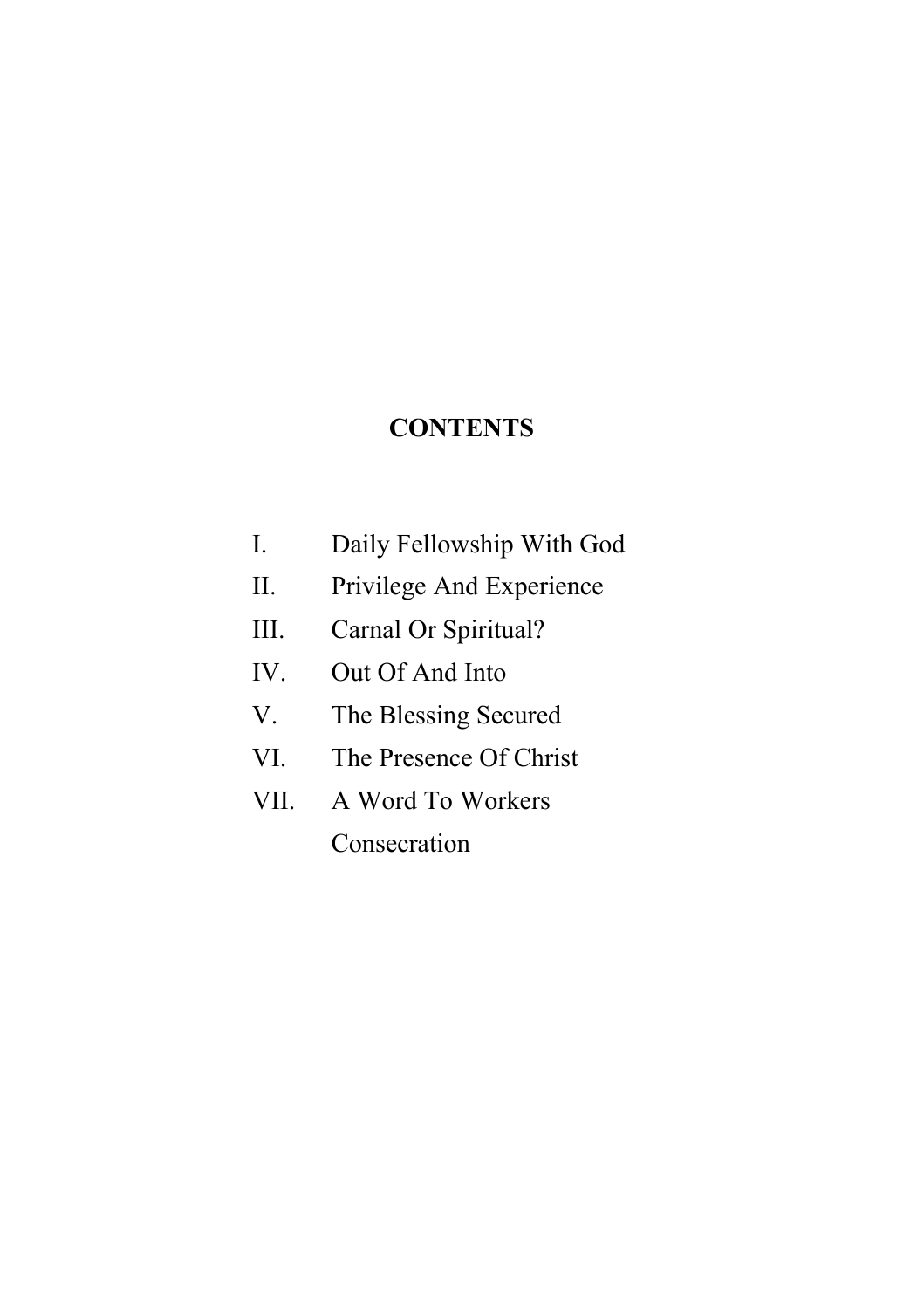### **DAILY FELLOWSHIP WITH GOD**

1. The first and chief need of our Christian life is, Fellowship with God.

The Divine life within us comes from God, and is entirely dependent upon Him. As I need every moment afresh the air to breathe, as the Sun every moment afresh sends down its light, so it is only in direct living communication with God that my soul can be strong.

The manna of one day was corrupt when the next day came. I must every day have fresh grace from heaven, and I obtain it only in direct waiting upon God Himself. Begin each day by tarrying before God, and letting Him touch you. Take time to meet God.

2. To this end, let your first act in your devotion be a setting yourself still before God. In prayer, or worship, everything depends upon God taking the chief place. I must bow quietly before Him in humble faith and adoration, speaking thus within my heart: "God is. God is near. God is love, longing to communicate Himself to me. God the Almighty One, Who works all in all, is even now waiting to work in me, and make Himself known." Take time, till you know God is very near.

3. When you have given God His place of honor, glory, and power, take your place of deepest lowliness, and seek to be filled with the Spirit of humility. As a creature it is your blessedness to be nothing that God may be all in you. As a sinner you are not worthy to look up to God; bow in self-abasement. As a saint, let God's love overwhelm you, and bow you still lower down. Sink down before Him in humility, meekness, patience, and surrender to His goodness and mercy. He will exalt you. Oh! Take time, to get very low before God.

4. Then accept and value your place in Christ Jesus. God delights in nothing but His beloved Son, and can be satisfied with nothing else in those who draw nigh to Him. Enter deep into God's holy presence in the boldness which the blood gives, and in the assurance that in Christ you are most well pleasing. In Christ you are within the veil. You have access into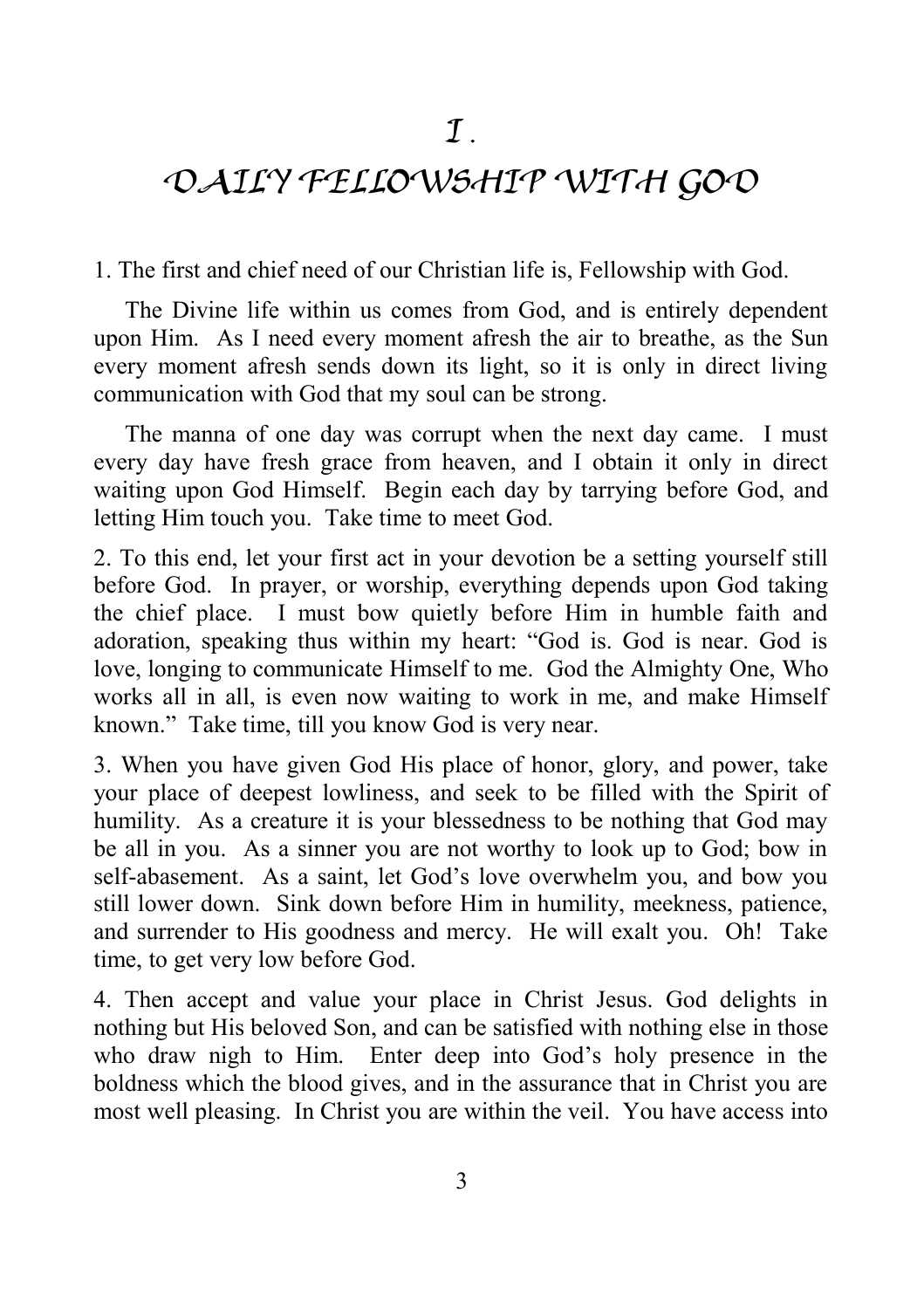the very heart and love of the Father. This is the great object of fellowship with God, that I may have more of God in my life, and that God may see Christ formed in me. Be silent before God and let Him bless you.

5. This Christ is a living Person. He loves you with a personal love, and He looks every day for the personal response of your love. Look into His face with trust, till His love really shines into your heart. Make His heart glad by telling Him that you do love Him. He offers Himself to you as a personal Savior and Keeper from the power of sin. Do not ask, can I be kept from sinning, if I keep close to Him? But ask can I be kept from sinning, if He always keeps close to me? And you see at once how safe it is to trust Him.

6. We have not only Christ's life in us as a power, and His presence with us as a person, but we have His likeness to be wrought into us. He is to be formed in us, so that His form or figure, His likeness, can be seen in us. Bow before God until you get some sense of the greatness and blessedness of the work to be carried on by God in you this day. Say to God, "Father, here am I for Thee to give as much in me of Christ's likeness as I can receive." And wait to hear Him say, "My child, I give thee as much of Christ as thy heart is open to receive." The God who revealed Jesus in the flesh and perfected Him, will reveal Him in thee and perfect thee in Him. The Father loves the Son, and delights to work out His image and likeness in thee. Count upon it that this blessed work will be done in thee as thou waitest on thy God, and holdest fellowship with Him.

7. The likeness to Christ consists chiefly in two things—the likeness of His death and resurrection, (Rom. 6:5). The death of Christ was the consummation of His humility and obedience, the entire giving up of His life to God. In Him we are dead to sin. As we sink down in humility and dependence and entire surrender to God, the power of His death works in us, and we are made conformable to His death. And so we know Him in the power of His resurrection, in the victory over sin, and all the joy and power of the risen life. Therefore every morning, "present yourselves unto God as those that are alive from the dead." He will maintain the life He gave, and bestow the grace to live as risen ones.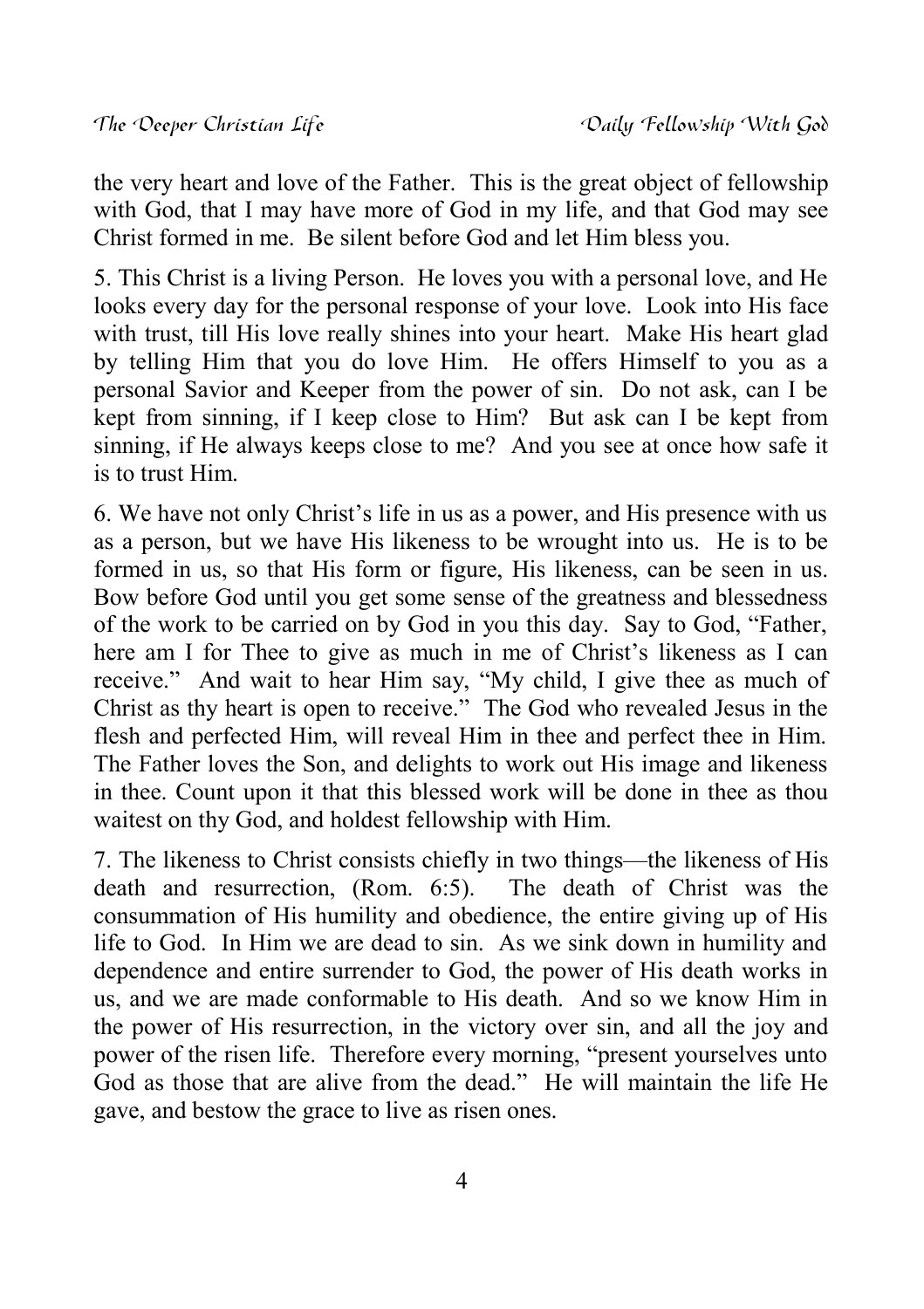8. All this can only be in the power of the Holy Spirit, who dwells in you. Count upon Him to glorify Christ in you. Count upon Christ to increase in you the inflowing of His Spirit. As you wait before God to realize His presence, remember that the Spirit is in you to reveal the things of God. Seek in God's presence to have the anointing of the Spirit of Christ so truly that your whole life may every moment be spiritual.

9. As you meditate on this wondrous salvation and seek full fellowship with the great and holy God, and wait on Him to reveal Christ in you, you will feel how needful the giving up of all is to receive Him. Seek grace to know what it means to live as wholly for God as Christ did. Only the Holy Spirit Himself can teach you what an entire yielding of the whole life to God can mean. Wait on God to show you in this what you do not know. Let every approach to God, and every request for fellowship with Him be accompanied by a new, very definite, and entire surrender to Him to work in you.

10. "By faith" must here, as through all Scripture, and all the spiritual life, be the keynote. As you tarry before God, let it be in a deep quiet faith in Him, the Invisible One, who is so near, so holy, so mighty, so loving. In a deep, restful faith too, that all the blessings and powers of the heavenly life are around you, and in you. Just yield yourself in the faith of a perfect trust to the Ever Blessed Holy Trinity to work out all God's purpose in you. Begin each day thus in fellowship with God, and God will be all in all to you.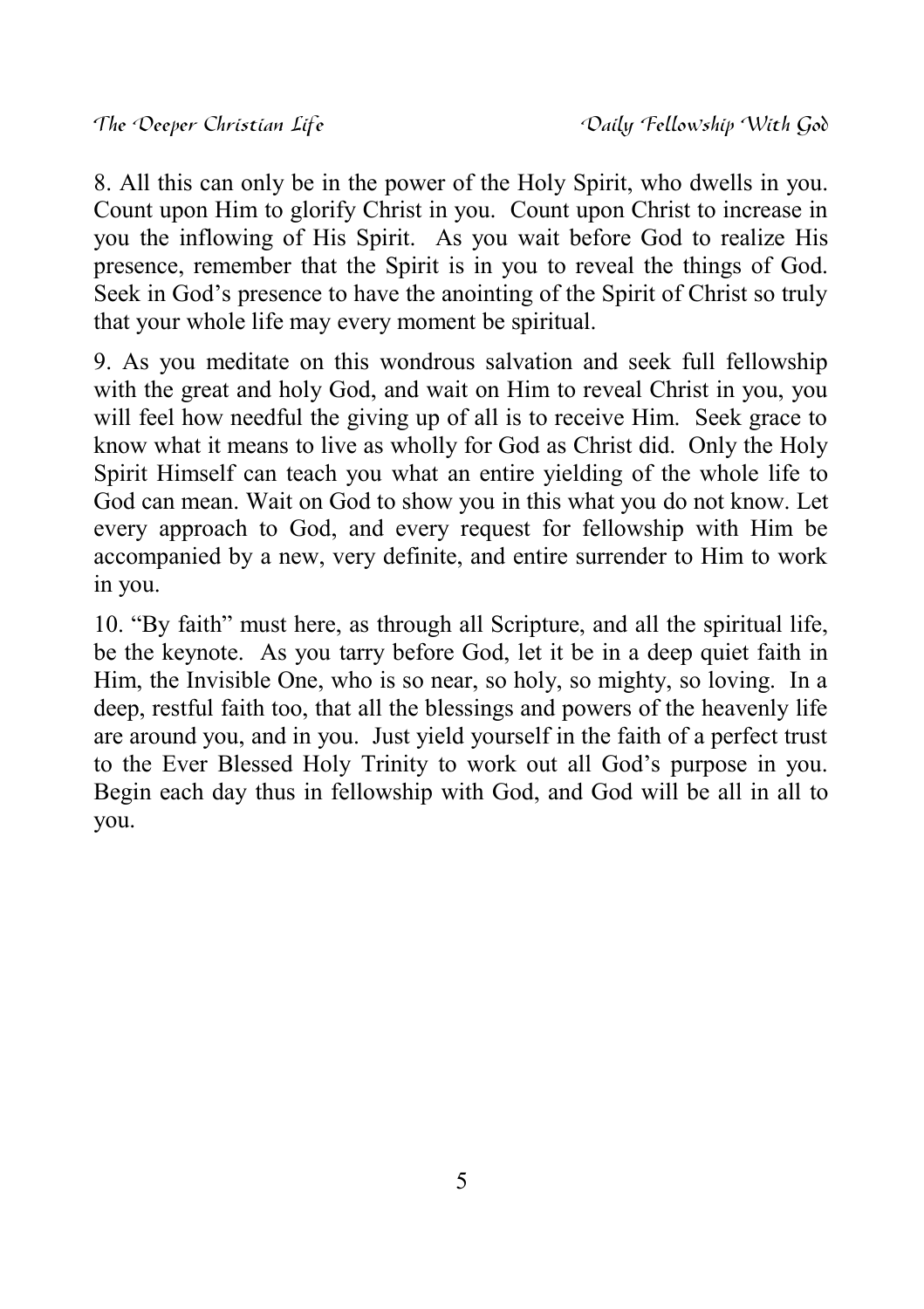### **PRIVILEGE AND EXPERIENCE**

*"And he said unto him, Son, thou art ever with me, and all that I have is thine." —Luke 15:31.*

The words of the text are familiar to us all. The elder son had complained and said, that though his father had made a feast, and had killed the fatted calf for the prodigal son, he had never given him even a kid that he might make merry with his friends. The answer of the father was: "Son, thou art ever with me, and all that I have is thine." One cannot have a more wonderful revelation of the heart of our Father in heaven than this points out to us. We often speak of the wonderful revelation of the father's heart in his welcome to the prodigal son, and in what he did for him. But here we have a revelation of the father's love far more wonderful, in what he says to the elder son.

If we are to experience a deepening of spiritual life, we want to discover clearly what is the spiritual life that God would have us live, on the one hand; and, on the other, to ask whether we are living that life; or, if not, what hinders us living it out fully.

This subject naturally divides itself into these three heads:—I. The high privilege of every child of God. 2. The low experience of too many of us believers. 3. The cause of the discrepancy; and, lastly, The way to the restoration of the privilege.

#### 1 THE HIGH PRIVILEGE OF THE CHILDREN OF  $GOD$

We have here two things describing the privilege: —First, "Son, thou art ever with me"—unbroken fellowship with thy Father is thy portion; Second, "All that I have is thine"—all that God can bestow upon His children is theirs.

"Thou are ever with me;" I am always near thee; thou canst dwell every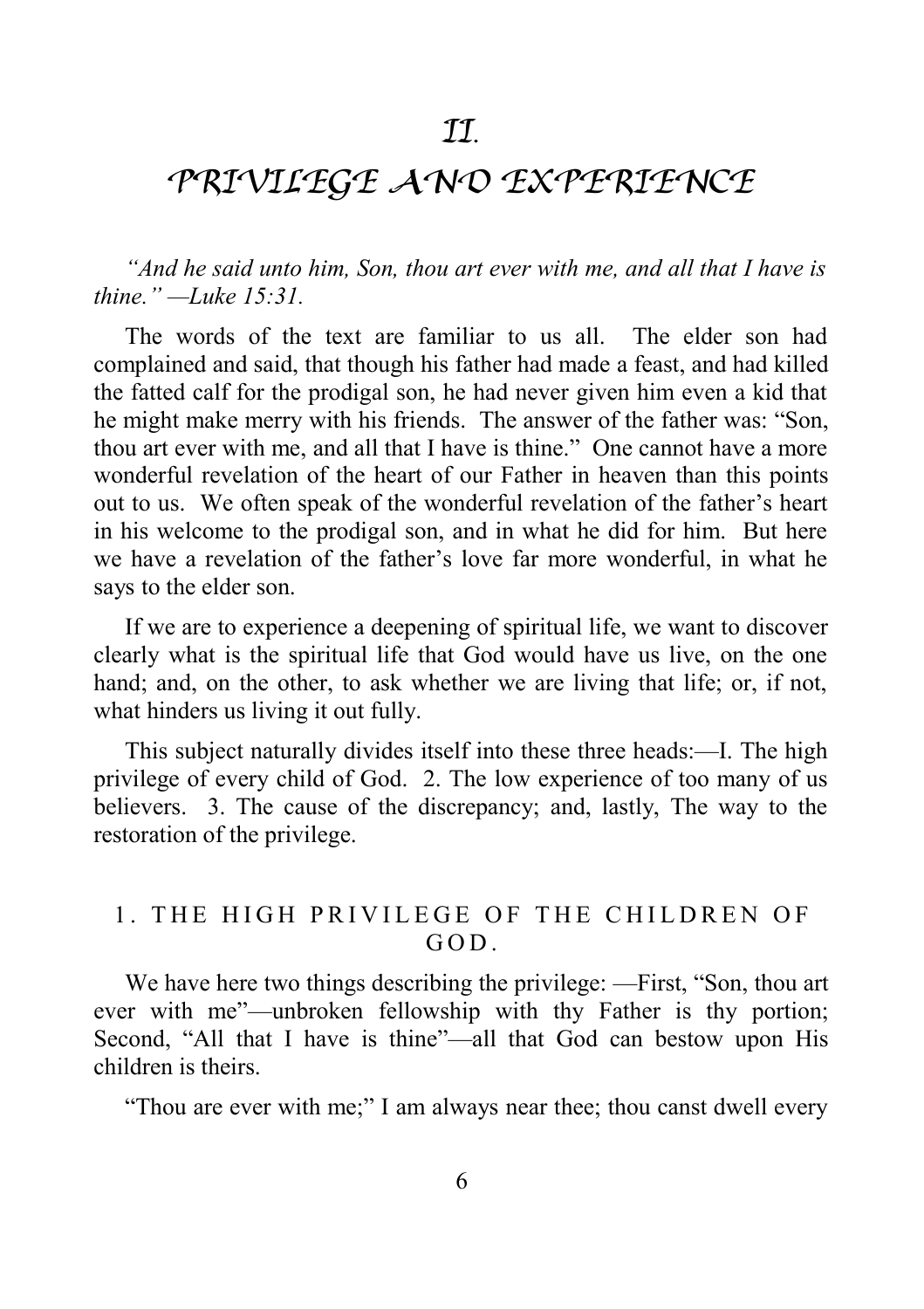hour of thy life in My presence, and all I have is for thee. I am a father, with a loving father's heart. I will withhold no good thing from thee. In these promises, we have the rich privilege of God's heritage. We have, in the first place, unbroken fellowship with Him. A father never sends his child away with the thought that he does not care about his child knowing that he loves him. The father longs to have his child believe that he has the light of his father's countenance upon him all the day—that, if he sends the child away to school, or anywhere that necessity compels, it is with a sense of sacrifice of parental feelings. If it be so with an earthly father, what think you of God? Does He not want every child of His to know that he is constantly living in the light of His countenance? This is the meaning of that word, "Son, thou art ever with me."

That was the privilege of God's people in Old Testament times. We are told that "Enoch walked with God." God's promise to Jacob was: "Behold, I am with thee, and will keep thee in all places whither thou goest, and will bring thee again into this land; for I will not leave thee until I have done that which I have spoken to thee of." And God's promise to Israel through Moses, was: "My presence shall go with thee, and I will give thee rest." And in Moses' response to the promise, he says, "For wherein shall it be known that I and Thy people have found grace in Thy sight? Is it not that Thou goest with us; so shall we be separated, I and Thy people, from all the people that are upon the face of the earth." The presence of God with Israel was the mark of their separation from other people. This is the truth taught in all the Old Testament; and if so, how much more may we look for it in the New Testament? Thus we find our Savior promising to those who love Him and who keep His word, that the Father also will love them, and Father and Son will come and make Their abode with them.

Let that thought into your hearts—that the child of God is called to this blessed privilege, to live every moment of his life in fellowship with God. He is called to enjoy the full light of His countenance. There are many Christians—I suppose the majority of Christians—who seem to regard the whole of the Spirit's work as confined to conviction and conversion: —not so much that He came to dwell in our hearts, and there reveal God to us.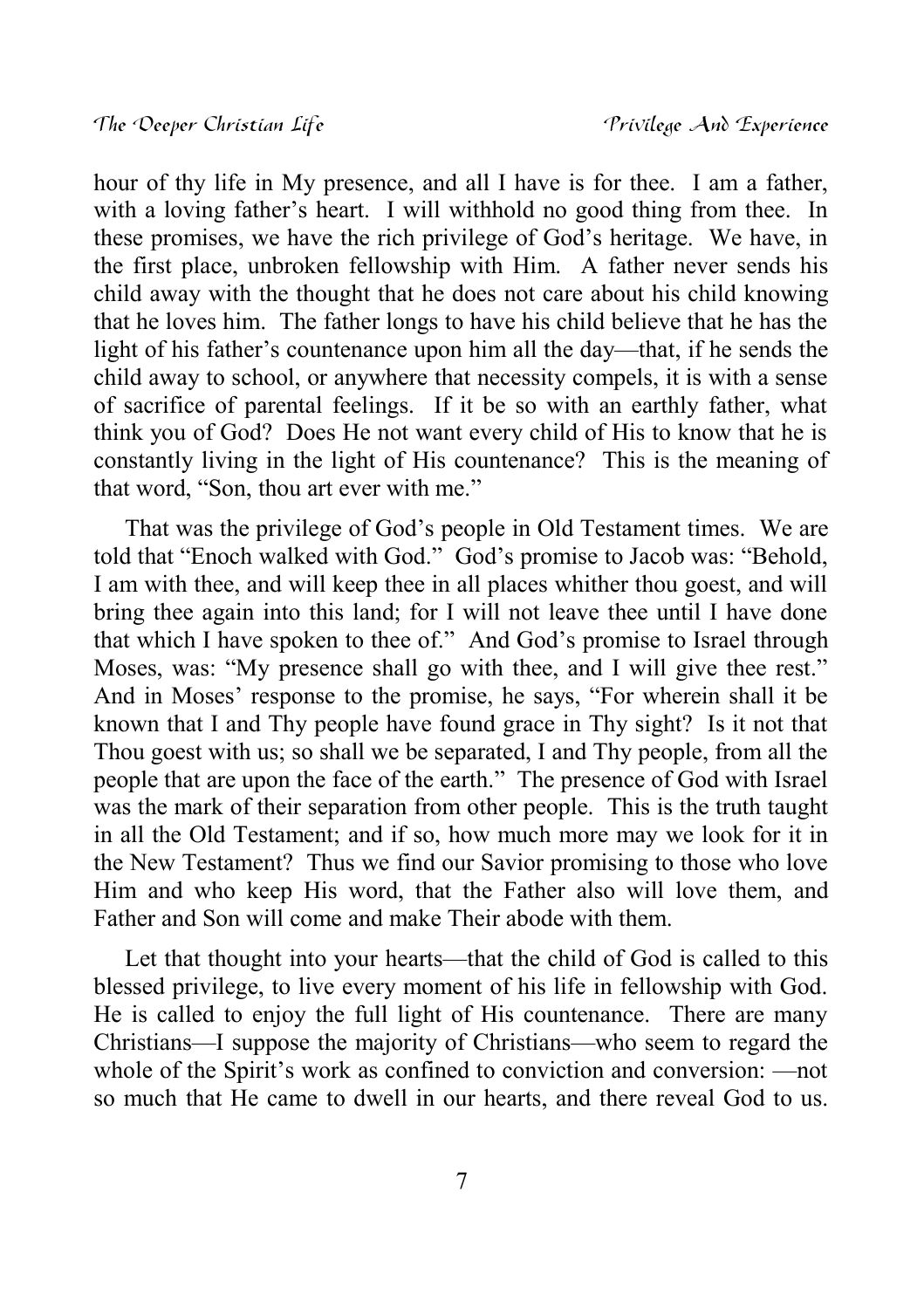He came not to dwell near us, but in us, that we might be filled with His indwelling. We are commanded to be "filled with the Spirit;" then the Holy Spirit would make God's presence manifest to us. That is the whole teaching of the epistle to the Hebrews: —the veil is rent in twain; we have access into the holiest of all by the blood of Jesus; we come into the very presence of God, so that we can live all the day with that presence resting upon us. That presence is with us wheresoever we go; and in all kinds of trouble, we have undisturbed repose and peace. "Son, thou art ever with me."

There are some people who seem to think that God, by some unintelligible sovereignty, withdraws His face. But I know that God loves His people too much to withhold His fellowship from them for any such reason. The true reason of the absence of God from us is rather to be found in our sin and unbelief, than in any supposed sovereignty of His. If the child of God is walking in faith and obedience, the Divine presence will be enjoyed in unbroken continuity.

Then there is the next blessed privilege: "All that I have is thine." Thank God, He has given us His own Son; and in giving Him, He has given us all things that are in Him, He has given us Christ's life, His love, His Spirit, His glory. "All things are yours; and ye are Christ's; and Christ is God's." All the riches of His Son, the everlasting King, God bestows upon every one of His children. "Son, thou art ever with me; and all that I have is thine." Is not that the meaning of all those wonderful promises given in connection with prayer: "Whatsoever ye shall ask in My name, ye shall receive."? Yes, there it is. That is the life of the children of God, as He Himself has pictured it to us.

2. In contrast with this high privilege of believers, look at

#### II. THE LOW EXPERIENCE OF TOO MANY OF US.

The elder son was living with his father and serving him "these many years," and he complains that his father never gave him a kid, while he gave his prodigal brother the fatted calf. Why was this? Simply because he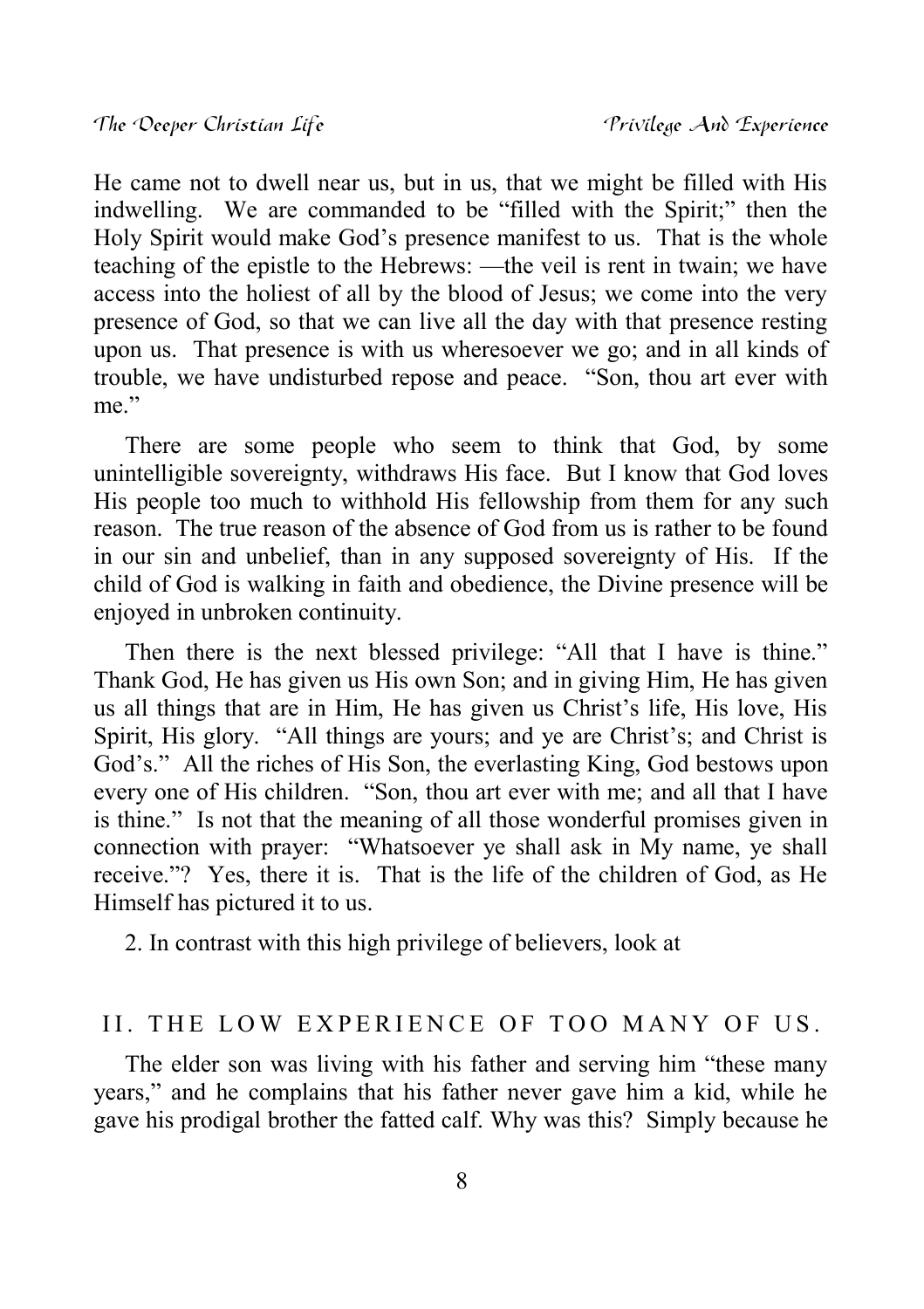did not ask it. He did not believe that he would get it, and therefore never asked it, and never enjoyed it. He continued thus to live in constant murmuring and dissatisfaction; and the keynote of all this wretched life is furnished in what he said. His father gave him everything, yet he never enjoyed it; and he throws the whole blame on his loving and kind father. O beloved, is not that the life of many a believer? Do not many speak and act in this way? Every believer has the promise of unbroken fellowship with God, but he says, "I have not enjoyed it; I have tried hard and done my best, and I have prayed for the blessing, but I suppose God does not see fit to grant it." But why not? One says, it is the sovereignty of God withholding the blessing. The father withheld not his gifts from the elder brother in sovereignty; neither does our Heavenly Father withhold any good thing from them that love Him. He does not make any such differences between His children. "He is able to make all grace abound towards you" was the promise equally made to all in the Corinthian church.

Some think these rich blessings are not for them, but for those who have more time to devote to religion and prayer; or their circumstances are so difficult, so peculiar, that we can have no conception of their various hindrances. But do not such think that God, if He places them in these circumstances, cannot make His grace abound accordingly? They admit He could if He would, work a miracle for them, which they can hardly expect. In some way, they, like the elder son, throw the blame on God. Thus many are saying, when asked if they are enjoying unbroken fellowship with God: —"Alas, no! I have not been able to attain to such a height; it is too high for me. I know of some who have it, and I read of it; but God has not given it to me, for some reason." But why not? You think, perhaps, that you have not the same capacity for spiritual blessing that others have. The Bible speaks of a joy that is "unspeakable and full of glory" as the fruit of believing; of a "love of God shed abroad in our hearts by the Holy Ghost given unto us." Do we desire it, do we? Why not get it? Have we asked for it? We think we are not worthy of the blessing—we are not good enough; and therefore God has not given it. There are more among us than we know of, or are willing to admit, who throw the blame of our darkness, and of our wanderings on God! Take care! Take care! Take care!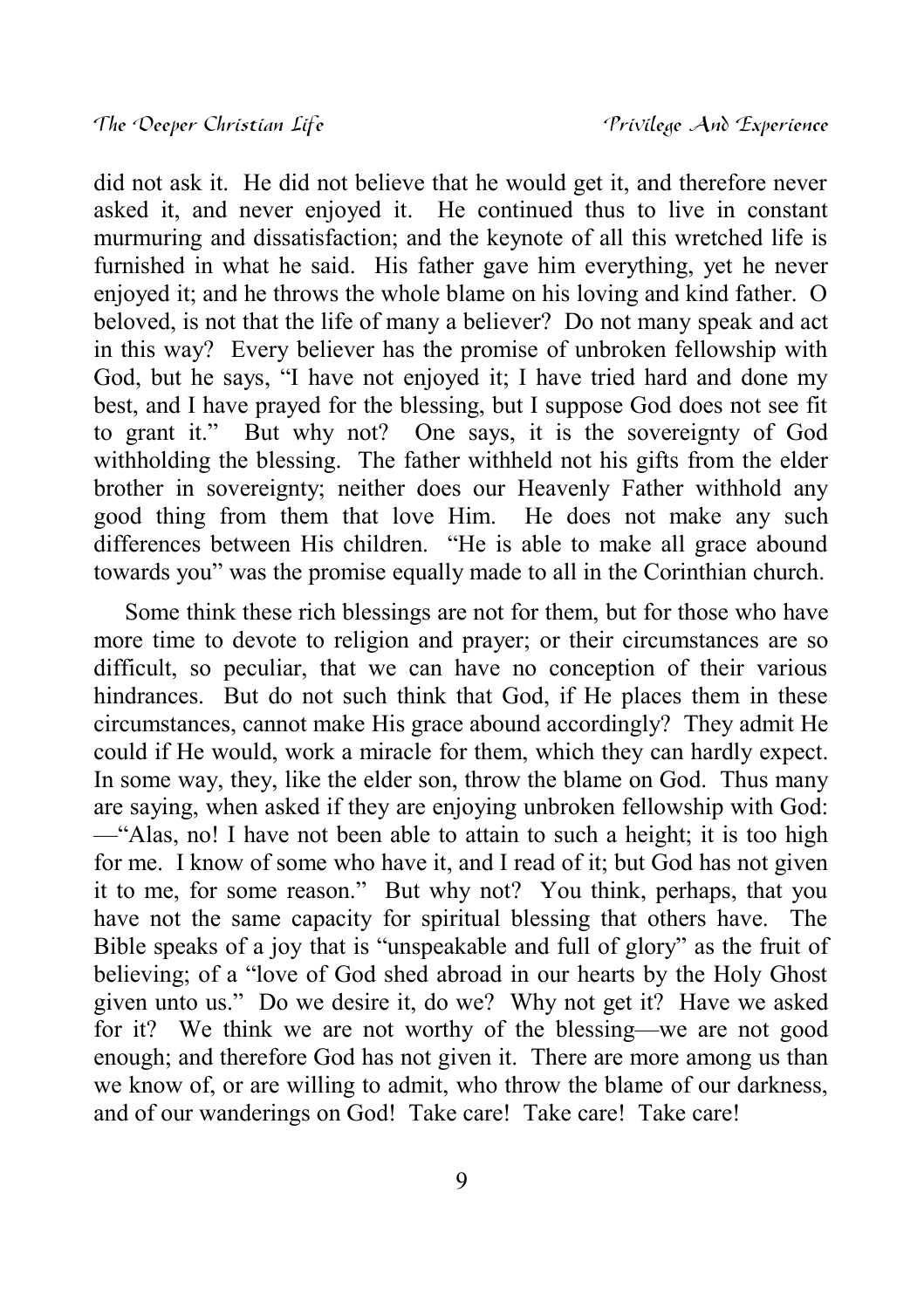And again, what about that other promise? The Father says, "All I have is thine." Are you rejoicing in the treasures of Christ? Are you conscious of having an abundant supply for all your spiritual needs every day? God has all these for you in abundance. "Thou never gavest me a kid!" The answer is, "All that I have is thine. I gave it thee in Christ."

Dear reader, we have such wrong thoughts of God. What is God like? I know no image more beautiful and instructive than that of the sun. The sun is never weary of shining; —of pouring out his beneficent rays upon both the good and the evil. You might close up the windows with blinds or bricks, the sun would shine upon them all the same; though we might sit in darkness, in utter darkness, the shining would be just the same. God's sun shines on every leaf; on every flower; on every blade of grass; on everything that springs out of the ground. All receive this wealth of sunshine until they grow to perfection and bear fruit. Would He who made that sun be less willing to poor out His love and life into me? The sun what beauty it creates! And my God, —would He not delight more in creating a beauty and a fruitfulness in me? —Such, too, as He has *promised* to give? And yet some say, when asked why they do not live in unbroken communion with God, "God does not give it to me, I do not know why; but that is the only reason I can give you—He has not given it to me." You remember the parable of the one who said, "I know thou art an hard master, reaping where thou hast not sown and gathering where thou hast not strawed," asking and demanding what thou hast not given. Oh! Let us come and ask why it is that the believer lives such a low experience.

### 3. THE CAUSE OF THIS DISCREPANCY BETWEEN GOD'S GIFTS, AND OUR LOW EXPERIENCE.

The believer is complaining that God has never given him a kid. Or, God has given him some blessing, but has never given the full blessing. He has never filled him with His Spirit. "I never," he says, "had my heart, as a fountain, giving forth the rivers of living water promised in John vii. 38." What is the cause? The elder son thought he was serving his father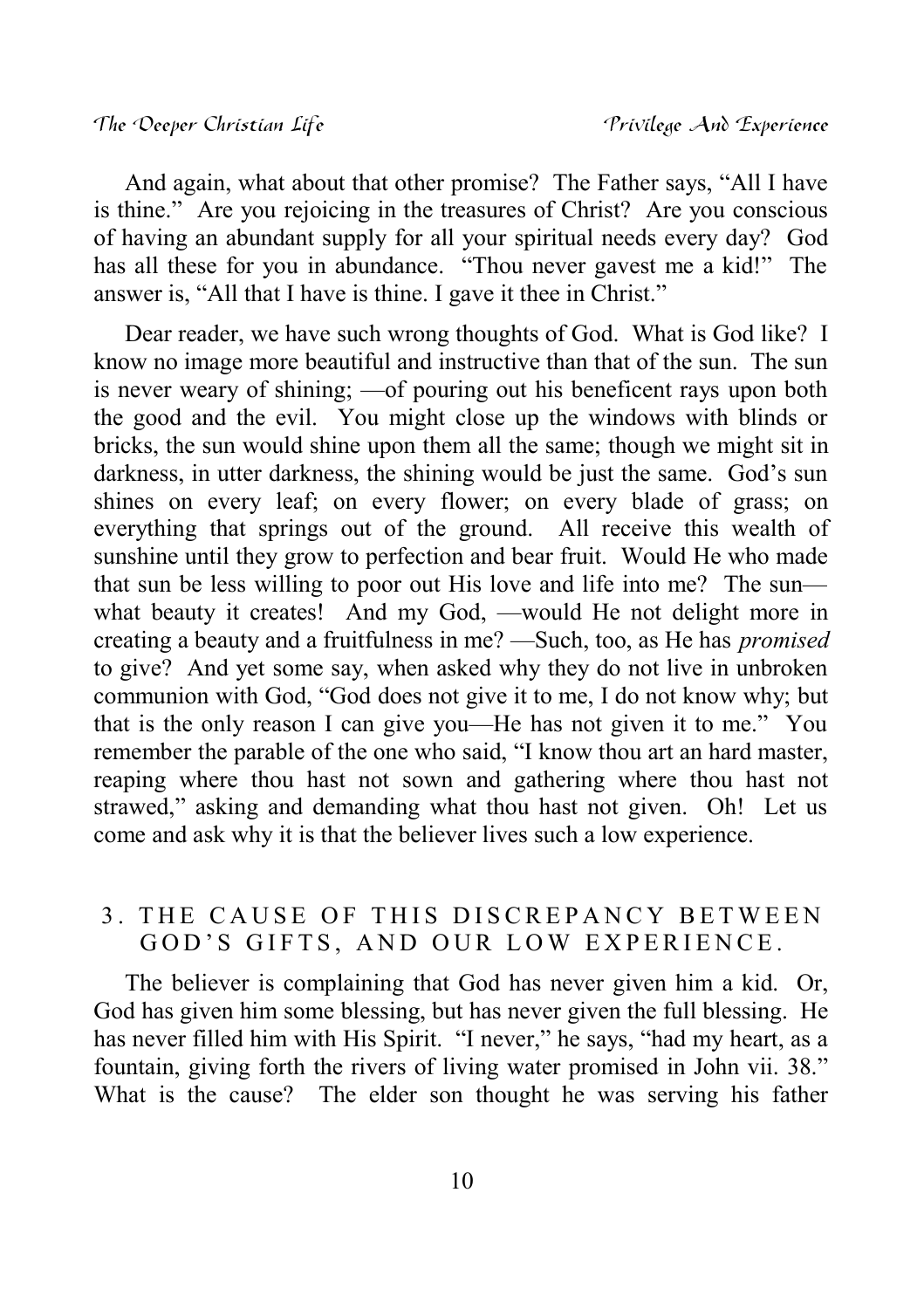faithfully "these many years" in his father's house, but it was in the spirit of bondage and not in the spirit of a child, so that his unbelief blinded him to the conception of a father's love and kindness, and he was unable all the time to see that his father was ready, not only to give him a kid, but a hundred, or a thousand kids, if he would have them. He was simply living in unbelief, in ignorance, in blindness, robbing himself of the privileges that the father had for him. So, if there be a discrepancy between our life and the fulfillment and enjoyment of all God's promises, the fault is ours. If our experience be not what God wants it to be, it is because of our unbelief in the love of God, in the power of God, and in the reality of God's promises.

God's word teaches us, in the story of the Israelites, that it was unbelief on their part that was the cause of their troubles, and not any limitation or restriction on God's part. As Psalm 78th says:—"He clave the rocks in the wilderness, and gave them drink as out of the great depths. He brought streams also out of the rock, and caused waters to run down like rivers." Yet they sinned by doubting His power to provide meat for them—"They spake against God; they said, can God furnish a table in the wilderness?" (vs. 15-19). Later on, we read in v. 41, "They turned back and tempted God, and limited the Holy One of Israel." They kept distrusting Him from time to time. When they got to Kadesh-Barnea, and God told them to enter the land flowing with milk and honey where there would be rest, abundance, and victory, only two men said, "Yes;" we can take possession, for God can make us conquer." But the ten spies, and the six hundred thousand men answered, "No; we can never take the land; the enemies are too strong for us." It was simply unbelief that kept them out of the land of promise.

If there is to be any deepening of the spiritual life in us, we must come to the discovery, and the acknowledgment of the unbelief there is in our hearts. God grant that we may get this spiritual quickening, and that we may come to see that it is by our unbelief that we have prevented God from doing His work in us. Unbelief is the mother of disobedience, and of all my sins and short comings—my temper, my pride, my unlovingness, my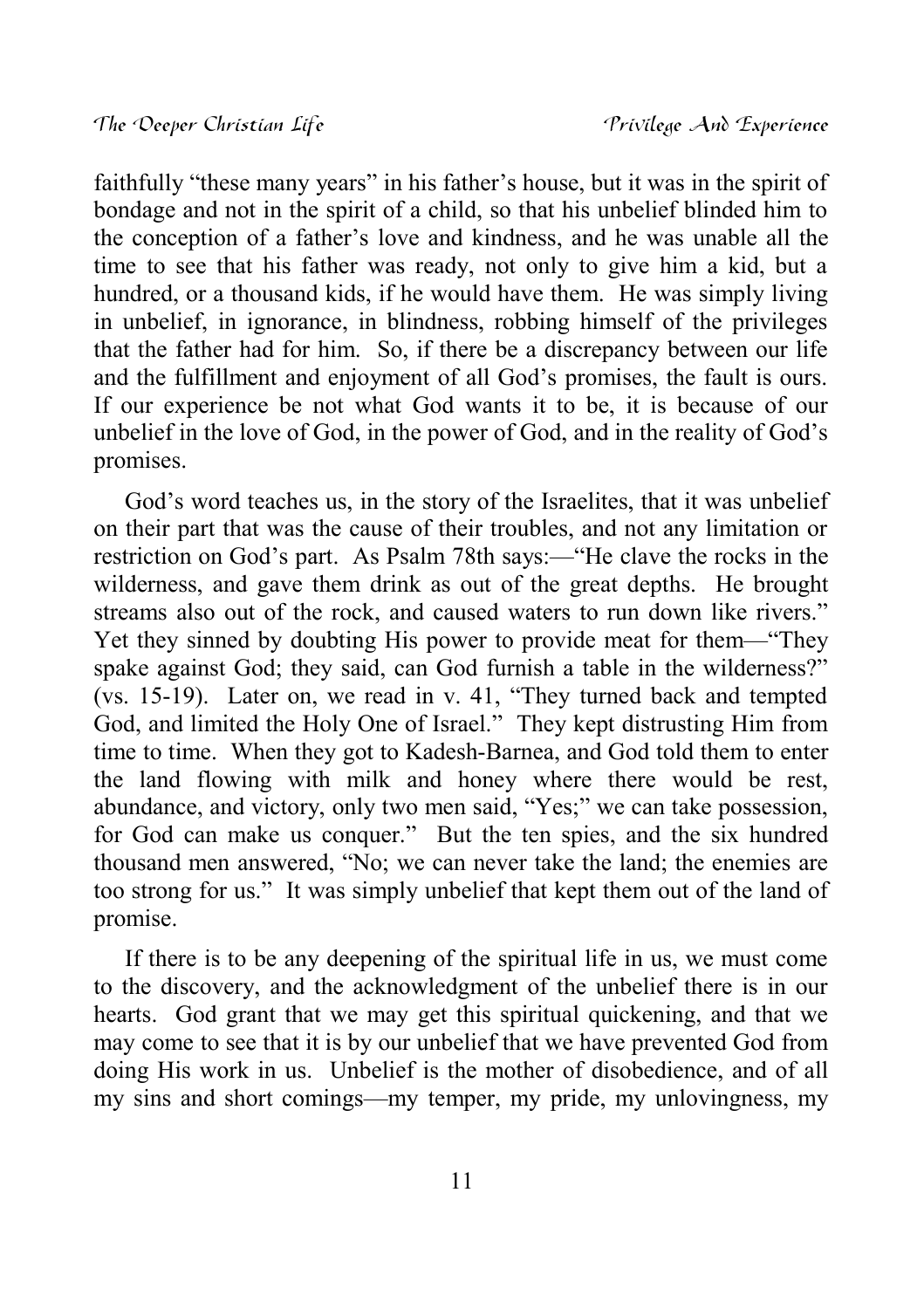worldliness, my sins of every kind. Though these differ in nature and form, yet they all come from the one root, viz, that we do not believe in the freedom and fullness of the Divine gift of the Holy Spirit to dwell in us and strengthen us, and fill us with the life and grace of God all the day long. Look, I pray you, at that elder son, and ask what was the cause of that terrible difference between the heart of the father and the experience of the son. There can be no answer but that it was this sinful unbelief that utterly blinded the son to a sense of his father's love.

Dear fellow believer, I want to say to you, that, if you are not living in the joy of God's salvation, the entire cause is your unbelief. You do not believe in the mighty power of God, and that He is willing by His Holy Spirit to work a thorough change in your life, and enable you to live in fullness of consecration to Him. God is willing that you should so live; but you do not believe it. If men really believed in the infinite love of God, what a change it would bring about! What is love? It is a desire to communicate oneself for the good of the object loved—the opposite to selfishness; as we read in 1 Cor. xiii. "Love seeks not her own." Thus the mother is willing to sacrifice herself for the good of her child. So God in His love is ever willing to impart blessing; and He is omnipotent in His love. This is true, my friends; God is omnipotent in love, and He is doing His utmost to fill every heart in this house. "But if God is really anxious to do that, and if He is Almighty, why does He not do it now?" You must remember, that God has given you a will, and by the exercise of that will, you can hinder God, and remain content, like the elder son, with the low life of unbelief. Come, now, and let us see the cause of the difference between God's high, blessed provision for His children, and the low, sad experience of many of us in the unbelief that distrusts and grieves Him.

#### 4. THE WAY OF RESTORATION-HOW IS THAT TO BE BROUGHT ABOUT?

We all know the parable of the prodigal son and how many sermons have been preached about repentance, from that parable. We are told that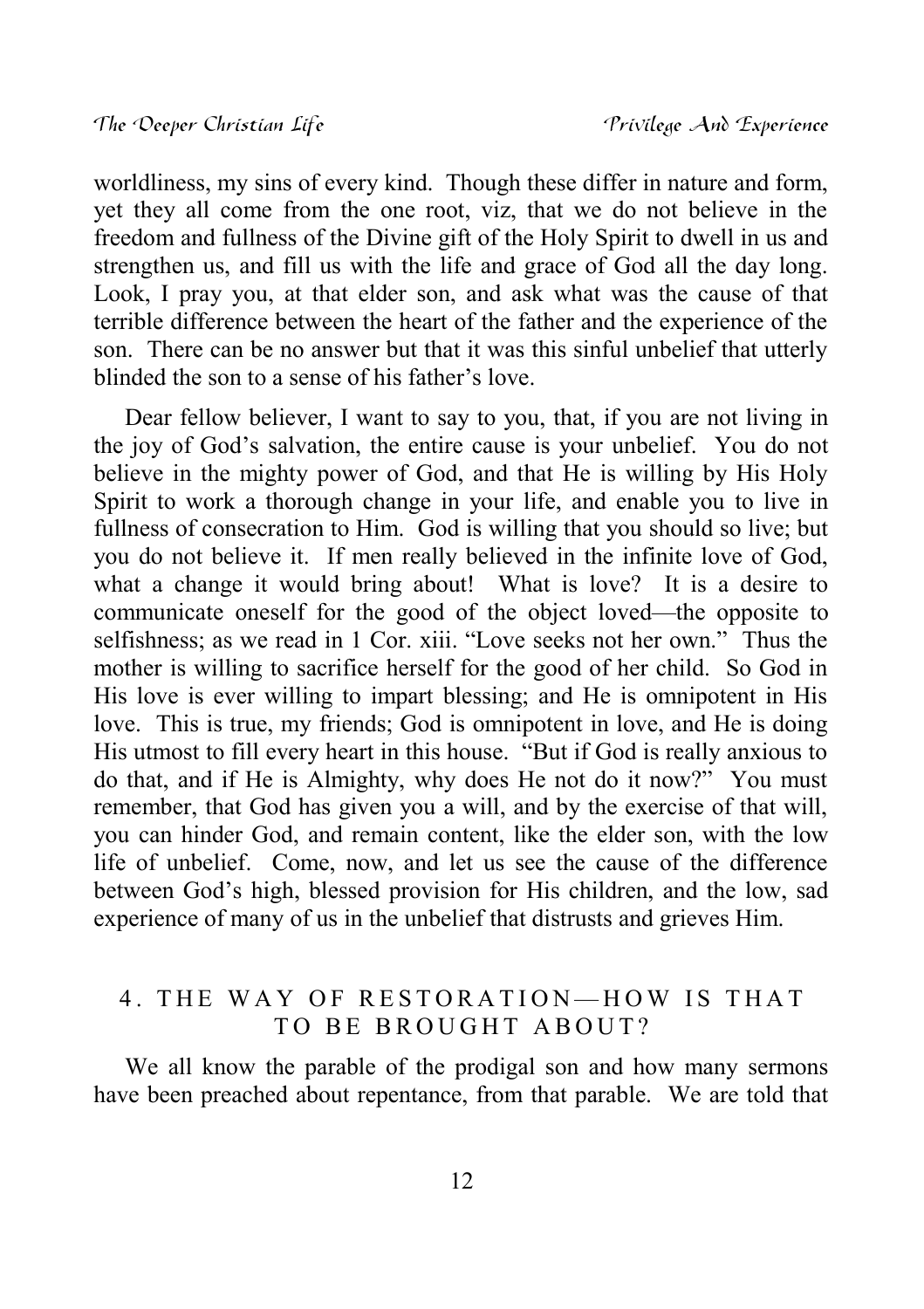"he came to himself and said, I will arise and go to my father, and will say unto him, Father, I have sinned against heaven and in thy sight." In preaching, we speak of this as the first step in a changed life—as conversion, as repentance, confession, returning to God. But, as this is the first step for the prodigal, we must remember that this is also the step to be taken by His erring children—by all the ninety-nine "who need no repentance," or think they do not. Those Christians who do not understand how wrong their low religious life is must be taught that this is sin unbelief; and that it is as necessary that they should be brought to repentance as the prodigal. You have heard a great deal of preaching repentance to the unconverted; but I want to try to preach it to God's children. We have a picture of so many of God's children in that elder brother. What the father told him, to bring about a consideration of the love that He bore him, just as he loved the prodigal brother, thus does God tell to us in our contentedness with such a low life: —"You must repent and believe that I love you, and all that I have is thine." He says, "By your unbelief, you have dishonored me, living for ten, twenty, or thirty years, and never believing what it was to live in the blessedness of My love. You must confess the wrong you have done Me in this, and be broken down in contrition of heart just as truly as the prodigal."

There are many children of God who need to confess, that though they are His children, they have never believed that God's promises are true, that He is willing to fill their hearts all the day long with His blessed presence. Have you believed this? If you have not, all our teaching will be of no profit to you. Will you not say, "By the help of God, I will begin now a new life of faith, and will not rest until I know what such a life means. I will believe that I am every moment in the Father's presence, and all that He has is mine?"

May the Lord God work this conviction in the hearts of all cold believers. Have you ever heard the expression, "a conviction for sanctification?" You know, the unconverted man needs a conviction before conversion. So does the dark-minded Christian need conviction before, and in order for sanctification, before he comes to a real insight to spiritual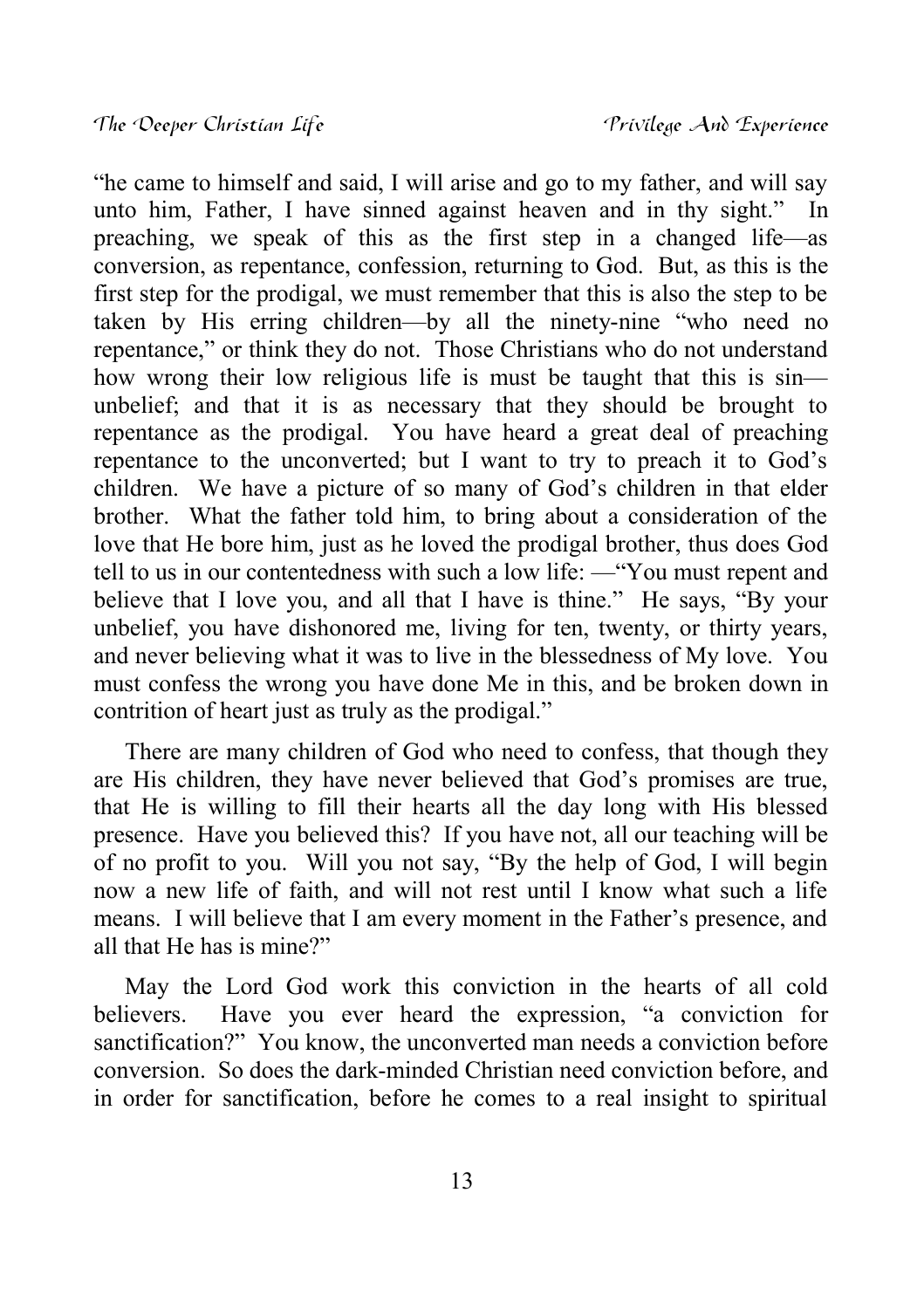blessedness. He must be convicted a second time because of his sinful life of doubt, and temper, and unlovingness. He must be broken down under that conviction; then there is hope for him. May the Father of mercy grant all such that deep contrition, so that they may be led into the blessedness of His presence, and enjoy the fullness of His power and love!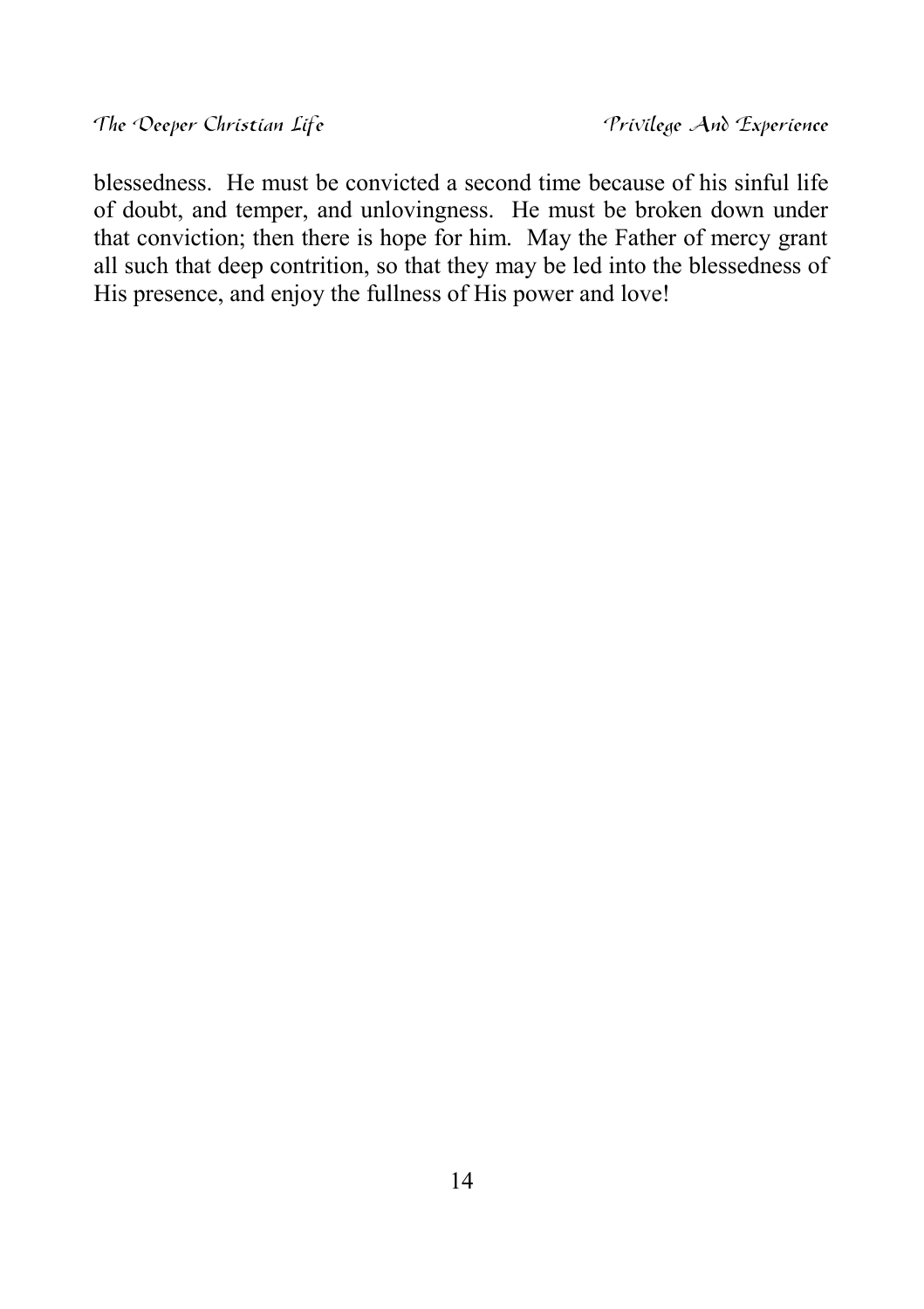### **CARNAL OR SPIRITUAL?**

#### *"And Peter went out and wept bitterly." —*Luke 22:62.

These words indicate the turning point in the life of Peter, —a crisis. There is often a question about the life of holiness. Do you grow into it? Or do you come into it by a crisis suddenly? Peter has been growing for three years under the training of Christ, but he had grown terribly downward, for the end of his growing was, he denied Jesus. And then there came a crisis. After the crisis he was a changed man, and then he began to grow aright. We must indeed grow in grace, but before we can grow in grace we must be put right.

You know what the two halves of the life of Peter were. In God's Word we read very often about the difference between the carnal and the spiritual Christian. The word "carnal" comes from the Latin word for flesh. In Romans viii., and in Gal. v., we are taught that the flesh and the Spirit of God are the two opposing powers by which we are dominated or ruled, and we are taught that a true believer may allow himself to be ruled by the flesh. That is what Paul writes to the Corinthians. In the 3rd chapter, the first four verses, he says, four times to them, "You are carnal, and not spiritual." And just so a believer can allow the flesh to have so much power over him that becomes "carnal." Every object is named according to its most prominent characteristic. If a man is a babe in Christ and has a little of the Holy Spirit and a great deal of the flesh, he is called *carnal,* for the flesh is his chief mark. If he gives way, as the Corinthians did, to strife, temper, division, and envy, he is a carnal Christian. He is a Christian, but a carnal one. But if he gives himself over entirely to the Holy Spirit so that He (the Holy Spirit) can deliver from the temper, the envy, and the strife, by breathing a heavenly disposition; and can mortify the deeds of the body; then God's Word calls him a "spiritual" man, a true spiritual Christian.

Now, these two styles are remarkably illustrated in the life of Peter. The text is the crisis and turning point at which he begins to pass over from the one side to the other.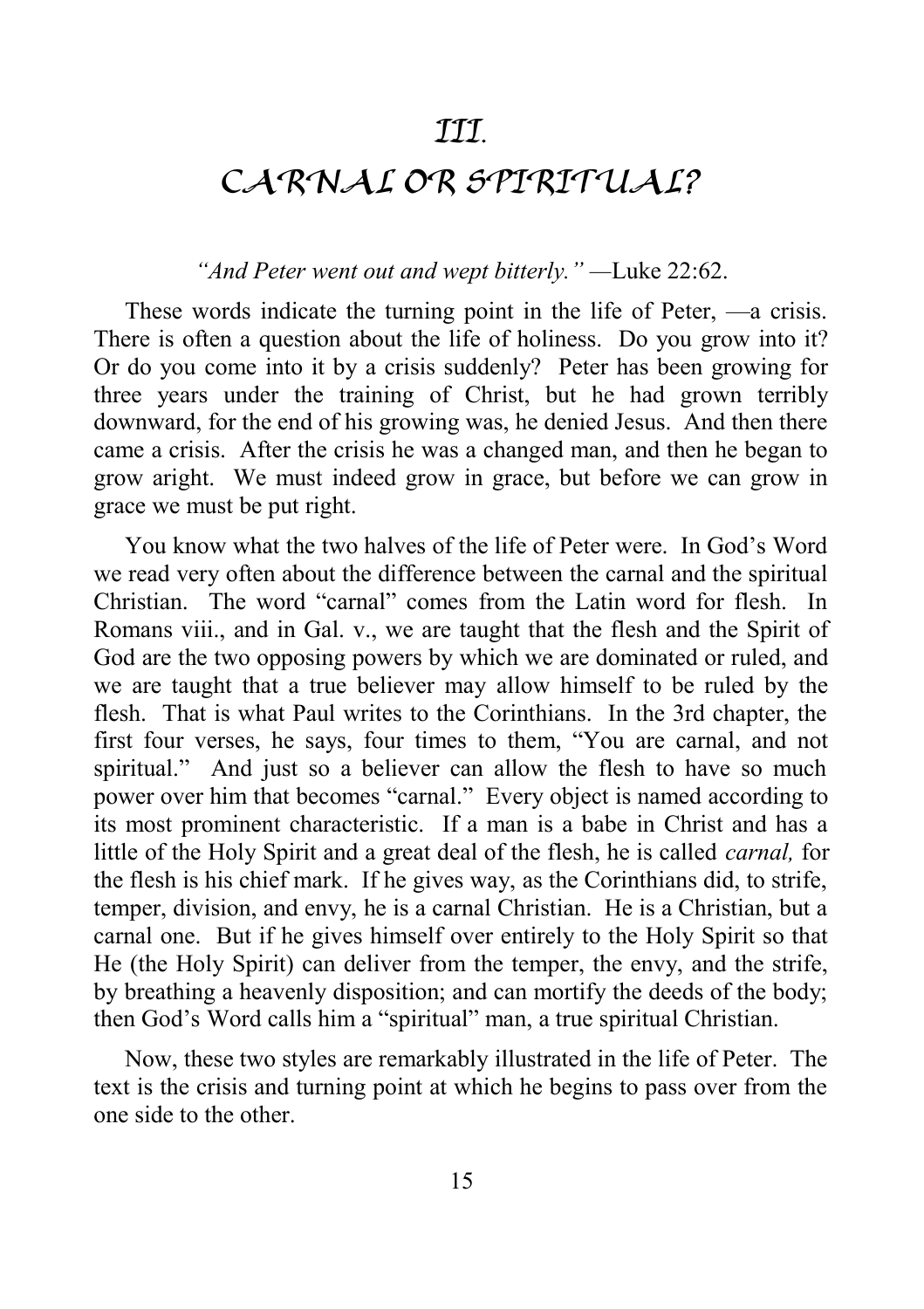The message that I want to bring to you is this: That the great majority of Christians, alas, are not spiritual men, and that they may become spiritual men by the grace of God. I want to come to all who are perhaps hungering and longing for the better life, and asking what is wrong that you are without it, to point out that what is wrong is just one thing,—*allowing the flesh to rule in you, and trusting in the power of the flesh to make you good.*

There is a better life, a life in the power of the Holy Spirit.

Then, I want to tell you a third thing. The first thing is important, take care of the carnal life, and confess if you are in it. The second truth is very blessed, there is a spiritual life; believe that it is a possibility. But the third truth is the most important, —You can by one step get out of the carnal into the spiritual state. May God reveal it to you now through the story of the Apostle Peter!

Look at him, first of all, in the carnal state. What are the marks of the carnal state in him? Self-will, self-pleasing, self-confidence. Just remember, when Christ said to the disciples at Caesarea Philippi, "The Son of Man must be crucified," Peter said to Him, "Lord, that can never be!" And Christ had to say to him, "Get thee behind Me, Satan!" Dear reader, what an awful thing for Peter! He could not understand what a suffering Christ was. And Peter was so self-willed and self-confident that he dared to contradict and to rebuke Christ! Just think of it! Then, you remember, how Peter and the other disciples, were more than once quarreling as to who was to be the chief—self-exaltation, self-pleasing;—every one wanted the chief seat in the Kingdom of God. Then again, remember the last night, when Christ warned Peter that Satan had desired to sift him and that he would deny Him; and Peter said twice over, "Lord, if they all deny Thee, I am ready to go to prison and to death." What self-confidence! He was sure that his heart was right. He loved Jesus, but he trusted himself. "I will never deny my Lord"! Don't you see the whole of that life of Peter is carnal confidence in himself. In his carnal pride, in his carnal unlovingness, in the carnal liberty he took in contradicting Jesus, it was all just the life of the flesh. Peter loved Jesus. God had by the Holy Spirit,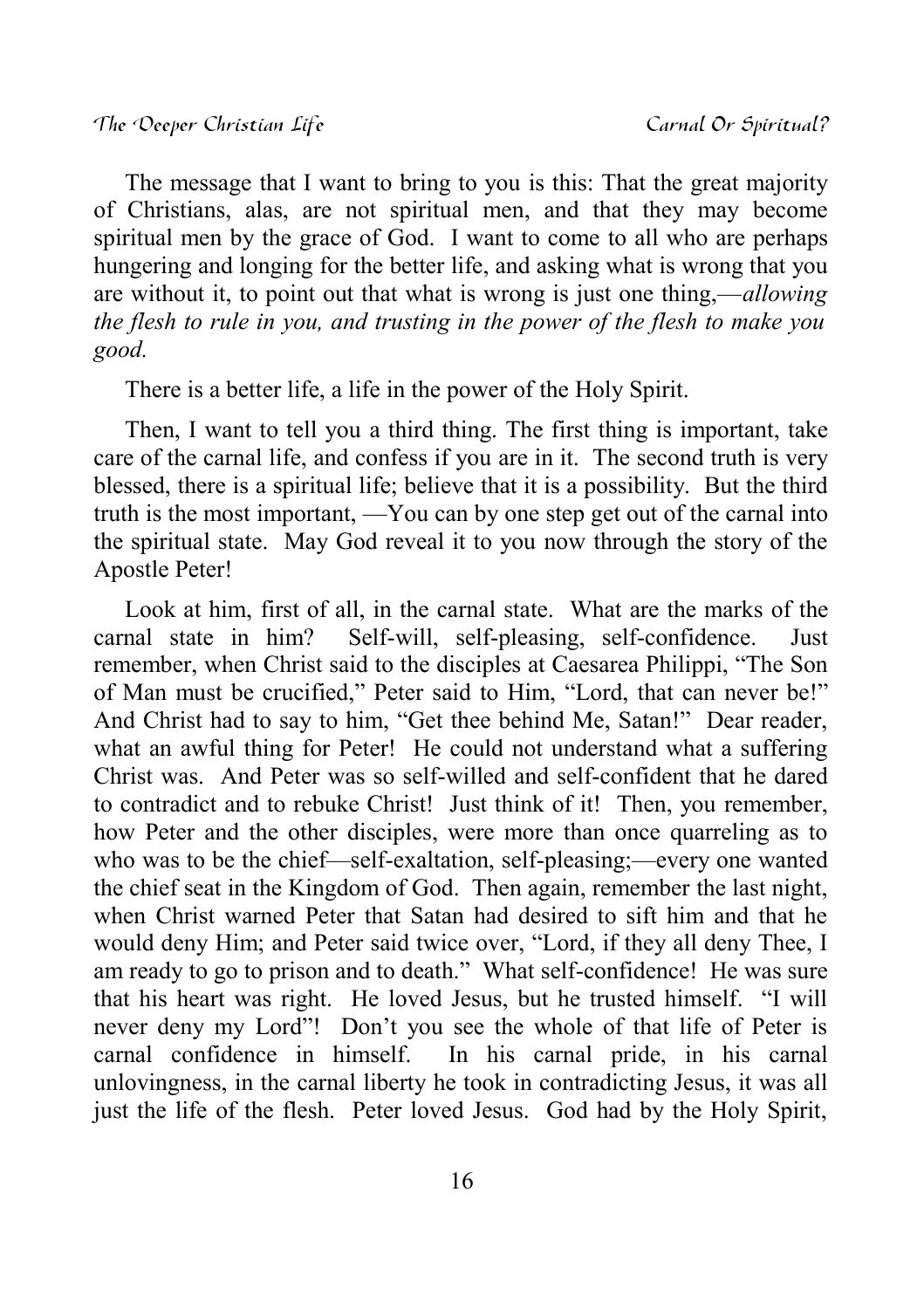taught him. Christ had said, "Flesh and blood hath not revealed this unto thee, but My Father which is in heaven." God had taught him that Christ was the Son of God; but with all that, Peter was just under the power of the flesh; and that is why Christ said at Gethsemane, "The spirit is willing but the flesh is weak."—"You are under the power of the flesh, you cannot watch with Me." Dear reader, what did it all lead to? The flesh led not only to the sins I have mentioned, but last of all to the saddest of things, to Peter's actual denial of Jesus. Three times over he told the lie; and once with an oath, "I know not the man." He denied his blessed Lord. That is what it comes to with the life of the flesh. That is Peter.

Now, look in the second place at Peter after he became a spiritual man. Christ had taught Peter a great deal. I think, if you count carefully, you will find some seven or eight times, Christ had spoken to the disciples about humility; He had taken a little child and set him in the midst of them; He had said, "He that exalts himself shall be abased, and he that humbles himself shall be exalted; He had said that three or four times; He had at the last supper washed their feet; but all had not taught Peter humility. All Christ's instructions were in vain. Remember that now. A man who is not spiritual, though he may read his Bible, though he may study God's Word, cannot conquer sin, because he is not living the life of the Holy Spirit. God has so ordered it, that man cannot live a right Christian life unless he is full of the Holy Ghost. Do you wonder at what I say? Have you been accustomed to think,—"Full of the Holy Ghost, that is what the Apostles had to be on the day of Pentecost; that is what the martyrs and the ministers had to be; but for every man to be full of the Holy Ghost, that is too high"? I tell you solemnly, unless you believe that, you will never become thoroughgoing Christians. I must be full of the Holy Spirit if I am to be a whole-hearted Christian.

Then, note what change took place in Peter. The Lord Jesus led him up to Pentecost, the Holy Spirit came from heaven upon him, and what took place? The old Peter was gone, and he was a new Peter. Just read his epistle, and note the keynote of the epistle. "Through suffering to glory." Peter, who had said, "Of course, Lord, you never can suffer, or be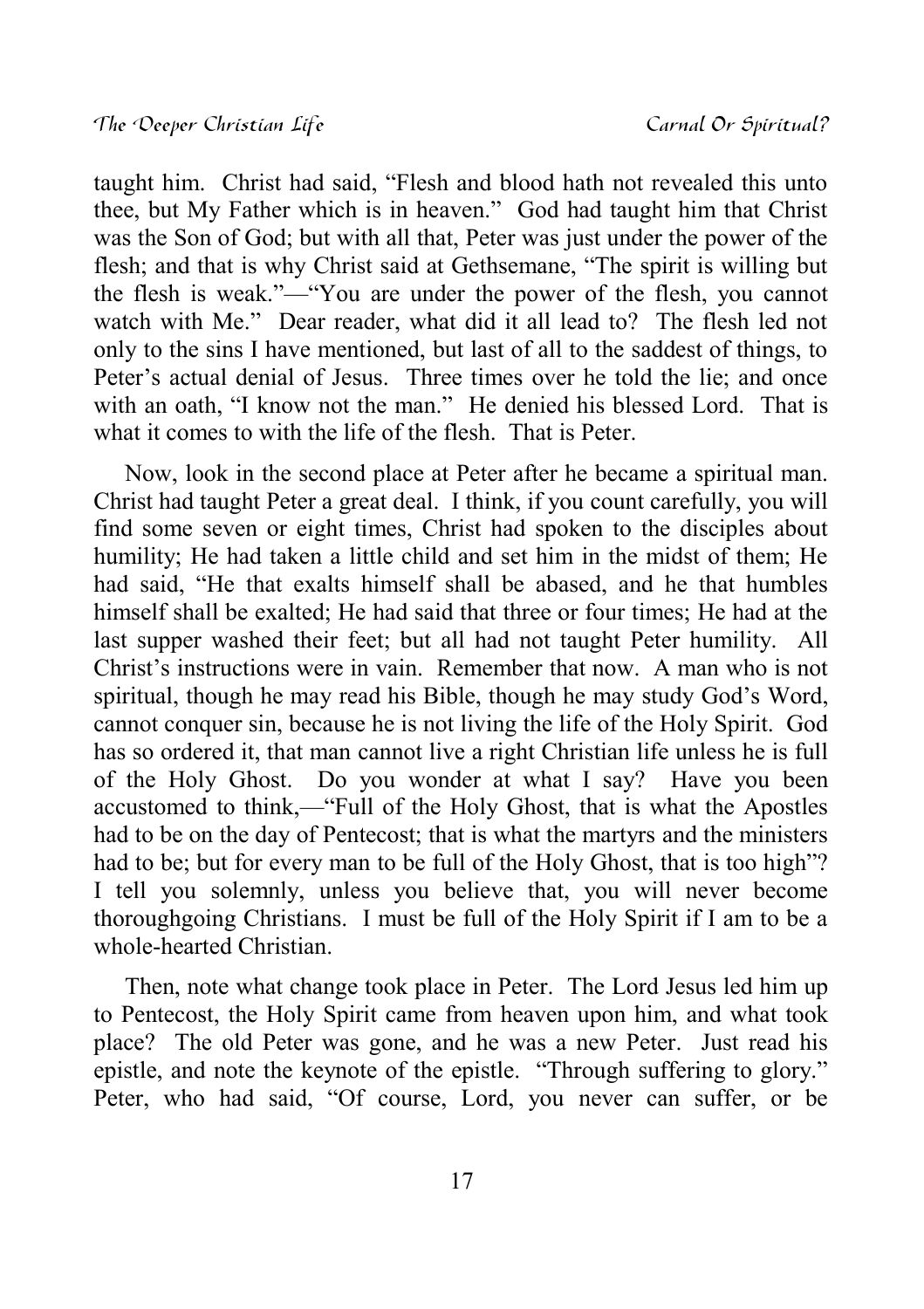crucified;" Peter, who, to save himself suffering or shame, had denied Christ, —Peter becomes so changed that when he writes his epistle the chief thought is the very thought of Christ, "Suffering is the way to glory." Do you not see that the Holy Spirit had changed Peter?

And look at other aspects. Look at Peter. He was so weak that a woman could frighten him into denying Christ; but when the Holy Spirit came he was bold, *bold,* bold to confess his Lord at any cost, was ready to go to prison and to death, for Christ's sake. The Holy Spirit had changed the man. Look at his views of Divine truth. He could not understand what Christ taught him, he could not take it in. It was impossible before the death of Christ; but on the day of Pentecost how he is able to expound the word of God as a spiritual man! I tell you, beloved, when the Holy Ghost comes upon a man he becomes a spiritual man, and instead of denying his Lord he denies himself, just remember that. In the sixteenth chapter of Matthew when Peter had said, "Lord, be it far from Thee, this shall never happen that Thou shalt be crucified," Christ said to Him: "Peter, not only will I be crucified, but you will have to be crucified too. If any man is to be My disciple, let him take up his cross to die upon it, let him deny himself, and let him follow Me." How did Peter obey that command? He went and denied Jesus! As long as a man, a Christian, is under the power of the flesh, he is continually denying Jesus. You always must do one of the two, you must deny self or you must deny Jesus, and, alas, Peter denied his Lord rather than deny himself. On the other hand, when the Holy Spirit came upon him, he could not deny his Lord, but he could deny himself, and he praised God for the privilege of suffering for Christ.

Now, how did the change come about? The words of my text tell us, —"And Peter went out and wept bitterly." What does that mean? It means this, that the Lord led Peter to come to the end of himself, to see what was in his heart, and with his self-confidence to fall into the very deepest sin that a child of God could be guilty of; —publicly, with an oath, to deny his Lord Jesus! When Peter stood there in that great sin, the loving Jesus looked upon him, and that look, full of loving reproach, loving pity, pierced like an arrow through the heart of Peter, and he went out and wept bitterly.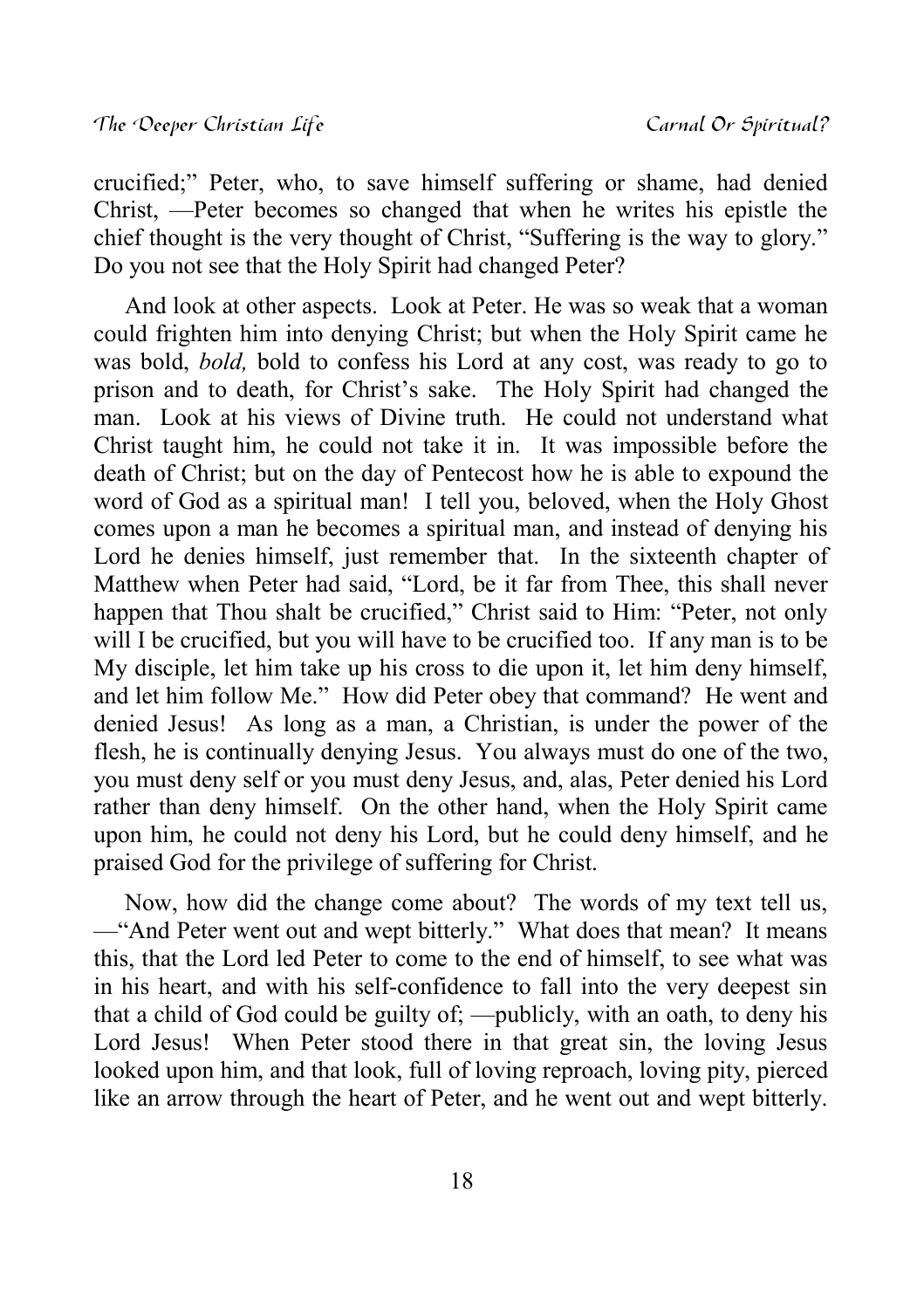Praise God, that was the end of self-confident Peter! Praise God, that was the turning point of his life! He went out with a shame that no tongue can express. He woke up as out of a dream to the terrible reality "I have helped to crucify the blessed Son of God." No man can fathom what Peter must have passed through that Friday, Saturday and Sunday morning. But, blessed be God, on that Sunday Jesus revealed Himself to Peter, we know not how, but "He was seen of Simon;" then in the evening He came to him with the other disciples and breathed peace, and the Holy Spirit upon him; and then, later on, you know how the Lord asked him, "Simon, son of Jonas, lovest thou me?"—three times, until Peter was sorrowful, and said, "Lord, thou knowest all things, thou knowest that I love thee." What was it that wrought the transition from the love of the flesh to the love of the Spirit? I tell you, that was the beginning, —"Peter went out and wept bitterly," with a broken heart, with a heart that would give anything to show its love to Jesus. With a heart that had learned to give up all selfconfidence, Peter was prepared for the blessing of the Holy Spirit.

And, now, you can easily see the application of this story. Are there not many just living the life of Peter, of the self-confident Peter as he was? Are there not many who are mourning under the consciousness, "I am so unfaithful to my Lord, I have no power against the flesh, I cannot conquer my temper, I give way just like Peter to the fear of man, of company, for people can influence me and make me do things I do not want to do, and I have no power to resist them? Circumstances get the mastery over me, and I then say and do things that I am ashamed of."? Is there not more than one, who, in answer to the question, "Are you living as a man filled with the Spirit, devoted to Jesus, following Him, fully giving up all for Him?" must say with sorrow, "God knows I am not. Alas, my heart knows it."? You say it, and I come, and I press you with the question, Is not your position, and your character, and your conduct, just like that of Peter? Like Peter, you love Jesus, like Peter you know He is the Christ of God, like Peter you are very zealous in working for Him. Peter had cast out devils in His name, and had preached the gospel, and had healed the sick. Like Peter you have tried to work for Jesus; but Oh! Under it all, isn't there something that comes up continually? Oh, Christian, what is it? I pray,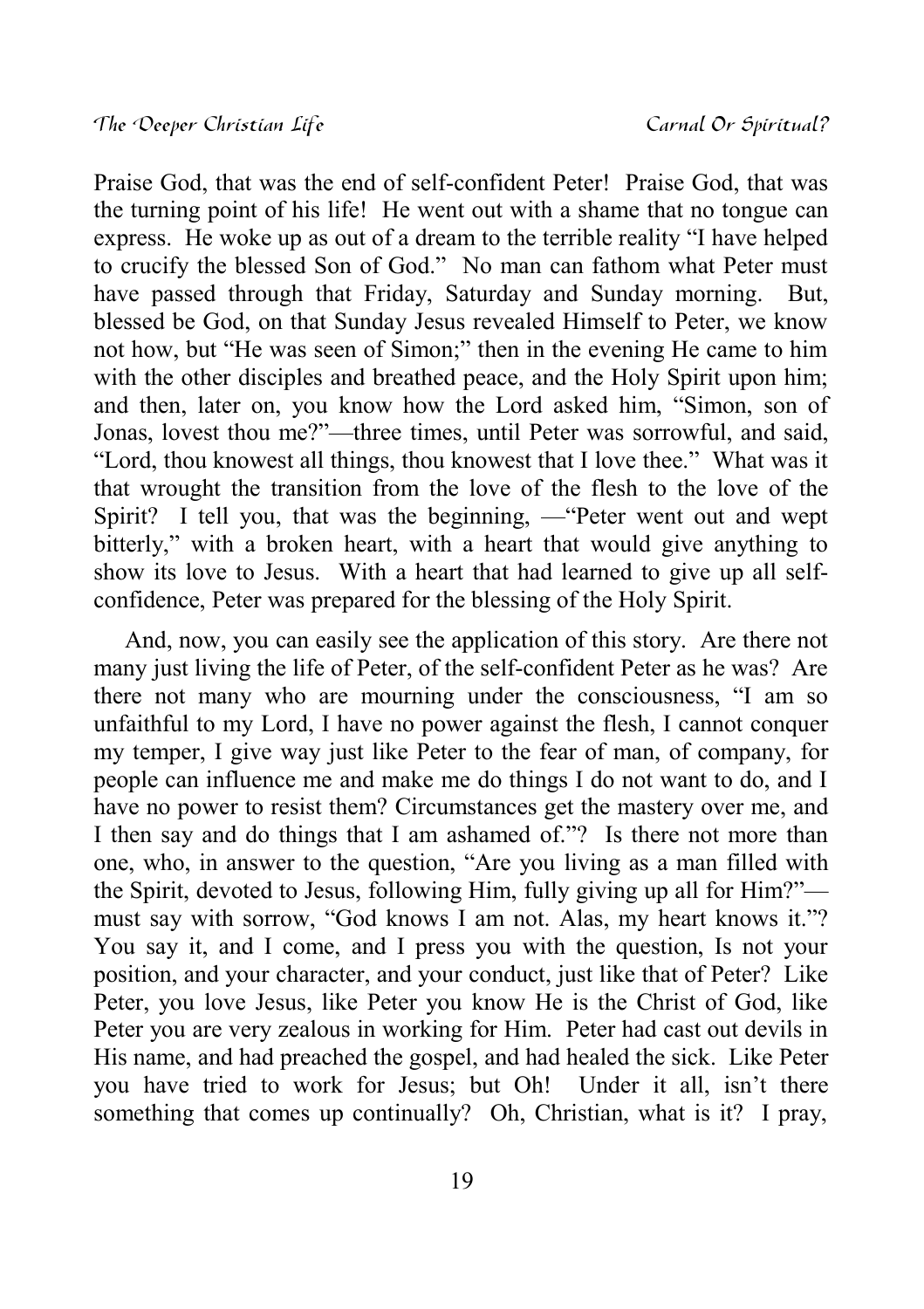and I try, and I do long to live a holy life, but the flesh is too strong, and sin gets the better of me, and continually I am pleasing self instead of denying it, and denying Jesus instead of pleasing Him. Come, all who are willing to make that confession, and let me ask you to look quietly at the other life that is possible for you.

Just as the Lord Jesus gave the Holy Spirit to Peter, He is willing to give the Holy Spirit to you. Are you willing to receive Him? Are you willing to give up yourself entirely as an empty, helpless vessel, to receive the power of the Holy Spirit, to live, to dwell, and to work in you every day? Dear believer, God has prepared such a beautiful and such a blessed life for every one of us, and God as a Father is waiting to see why you will not come to Him and let Him fill you with the Holy Ghost. Are you willing for it? I am sure some are. There are some who have said often, "O God, why can't I live that life?—Why can't I live every hour of unbroken fellowship with God?—Why can't I enjoy what my Father has given me, all the riches of His grace? It is for me He gave it, and why can't I enjoy it?" There are those who say, "Why can't I abide in Christ every day, and every hour, and every moment? —Why can't I have the light of my Father's love filling my heart all the day long? Tell me, servant of God, what can help me?"

I can tell you one thing that will help you. What helped Peter? "Peter went out and wept bitterly." It must come with us to a conviction of sin; it must come with us to a real downright earnest repentance, or we never can get into the better life. We must stop complaining and confessing, "Yes, my life is not what it should be, and I will try to do better." That won't help you. What will help you? This,—that you go down in despair to lie at the feet of Jesus, and that you begin with a very real and bitter shame to make confession, "Lord Jesus, have compassion upon me! For these many years I have been a Christian, but there are so many sins from which I have not cleansed myself, —temper, pride, jealousy, envy, sharp words, unkind judgments, unforgiving thoughts." One must say, "There is a friend whom I never have forgiven for what he has said." Another must say, "There is an enemy whom I dislike, I cannot say that I can love him." Another must say, "There are things in my business that I would not like brought out into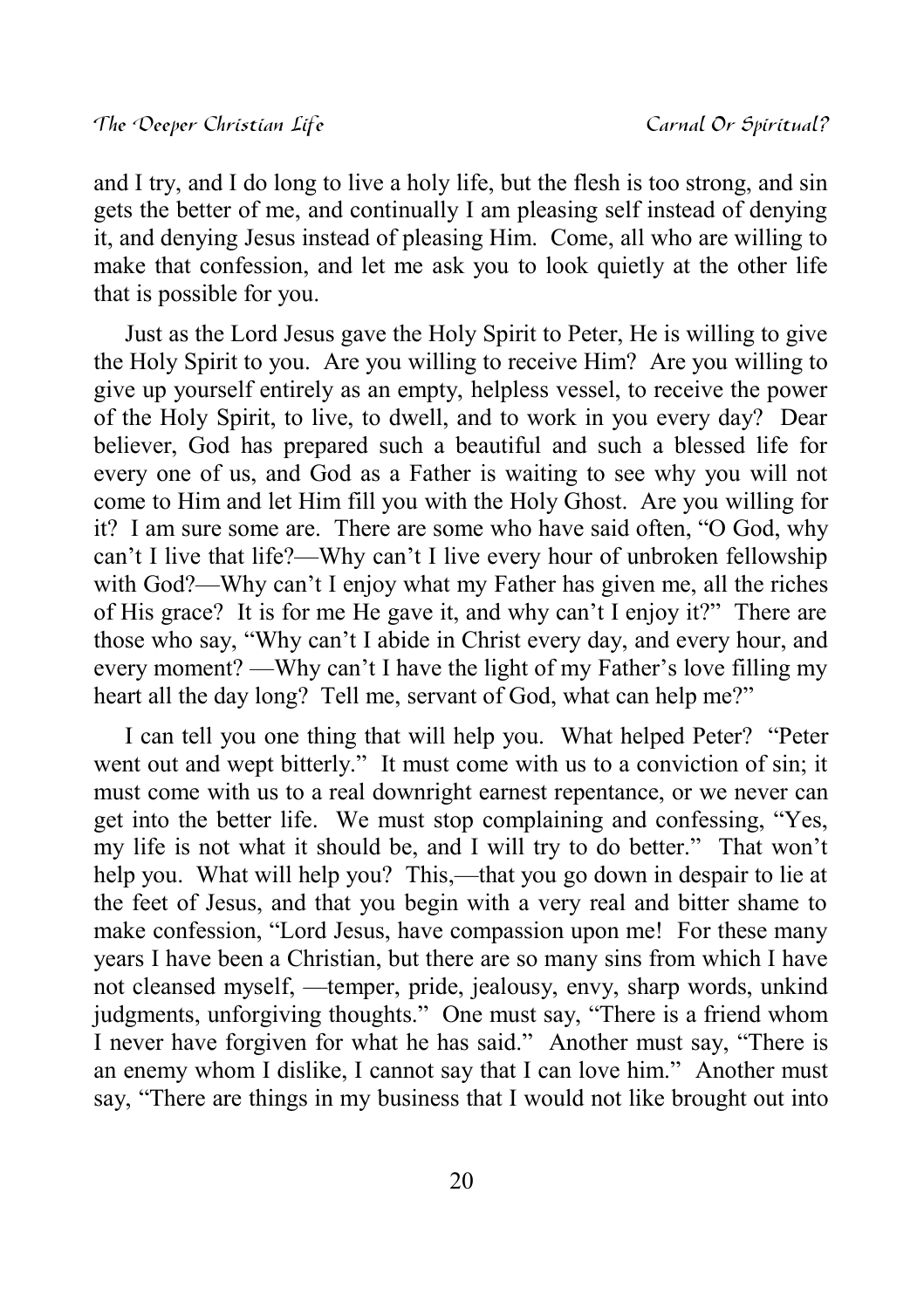the light of man." Another must say, "I am led captive by the law of sin and death." Oh, Christians, come and make confession with shame and say, "I have been bought with the Blood, I have been washed with the Blood, but just think of what a life I have been living! I am ashamed of it." Bow before God and ask Him by the Holy Spirit to make you more deeply ashamed, and to work in you that Divine contrition. I pray you take the step at once. "Peter went out and wept bitterly," and that was his salvation; yes, that was the turning point of his life. And shall we not fall upon our faces before God, and make confession, and get down on our knees under the burden of the terrible load, and say, "I know I am a believer, but I am not living as I should to the glory of my God. I am under the power of the flesh and all the self-confidence, and self-will, and self-pleasing that marks my life."

Dear Christians, do you not long to be brought nigh unto God? Would you not give anything to walk in close fellowship with Jesus every day? Would you not count it a pearl of great price to have the light and love of God shining in you all the day? Oh, come and fall down and make confession of sin; and, if you will do it, Jesus will come and meet you and He will ask you, "Lovest thou Me?" And, if you say, "Yes, Lord," very quickly He will ask again, "Lovest thou Me?"—and if you say, "Yes, Lord," again, He will ask a third time, "Lovest thou Me?"—and your heart will be filled with an unutterable sadness, and your heart will get still more broken down and bruised by the question, and you will say, "Lord, I have not lived as I should, but still I love Thee and I give myself to Thee." Oh, beloved may God give us grace now, that, with Peter, we may go out, and, if need be, weep bitterly. If we do not weep bitterly,—we are not going to force tears—shall we not sigh very deeply, and bow very humbly, and cry very earnestly, "O God, reveal to me the carnal life in which I have been living: reveal to me what has been hindering me from having my life full of the Holy Ghost"? Shall we not cry, "Lord, break my heart into utter selfdespair, and, Oh! Bring me in helplessness to wait for the Divine power, for the power of the Holy Ghost, to take possession and to fill me with a new life given all to Jesus?"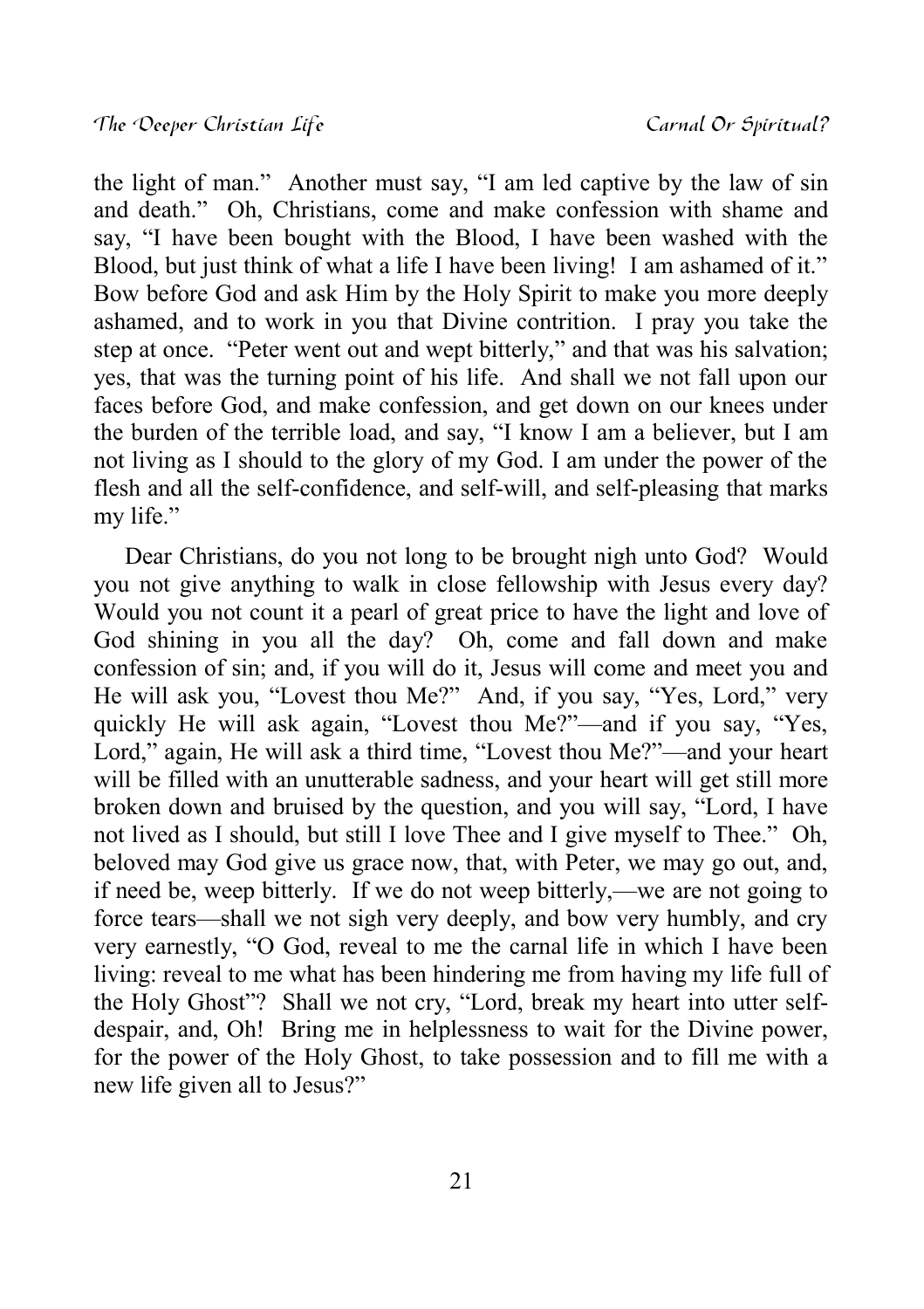### **OUT OF AND INTO**

#### *And He brought us out from thence, that He might bring us in, to give us the land which He sware unto our Fathers." —Deut. 6:23.*

I have spoken of the crisis that comes in the life of the man who sees that his Christian experience is low and carnal, and who desires to enter into the full life of God. Some Christians do not understand that there should be such a crisis. They think that they ought, from the day of their conversion, to continue to grow and progress. I have no objections to that, if they have grown as they ought. If their life has been so strong under the power of the Holy Ghost that they have grown as true believers should grow, I certainly have no objection to this. But I want to deal with those Christians whose life since conversion has been very much a failure, and who feel it to be such because of their not being filled with the Spirit, as is their blessed privilege. I want to say for their encouragement, that by taking one step, they can get out into the life of rest, and victory, and fellowship with God to which the promises of God invite them.

Look at the elder son in the parable. How long would it have taken him to get out of that state of blindness and bondage into the full condition of sonship? By believing in his father's love, he might have gotten out that very hour. If he had been powerfully convicted of his guilt in his unbelief, and had confessed like his prodigal brother, "I have sinned," he would have come that very moment into the favor of the son's happiness in his father's home. He would not have been detained by having a great deal to learn, and a great deal to do; but in one moment, his whole relation would have been changed.

Remember, too, what we saw in Peter's case. In one moment, the look of Jesus broke him down and there came to him the terribly bitter reflection of his sin, owing to his selfish, fleshly confidence, a contrition and reflection which laid the foundation for his new and better life with Jesus. God's word brings out the idea of the Christian's entrance into the new and better life by the history of the people of Israel's entrance into the land of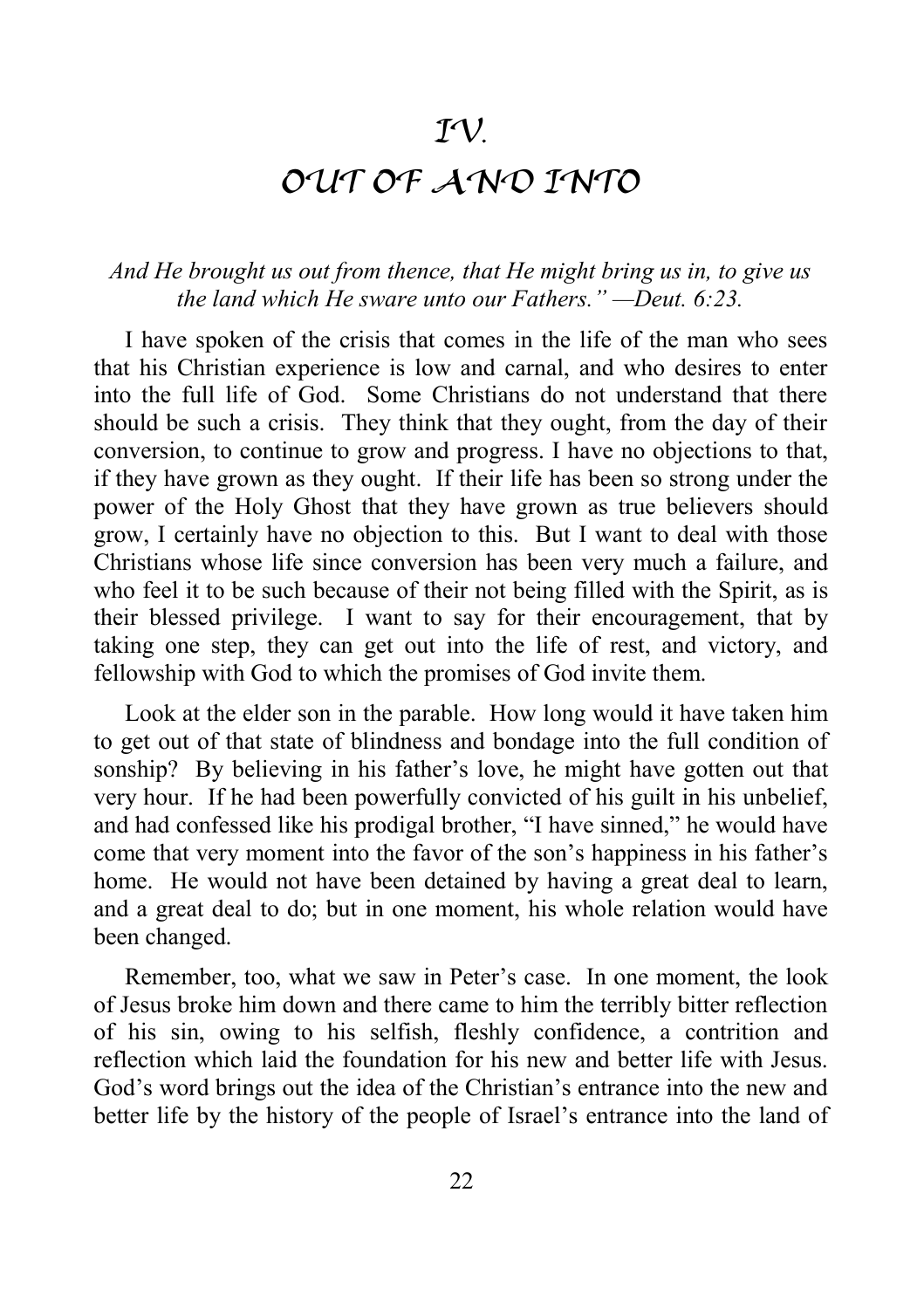Canaan.

In our text, we have these words: —"God brought us out from thence (Egypt), that He might bring us in" into Canaan. There are two steps: one was bringing them out; and the other was bringing them in. So in the life of the believer, there are ordinarily two steps quite separate from each other; —the bringing him out of sin and the world; and the bringing him into a state of complete rest afterward. It was the intention of God that Israel should enter the land of Canaan from Kadesh-Barnea, immediately after He had made His covenant with them at Sinai. But they were not ready to enter at once, on account of their sin and unbelief, and disobedience. They had to wander after that for forty years in the wilderness. Now, look how God led the people. In Egypt, there was a great crisis, where they had first to pass through the Red Sea, which is a figure of conversion; and when they went into Canaan, there was, as it were, a second conversion in passing through the Jordan. At our conversion, we get into liberty, out of the bondage of Egypt; but, when we fail to use our liberty through unbelief and disobedience, we wander in the wilderness for a longer or shorter period before we enter into the Canaan of victory, and rest, and abundance. Thus God does for His Israel two things: —He brings them out of Egypt; and He lead them into Canaan.

My message, then, is to ask this question of the believer: —Since you know you are converted and God has brought you out of Egypt, have you yet come into the land of Canaan? If not, are you willing that he should bring you into the fuller liberty and rest provided for His people? He brought Israel out of Egypt by a mighty hand, and the same mighty hand brought us out of our land of bondage; with the same mighty hand, He brought his ancient people into rest, and by that hand, too, He can bring us into our true rest. The same God who pardoned and regenerated us—is waiting to perfect His love in us, if we but trust Him. Are there many hearts saying:—"I believe that God brought me out of bondage twenty, or thirty, or forty years ago; but alas! I cannot say that I have been brought into the happy land of rest and victory?"

How glorious was the rest of Canaan after all the wanderings in the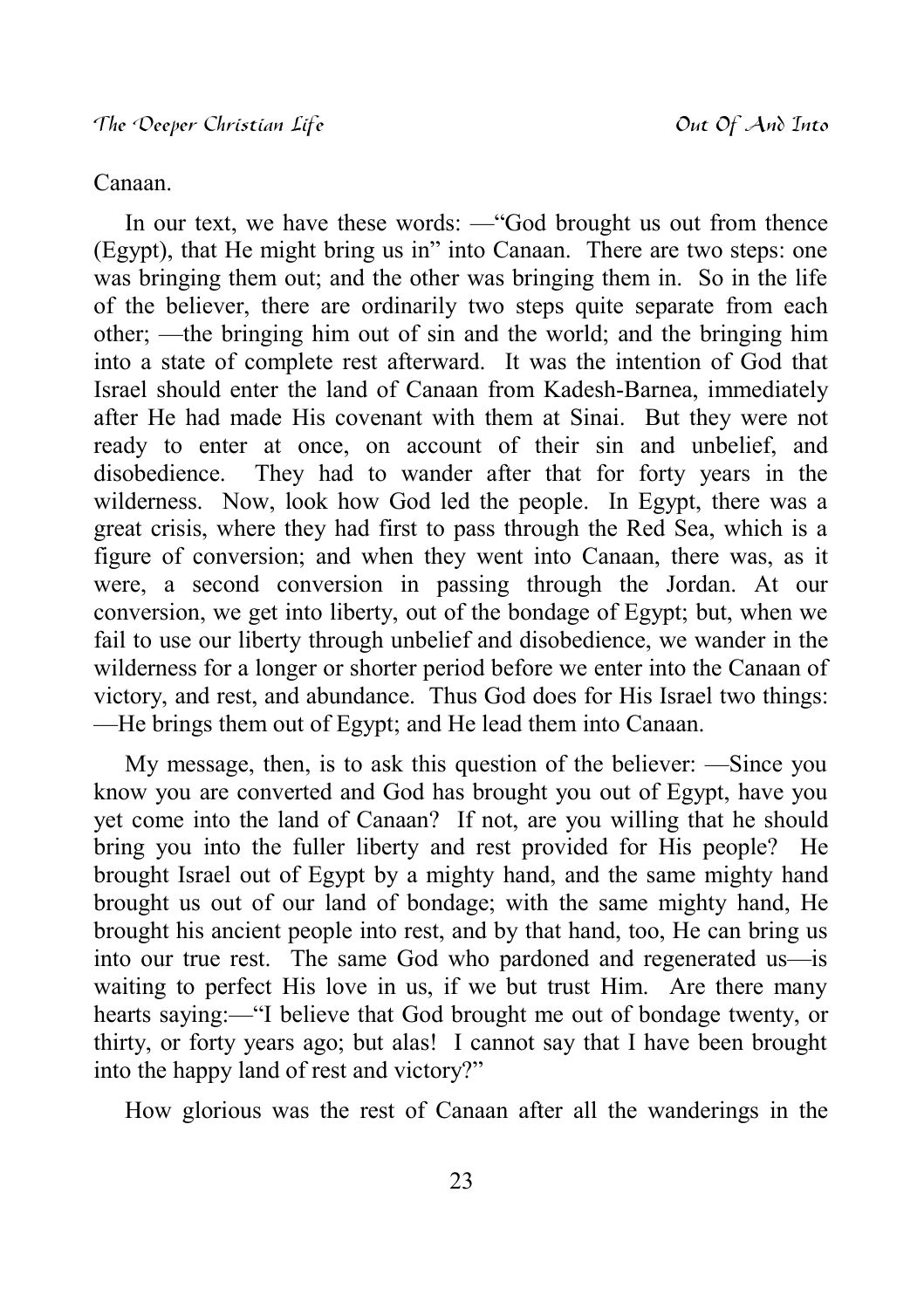wilderness! And so is it with the Christian who reaches the better promised Canaan of rest, when he comes to leave all his charge with the Lord Jesus —his responsibilities, anxieties, and worry; his only work being to hand the keeping of his soul into the hand of Jesus every day and hour. and the Lord can keep, and give the victory over every enemy. Jesus has undertaken not only to cleans our sin, and bring us to heaven, but also to keep us in our daily life.

I ask again: —Are you hungering to get free from sin and its power?— Anyone longing to get complete victory over his temper, his pride, and all his evil inclinations?—Hearts longing for the time when no clouds will come between them and their God?—Longing to walk in the full sunshine of God's loving favor? The very God who brought you from the Egypt of darkness is ready and able to bring you also into the Canaan of rest.

And now comes the question again: —What is the way by which God will bring me to this rest? What is needed on my part if God is really to bring me into the happy land? I give the answer first of all by asking another question:—Are you willing to forsake your wanderings in the wilderness? If you say "We do not want to leave our wanderings, where we have had so many wonderful indications of God's presence with us; so many remarkable proofs of the Divine care and goodness, like that of the ancient people of God, who had the pillar to guide them, and the manna given them every day for forty years; Moses and Aaron to lead and advise them . The wilderness is to us, on account of these things, a kind of sacred place; and we are loath to leave it." If the children of Israel had said anything of this kind to Joshua, he would have said to them (and we all would have said):—"Oh, you fools: It is the very God who gave you the pillar of cloud and the other blessings in the wilderness, who tells you how to come into the land flowing with milk and honey." And so I can speak to you in the same way; I bring you the message that He who has brought you thus far on your journey, and given you such blessings thus far, is the God who will bring you into the Canaan of complete victory and rest.

The first question, then, that I would ask you is,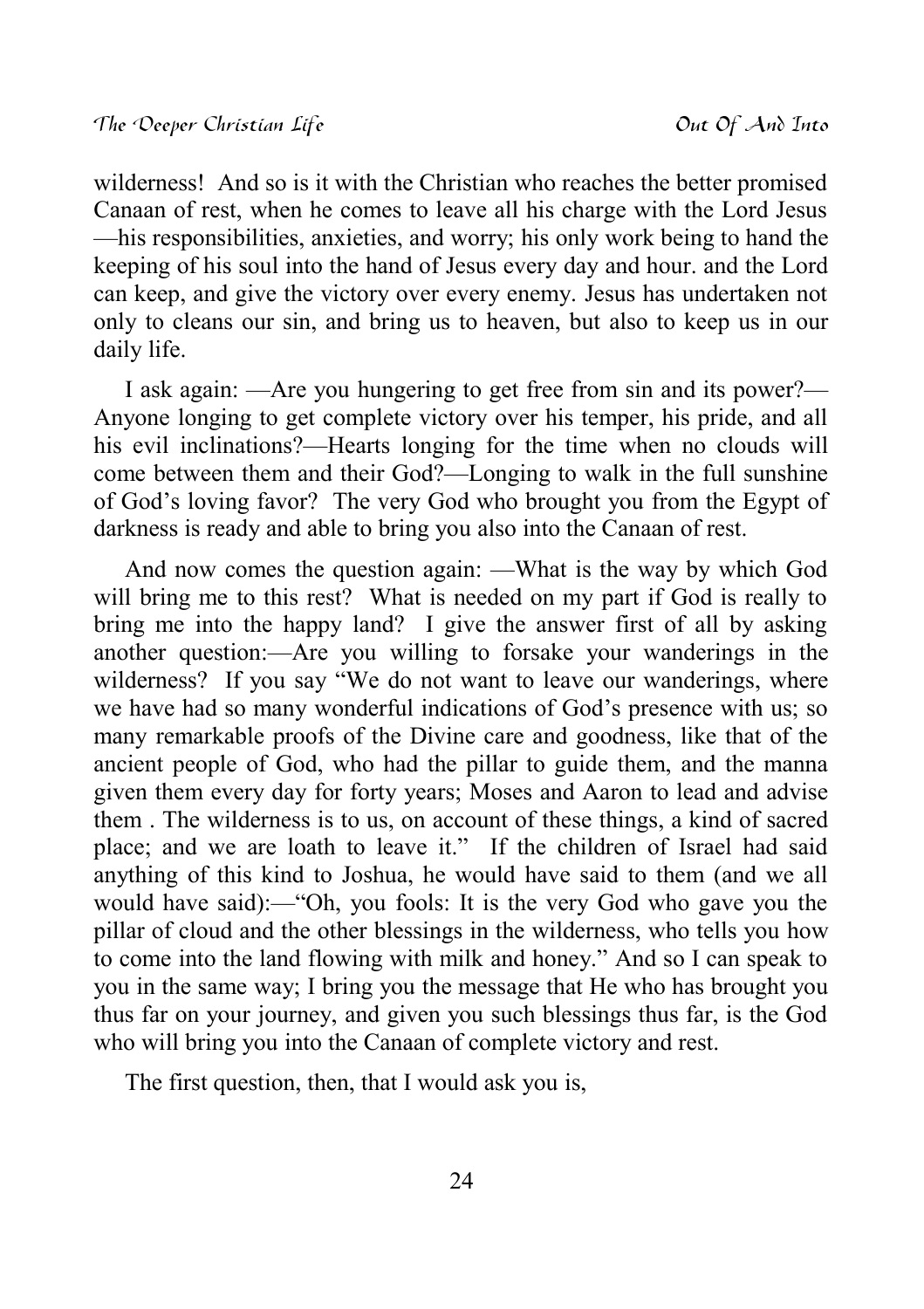#### ARE YOU READY TO LEAVE THE WILDERNESS?

You know the mark of Israel's life in the wilderness—the cause of all their troubles there—was unbelief. They did not believe that God could take them into the Promised Land. And then followed many sins and failures—lusting, idolatry, murmuring, etc. That has, perhaps, been your life, beloved; you do not believe that God will fulfill His word. You do not believe in the possibility of unbroken fellowship with Him, and unlimited partnership. On account of that, you become disobedient, and did not live like a child doing God's will, because you did not believe that God could give you the victory over sin. Are you willing now to leave that wilderness life? Sometimes you are, perhaps, enjoying fellowship with God, and sometimes you are separated from Him; sometimes you have nearness to Him, and at other times great distance from Him; sometimes you have a willingness to walk closely with Him, but sometimes there is even unwillingness. Are you now going to give up your whole life to Him? Are you going to approach Him and say, "My God, I do not want to do anything that will be displeasing to Thee; I want Thee to keep me from all worldliness, from all self-pleasure; I want Thee, O God, to help me to live like Peter after Pentecost, filled with the Holy Ghost, and not like carnal Peter."

Beloved, are you willing to say this? Are you willing to give up your sins, to walk with God continually, to submit yourself wholly to the will of God, and have no will of your own apart from His will? Are you going to live a perfect life? I hope you are, for I believe in such a life; —not perhaps in the sense in which you understand "perfection"—entire freedom from wrong-doing and all inclination to it, for while we live in the flesh the flesh will lust against the Spirit and the Spirit against the flesh; but the perfection spoken of in the Old Testament as practiced by some of God's saints, who are said to have "served the Lord with a perfect heart." What is this perfection? A state in which your hearts will be set on perfect integrity without any reserve, and your will wholly subservient to God's will. Are you willing for such a perfection, with your whole heart turned away from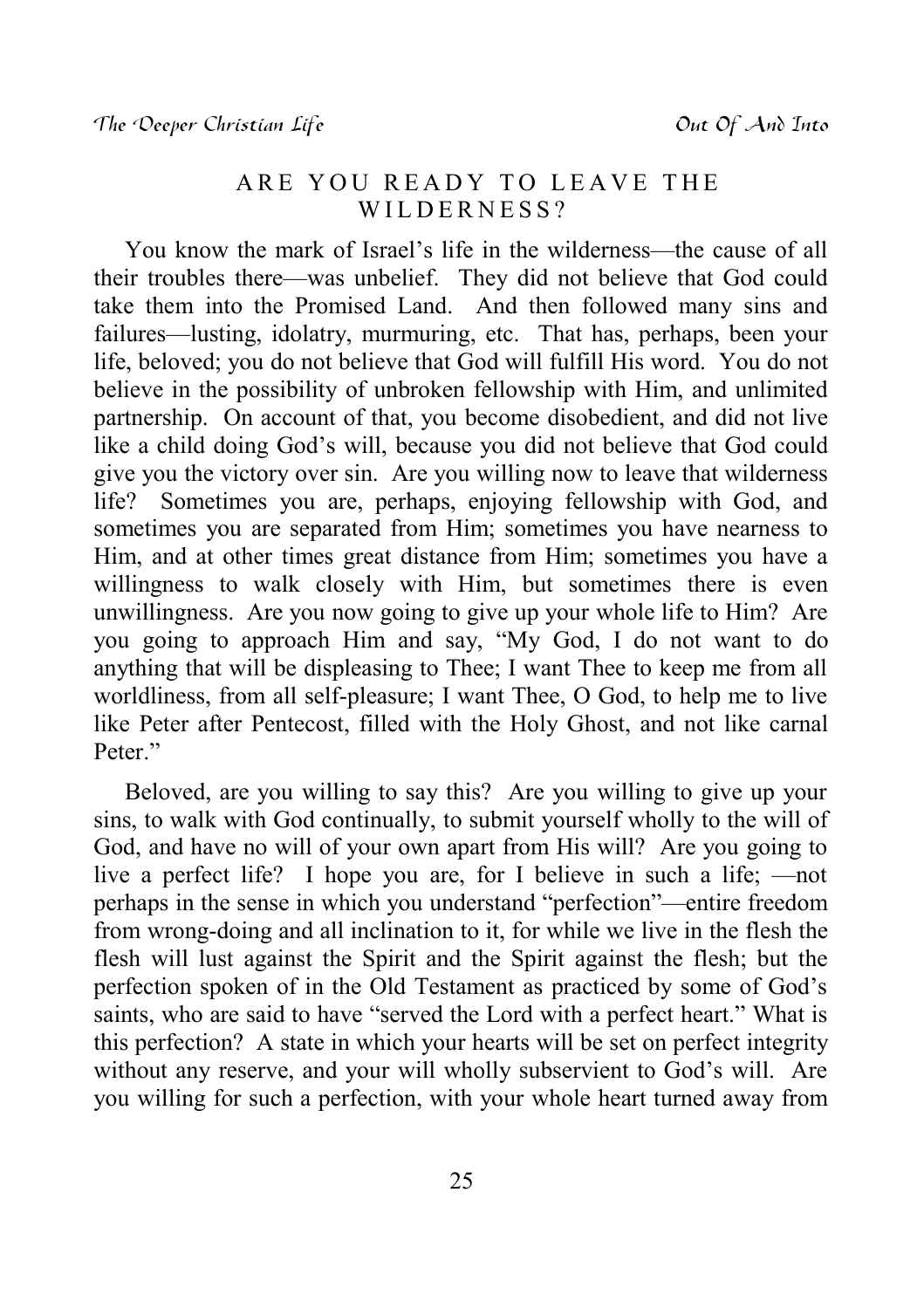the world and given to God alone? Are you going to say, "No, I do not expect that I will ever give up my self-will."? It is the devil tempting you to think it will be too hard for you. Oh! I would plead with God's children just to look at the will of God, so full of blessing, of holiness, of love; will you not give up your guilty will for that blessed will of God? A man can do it in one moment when he comes to see that God can change his will for him. Then he may say farewell to his old will, as Peter did when he went out and wept bitterly, and when the Holy Spirit filled his soul on the day of Pentecost. Joshua "wholly followed the Lord his God." He failed, indeed, before the enemy at Ai, because he trusted too much to human agency, and not sufficiently to God; and he failed in the same manner when he made a covenant with the Gibeonites; but still, his spirit and power differed very widely from that of the people whose unbelief drove them before their enemies and kept them in the wilderness. Let us be willing wholly to serve the Lord our God, and "make no provision for the flesh to fulfill the lusts thereof." Let us believe in the love and power of God to keep us day by day, and put "no confidence in the flesh."

Then comes the second step: —"I must believe that such a life in the land of Canaan is a possible life." Yes, many a one will say, "Ah! What would I give to get out of the wilderness life! But I cannot believe that it is possible to live in this constant communion with God. You don't know my difficulties—my business cares and perplexities; I have all sorts of people to associate with; have gone out in the morning braced up by communion with God in prayer, but the pressure of business before night has driven out of my heart all that warmth of love that I had, and the world has gotten in and made the heart as cold as before." But we must remember again what it was that kept Israel out of Canaan. When Caleb and Joshua said, "We are able to overcome the enemy," the ten spies, and the six hundred thousand answered, "We cannot do it; they are too strong for us." Take care, dear reader, that we do not repeat their sin, and provoke God as these unbelievers did. He says, it is possible to bring us into the land of rest and peace; and I believe it because He has said so, and because He will do it if I trust Him. Your temper may be terrible; your pride may have bound you a hundred times; your temptations may "compass you about like bees," but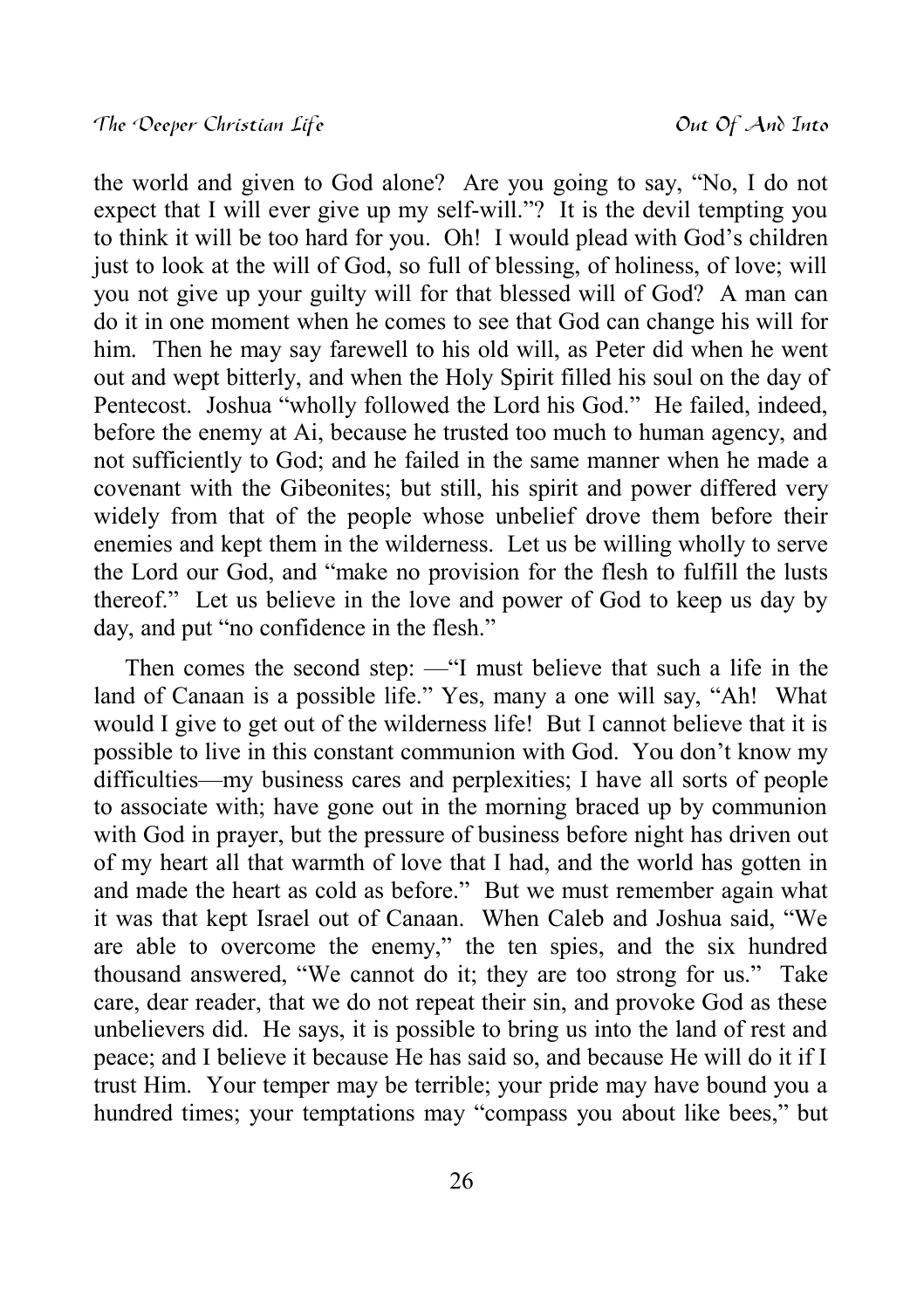there is victory for you if you will but trust the promises of God.

Looking again at Peter. He had failed again and again, and went from bad to worse until he came to denying Christ with oaths. But what a change came over him! Just study the first epistle of Peter, and you will see that the very life of Christ had entered into him. He shows the spirit of true humility, so different from his former self-confidence; and glorying in God's will instead of in his own. He had made a full surrender to Christ, and was trusting entirely in Him. Come therefore today and say to God, "Thou didst so change selfish, proud Peter, and Thou canst change me likewise." Yes, God is able to bring you into Canaan, the land of rest. You know the first half of the 8th of Romans. Have you noticed the expressions that are to be found there—"The law of the spirit of life in Christ Jesus hath made me free from the law of sin and death". To walk after the spirit; To be after the spirit; To be in the Spirit; To have the Spirit dwelling in us. Through the Spirit to mortify the deeds of the body; To be led by the Spirit; To be spiritually minded. These are all blessings which come when we bind ourselves wholly to live in the Spirit. If we live after the Spirit we have the very nature of the Spirit in us. If we live in the Spirit, we shall be led by Him every day and every moment. What if you were to open your heart today to be filled with the Holy Spirit? Would He not be able to keep you every moment in the sweet rest of God? And would not His mighty arm give you a complete victory over sin and temptation of every kind, and make you able to live in perpetual fellowship with the Father and with His Son, Jesus Christ? Most certainly! This, then, is the second step; this is the blessed life God has provided for us. First, God brought us out of Egypt; secondly, He brings us into Canaan. Then comes—

Thirdly, the question,

#### HOW DOES GOD BRING US IN?

By leading us in a very definite act, viz, that of committing ourselves wholly to Him: —entrusting ourselves to Him, that He may bring us into the land of rest, and keep us in.

You remember that the Jordan at the time of harvest overflowed its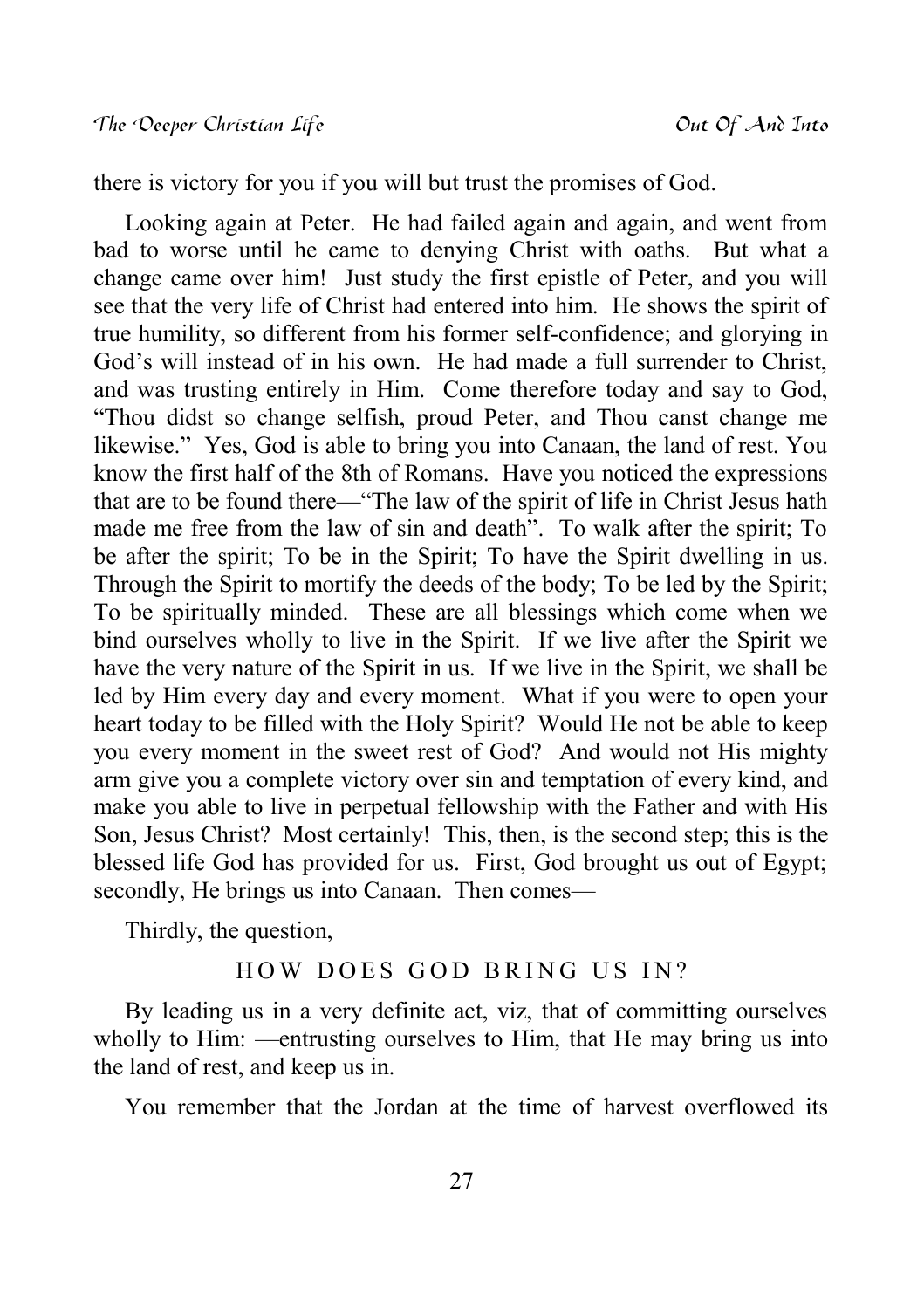banks. The hundreds of thousands of Israel were on the side of the river from Canaan. They were told that tomorrow, God would do wonderful things for them. The trumpet would sound, and the priests would take up the ark—the symbol of God's presence—and pass over before the people. But there lay the swollen river still. If there still unbelieving children among the people, they would say, "What fools, to attempt to cross now! This is not the time to attempt fording the river, for it is now twenty feet deep." But the believing people gathered together behind the priests with the ark. They obeyed the command of Joshua to advance; but they knew not what God was going to do. The priests walked right into the water, and the hearts of some began to tremble. They would perhaps ask, "Where is the rod of Moses?" But, as the priests walked straight on and stepped into the water, the waters rose up on the upper side in to a high wall, and flowed away on the other side, and a clear passage was made for the whole camp. Now, it was God that did this for the people; and it was because Joshua and the people believed and obeyed God. The same God will do it today, if we believe and trust Him.

Am I addressing a soul who is saying: —I remember how God first brought me out of the land of bondage. I was in complete darkness of soul and was deeply troubled. I did not at first believe that God could take me out, and that I could become a child of God. But, at last, God took me and brought me to trust in Jesus, and He led me out safely." Friend, you have the same God now who brought you out of bondage with a high hand; and can lead you into the place of rest. Look to Him and say, "O God, make an end of my wilderness life—my sinful and unbelieving life,—a life of grieving Thee. Oh, bring me to-day into the land of victory and rest and blessing!" Is this the prayer of your hearts, dear friends? Are you going to give up yourselves to Him to do this for you? Can you trust Him that He is able and willing to do it for you? He can take you through the swollen river this very moment:—yes, *this very moment.*

And He can do more: After Israel had crossed the river, the Captain of the Lord's host had to come and encourage Joshua, promising to take charge of the army and remain with them. You need the power of God's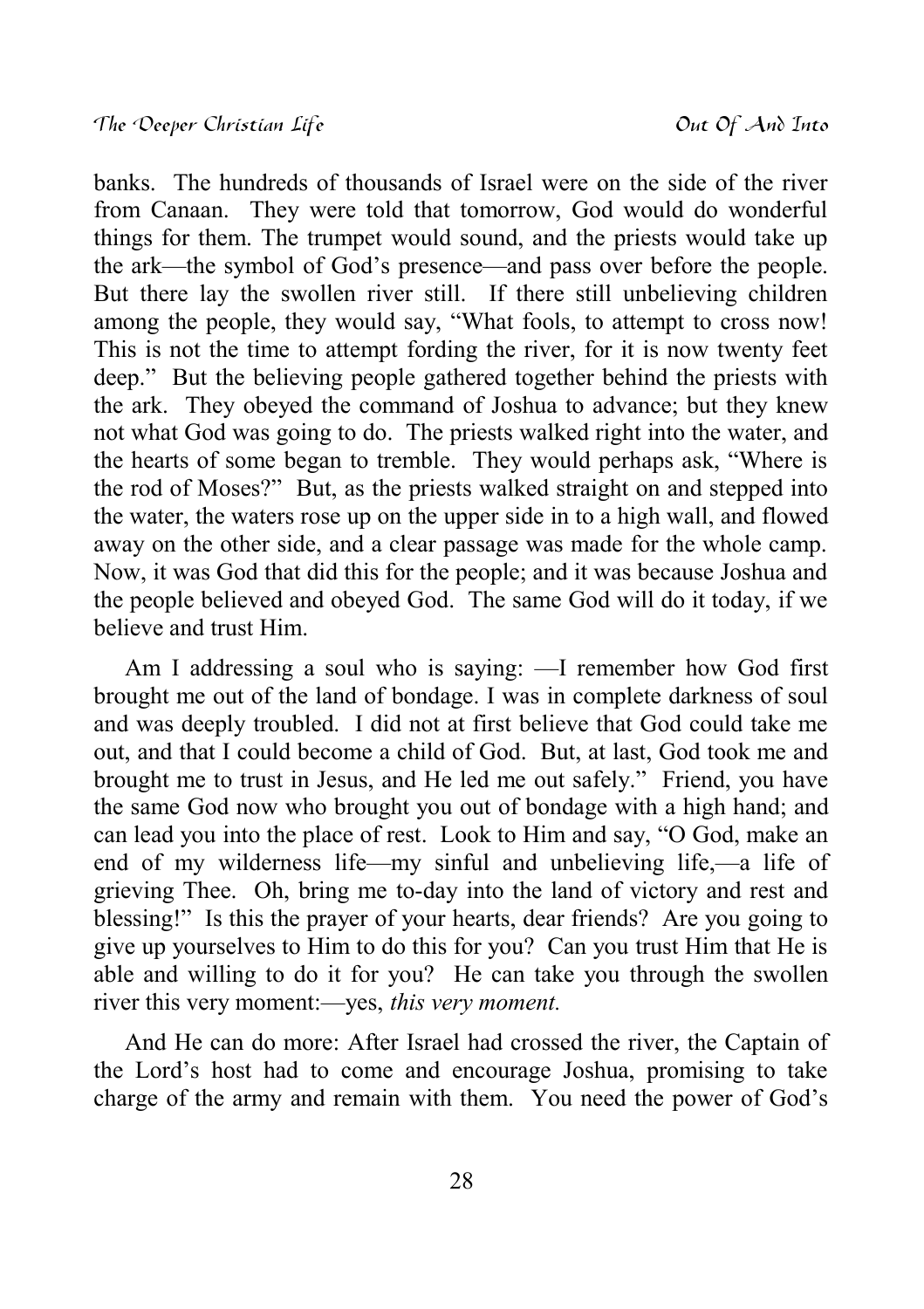Spirit to enable you to overcome sin and temptation. You need to live in His fellowship—in His unbroken fellowship, without which you cannot stand or conquer. If you are to venture today, say by faith "My God, I know that Jesus Christ is willing to be the Captain of my salvation, and to conquer every enemy for me, He will keep me by faith and by His Holy Spirit; and though it be dark to me, and as if the waters would pass over my soul, and though my condition seem hopeless, I will walk forward, for God is going to bring me in to-day, and I am going to follow Him. My God, I follow Thee *now* into the promised land."

Perhaps some have already entered in, and the angels have seen them, while they have been reading these solemn words. Is there anyone still hesitating because the waters of Jordan look threatening and impassable?

Oh! Come, beloved soul; come at once, and doubt not.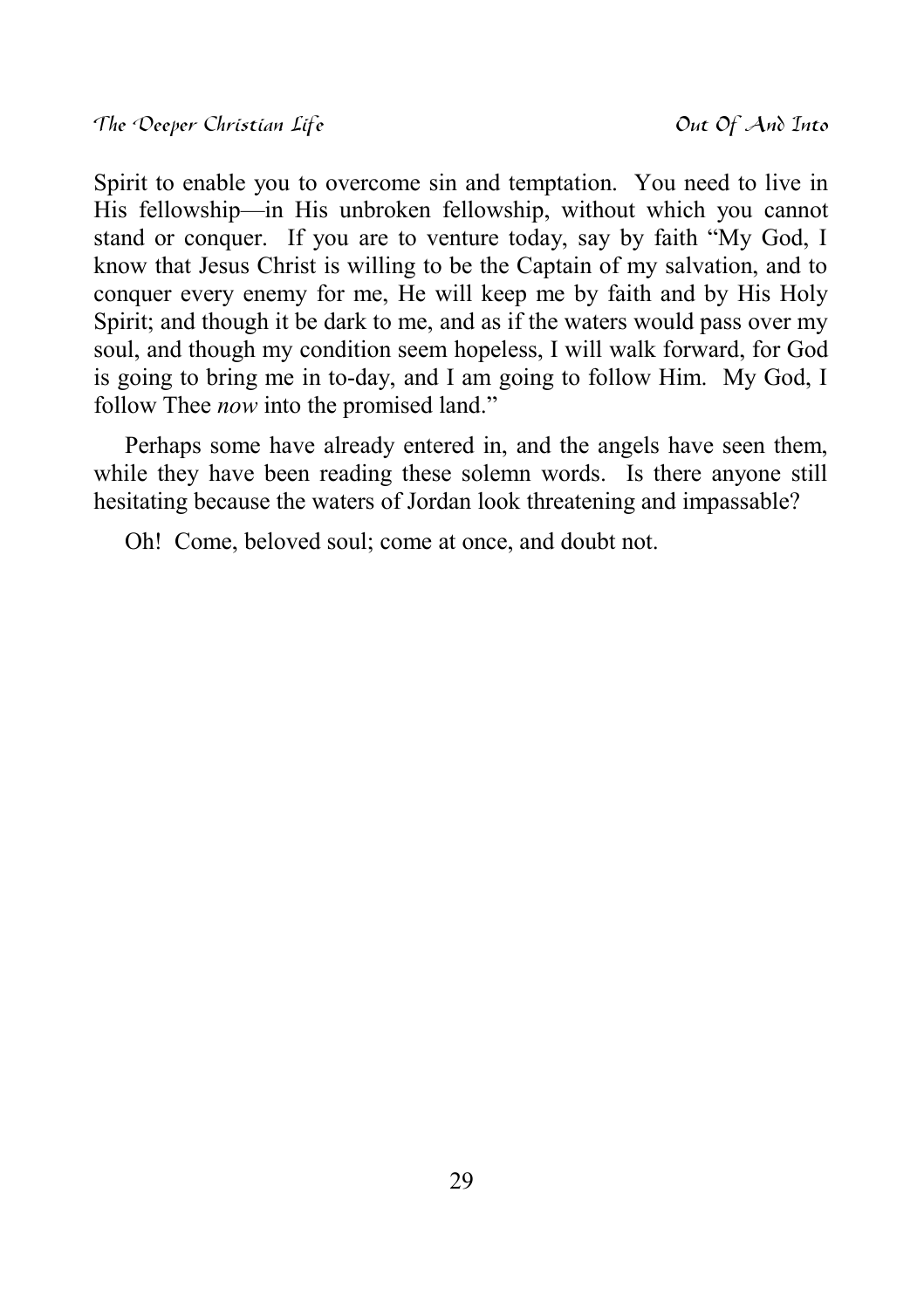### **THE BLESSING SECURED**

#### *"Be filled with the Spirit."—Ephesians, 5:18.*

I may have some air, a little air, in my lungs, but not enough to keep up a healthy, vigorous life. But everyone seeks to have his lungs well filled with air, and the benefit of it will be felt in his blood and through his whole being. And just so the word of God comes to us, and says, "Christians, do not be content with *thinking* that you have the Spirit, or have a *little* of the Spirit; but, if you want to have a healthy life, be *"filled* with the Spirit." Is that your life? Or are you ready to cry out, "Alas, I do not know what it is to be filled with the Spirit, but it is what I long for." I want to point out to such the path to come to this great, precious blessing which is meant for every one of us.

Before I speak further of it, let me just note one misunderstanding which prevails. People often look upon being "filled with the Spirit" as something that comes with a mighty stirring of the emotions, a sort of heavenly glory that comes over them, something that they can feel strongly and mightily; but that is not always the case. I was recently in Niagara Falls. I noticed, and I was told, that the water was unusually low. Suppose the river were doubly full, how would you see that fullness in the Falls? In the increased volume of water pouring over the cataract, and its tremendous noise. But go to another part of the river, or to the lake, where the very same fullness is found, and there is perfect quiet and placidity, the rise of the water is gentle and gradual, and you can hardly notice that there is any disturbance as the lake gets full. And just so it may be with a child of God. To one it comes with mighty emotion and with a blessed consciousness, "God has touched me!" To others it comes in a gentle filling of the whole being with the presence and the power of God by His Spirit. I do not want to lay down the way in which it is to come to you, but I want you simply to take your place before God, and say, "My Father, whatever it may mean, that is what I want." If you come and give yourself up as an empty vessel and trust God to fill you, God will do His own work.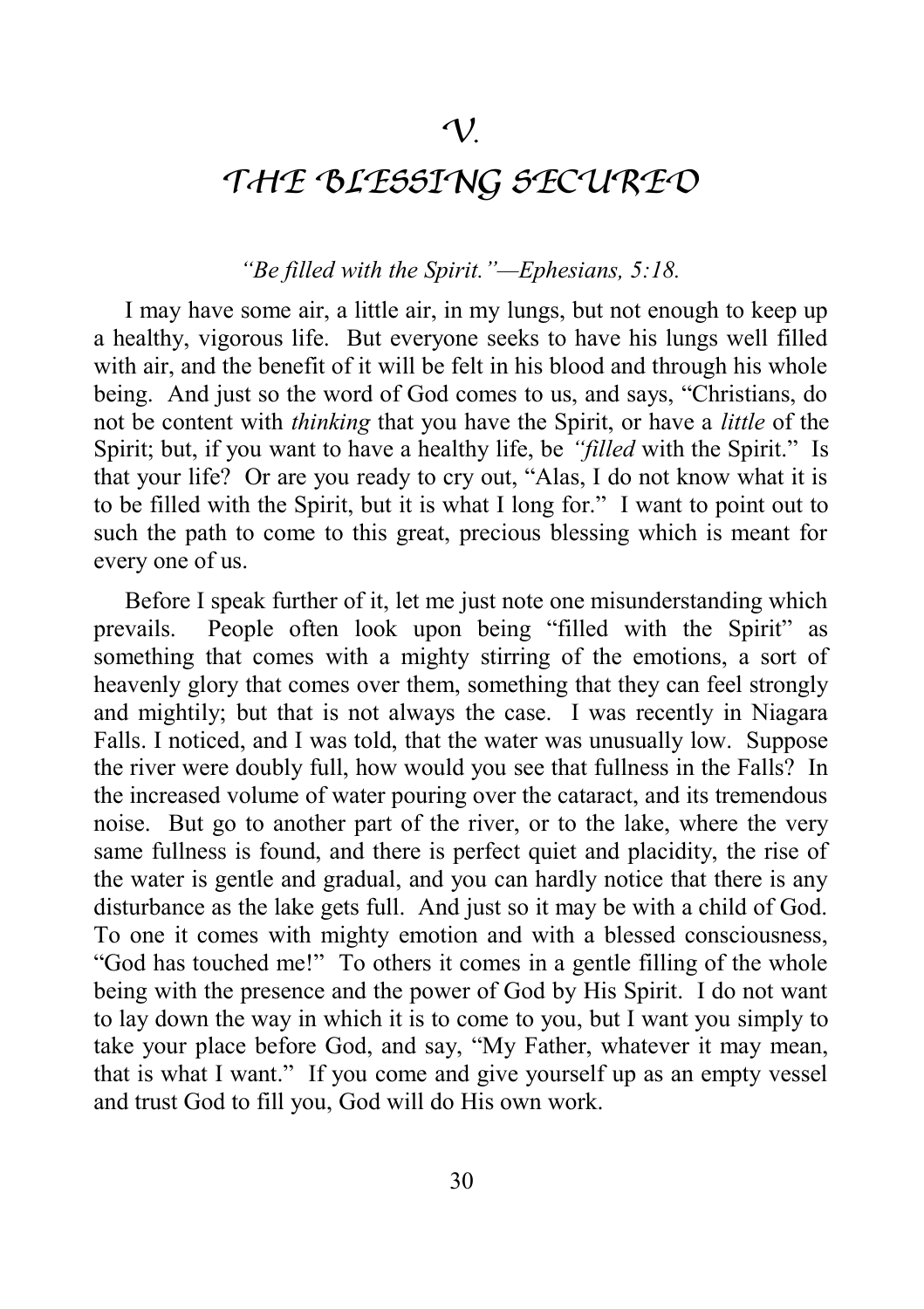And now, the simple question as to the steps by which we can come to be "filled with the Spirit." I shall note four steps in the way by which a man can attain this wonderful blessing. He must say, (1), "I *must* have it," then, (2), "I *may* have it," and, then, (3) "I *will* have it," and then, last, Thank God, "I *shall* have it."

1. The first word a man must begin to say, is, "I *must* have it." He must feel "It is a command of God, and I cannot live unfilled with the Spirit without disobeying God." It is a command here in this text, — "Be not drunk with wine, but *be filled with the Spirit."* Just as much as a man dare not get drunk, if he is a Christian, just as much must a man be filled with the Spirit. God wants it, and oh, that every one might be brought to say, "I must, if I am to please God, I must be filled with the Spirit!"

I fear there is a terrible, terrible self-satisfaction among many Christians, —they are content with their low level of life. They think they have the Spirit because they are converted, but they know very little of the joy of the Holy Ghost, and of the sanctifying power of the Spirit. They know very little of the fellowship of the Spirit linking them to God and to Jesus. They know very little of the power of the Spirit to testify for God, and yet they are content; and one says, "Oh, it is only for eminent Christians." A very dear young friend once said to me as I was talking to her—(it was a niece of my own)—"Oh, Uncle Andrew, I cannot try to make myself better than the Christians around me. Wouldn't that be presumptuous?" And I said, "My child, you must not ask what the Christians around you are, but you must be guided by what God says." She has since confessed to me how bitterly ashamed she has become of that expression, and how she went to God to seek His blessing. Oh, friends, do not be content with that half Christian life that many of you are living, but say, "God wants it, God commands it; I *must* be filled with the Spirit."

And look not only at God's command, but look at the need of your own soul. You are a parent, and you want your children blessed and converted, and you complain that you haven't power to bless them. You say, "My home must be filled with God's Spirit." You complain of your own soul, of times of darkness and of leanness; you complain of watchlessness and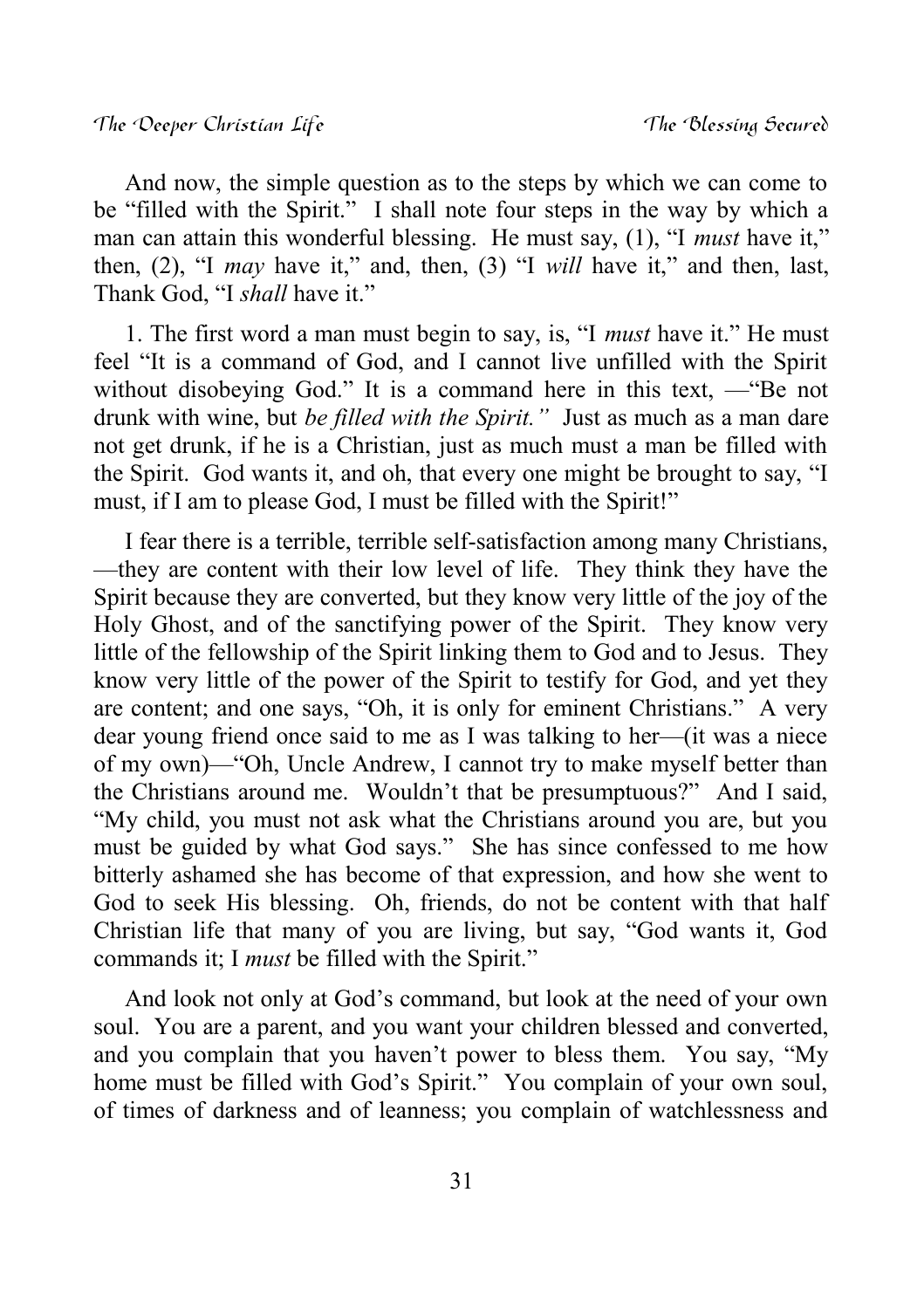wandering. A young minister once said to me, "Oh, why is it I have such a delight in study and so little delight in prayer?"—And my answer was, "My brother, your heart must get filled with a love for God and Jesus, and then you will delight in prayer." You complain sometimes that you cannot pray. You pray so short, you do not know what to pray, something drags you back from the closet. It is because you are living a life, trying to live a life, without being *filled* with the Spirit. Oh, think of the needs of the church around you. You are a Sunday School teacher; you are trying to teach a class of ten or twelve children, not one of them, perhaps, converted, and they go out from under you unconverted; you are trying to do a heavenly work in the power of the flesh and earth. Sunday School teachers, do begin to say, "I *must* be filled with the Spirit of God, or I must give up the charge of those young souls; I cannot teach them."

Or, think of the need of the world. If you were to send out missionaries full of the Holy Ghost, what a blessing that would be! Why is it that many a missionary complains in the foreign field, "There I learned how weak and how unfit I am?" It is because the churches from which they go are not filled with the Holy Ghost. Someone said to me in England a few weeks ago, "They talk so much about the volunteer movement and more missionaries; but we want something else, we want missionaries filled with the Holy Ghost." If the church is to come right, and the mission field is to come right, we must each begin with himself. It must begin with you. Begin with yourself and say, "O God, for Thy sake; O God, for Thy church's sake; O God, for the sake of the world, help me! I *must* be filled with the Holy Ghost."

What folly it would be for a man who had lost a lung and a half, and had hardly a quarter of a lung to do the work of two, to expect to be a strong man and to do hard work, and to live in any climate! And what folly for a man to expect to live—God has told him he cannot live—a full Christian life, unless he is full of the Holy Ghost! And what folly for a man who has only got a little drop of the river of the water of life to expect to live and to have power with God and man! Jesus wants us to come and to receive the fulfillment of the promise, "He that believes in Me, streams of water shall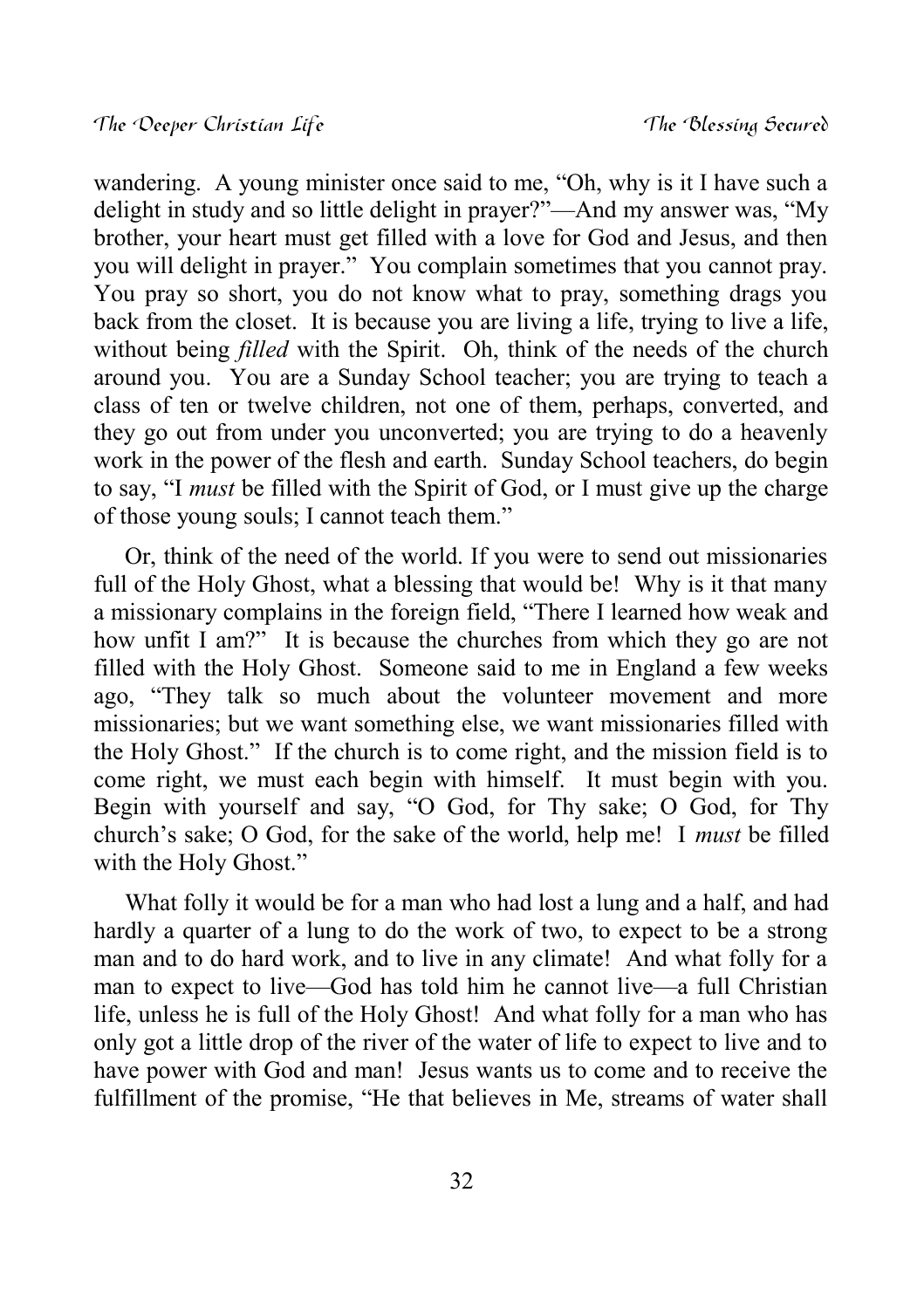flow out from him." Oh, begin to say, "If I am to live a right life, if I am in every part of my daily life and conduct to glorify my God, I must have the Holy Spirit—I must be filled with the Spirit." Are you going to say that? Talking for months and months won't help. Do submit to God, and as an act of submission say, "Lord, I confess it, I ought to be filled, I *must* be filled; help me!" And God will help you.

And, then comes the second step, I *may* be filled. The first had reference to duty; the second has reference to privilege—I *may* be filled. Alas! So many have got accustomed to their low state that they do not believe that they may, they can, actually be filled. And what right have I to say that you ought to take these words into your lips? My right is this— God wants healthy children. I saw today a child of six months old, as beautiful and chubby as you could wish a child to be, and with what delight the eyes of the father and the mother looked upon him, and how glad I was to see a healthy child. And, oh, do you think that God in Heaven does not care for His children, and that God wants some of His children to live a sickly life? I tell you, it is a lie! God wants every child of His to be a healthy Christian; but you cannot be a healthy Christian unless you are filled with God's Spirit. Beloved, we have got accustomed to a style of life, and we see good Christians—as we call them—earnest men and women, full of failings; and we think, "Well, that is human; that man loses his temper, and that man is not as kind as he should be, and that man's word cannot be trusted always as ought to be the case; but—but—" And in daily life we look upon Christians and think, "Well, if they are very faithful in going to church and in giving to God's cause, and in attending the prayer meeting, and in having family prayers, and in their profession." Of course we thank God for them and say, "We wish there were more such," but we forget to ask, "What does God want?" Oh, that we might see that "It is meant for me and for everyone else." My brother, my sister, there is a God in Heaven who has been longing for these past years, while you never thought about it, to fill you with the Holy Ghost. God longs to give the fullness of the Spirit to every child of His.

They were poor heathen Ephesians, only lately brought out from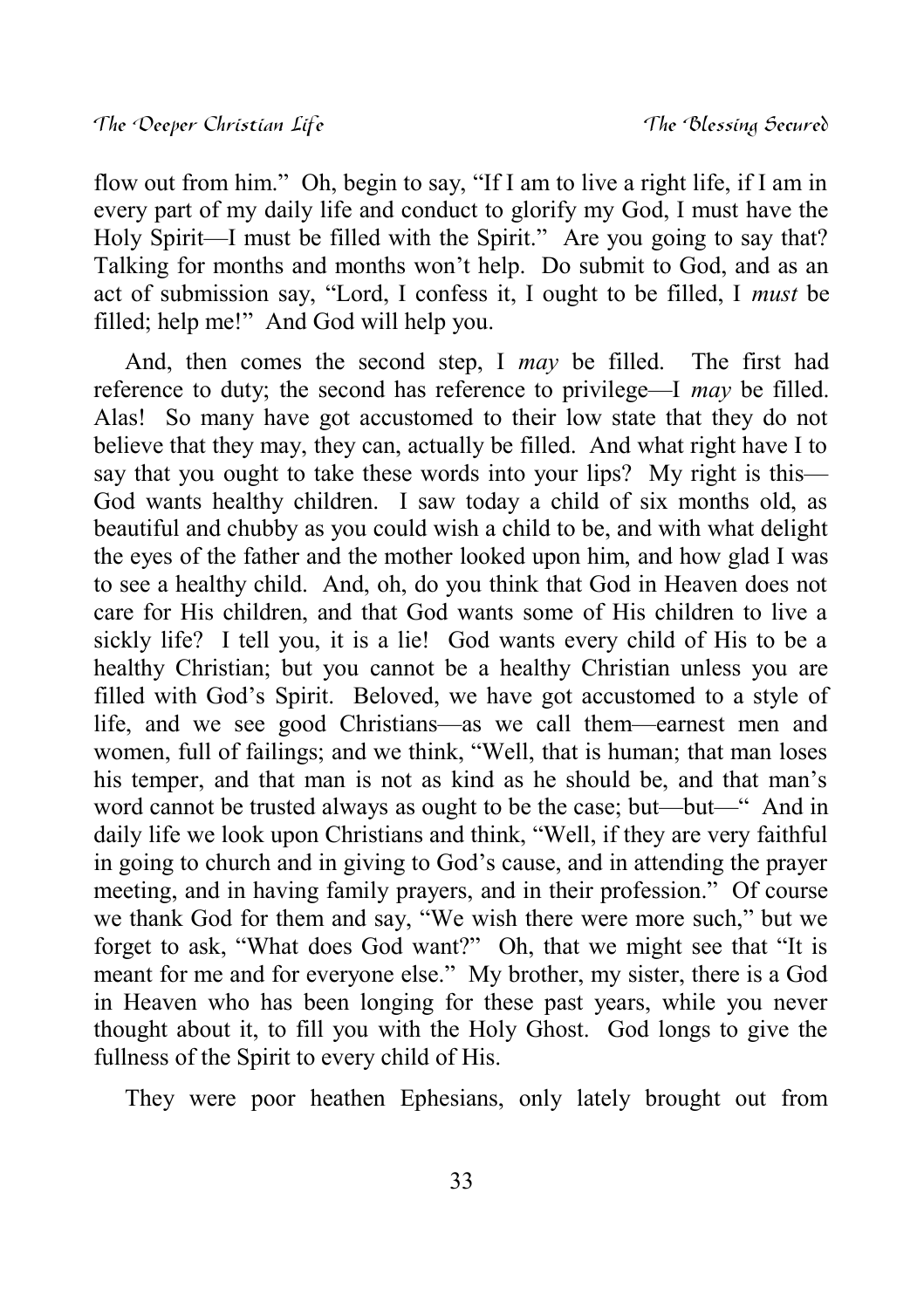heathendom, to whom Paul wrote this letter, —people among whom there still was stealing and lying, for they had only just come out from heathendom; but Paul said to every one of these, "Be filled with the Spirit." God is ready to do it; God wants to do it. Oh, do not listen to the temptations of the devil, "This is only meant for some eminent people, —a Christian who has a great deal of free time to devote to prayer and to seeking after it,—a man of a receptive temperament,—that is the man to be filled with the Spirit. Who is there that dare say, "I cannot be filled with the Spirit." Who will dare to say that? If any of you speak thus it is because you are unwilling to give up sin. Do not think that you cannot be filled with the Spirit because God is not willing to give it to you. Did not the Lord Jesus promise the Spirit? Is not the Holy Spirit the best part of His salvation? Do you think He gives half a salvation to any of His redeemed ones? Is not His promise for all, "He that believes in me, rivers of water shall flow out of him"? This is more than fullness- this is overflow; and this Jesus has promised to everyone who believes in Him. Oh, cast aside your fears, and your doubts, and your hesitation, and say at once, "I *can* be filled with the Spirit; I *may* be filled with the Spirit. There is nothing in heaven, or earth, or hell, can prevent it, because God has promised and God is waiting to do it for me." Are you ready to say, "I *may* I *can*, I *can* be filled with the Spirit, for God has promised it, and God will give it."?

And then we get to the third step, when a man says, "I *will* have it; I *must* have it; I *may* have it; I *will* have it." You know what this means in ordinary things, "I *will* have it," and he goes and does everything that is to be done to get permission. Very often a man comes and he wants to buy something, and he wishes for it; but *wishing* is not *willing.* I want to buy that horse, and a man asks of me \$200 for it, but I don't want to give more than \$180. I wish for it, I wish for it very much, and I can go and say, "Do give it me for the \$180"; and he says, "No, \$200." I love the horse, it is just what I want, but I am not willing to give the \$200; and at last he says, "Well, you must give me an answer; I can get another purchaser;" and at last I say, "No, I won't have it; I want it very much, I long for it, but I won't give the price."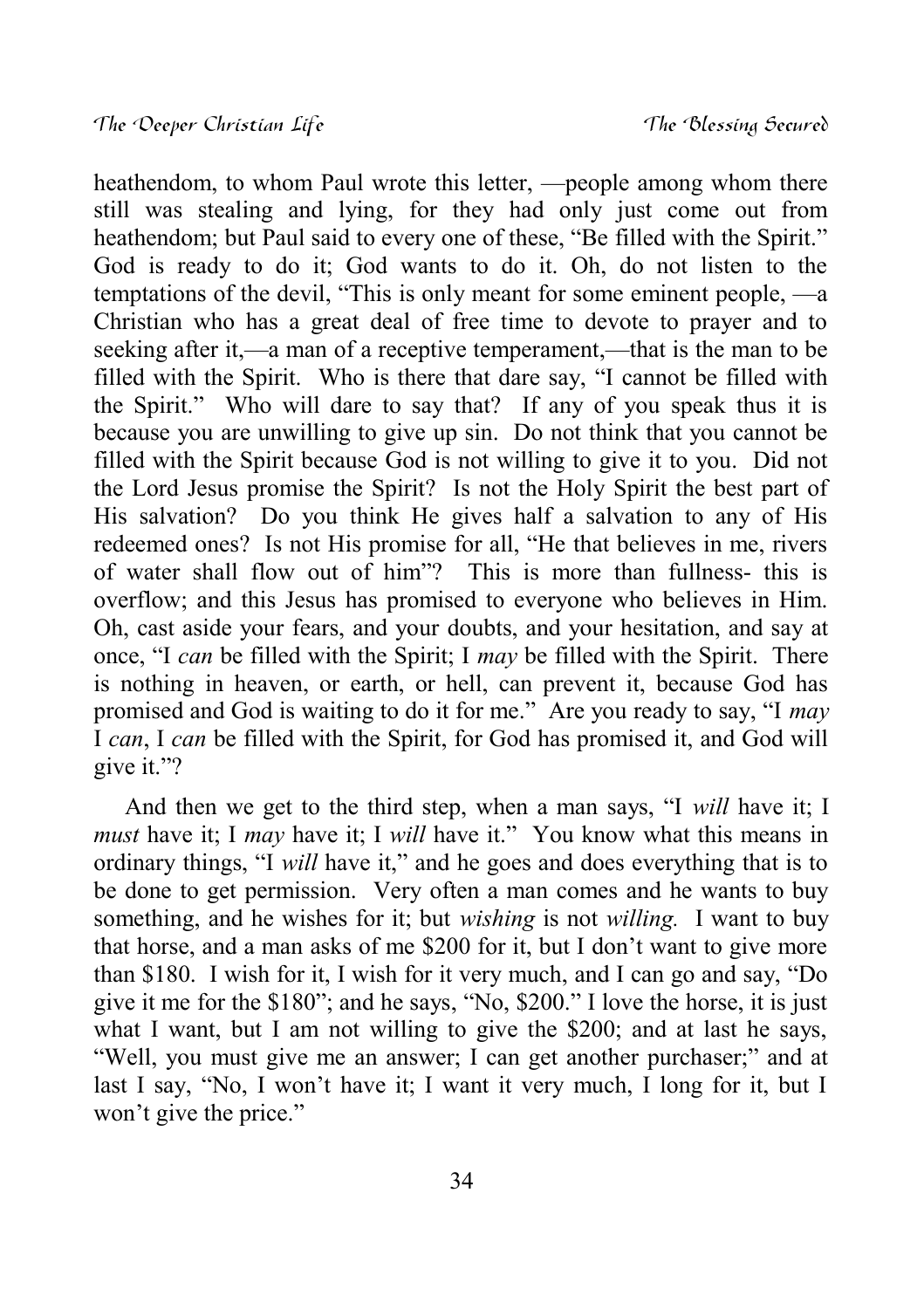Dear friends, are you going to say, "I *will* have this blessing"? What does that mean? It means, first of all, of course, that you are going to look around into your life, and if you see anything wrong there, it means that you are going to confess it to Jesus and say, "Lord, I cast it at Thy feet; it may be rooted in my heart, but I will give it up to Thee, I cannot take it out, but Jesus, Thou cleanser of sin, I give it to Thee." Let it be temper, or pride; let it be money, or lust, or pleasure; let it be the fear of man; let it be anything; —but, oh, say to Christ at once, "I will have this blessing at any cost." Oh, give up every sin to Jesus.

And it means not only giving up every sin, but—what is deeper than sin, and more difficult to get at—it means giving up yourself—self, with your will, and your pleasure, and your honor, and all you have, and saying, "Jesus, I am from this moment going to give myself up, that by Thy Holy Spirit Thou mayest take possession of me, and that Thou mayest by Thy Spirit turn out whatever is sinful, and take entire command of me." This looks difficult so long as Satan blinds, and makes us think it would be a hard thing to give up all that; but if God opens our eyes for one minute to see what a heavenly blessedness, and what heavenly riches and heavenly glory it is to be filled with the Spirit out of the heart of Jesus, then we will say, "I will give anything, *anything,* ANYTHING but I *will* have the blessing."

And then, it means that you are just to cast yourself at His feet and to say, "Lord, I *will* have the blessing."

Ah, Satan often tempts us, and says, "Suppose God were to ask that of you, would you be willing to give it?"—And he makes us afraid. But how many have found, and have been able to tell about it, that when once they have said, "Lord, anything and everything!" the light and the joy of heaven filled their hearts.

Last year at Johannesburg, the gold fields of South Africa, at an afternoon meeting we had one day testimony, and a woman rose up and told us how her pastor two months ago had held a consecration service in a tent, and he had spoken strongly about consecration, and had said, "Now, if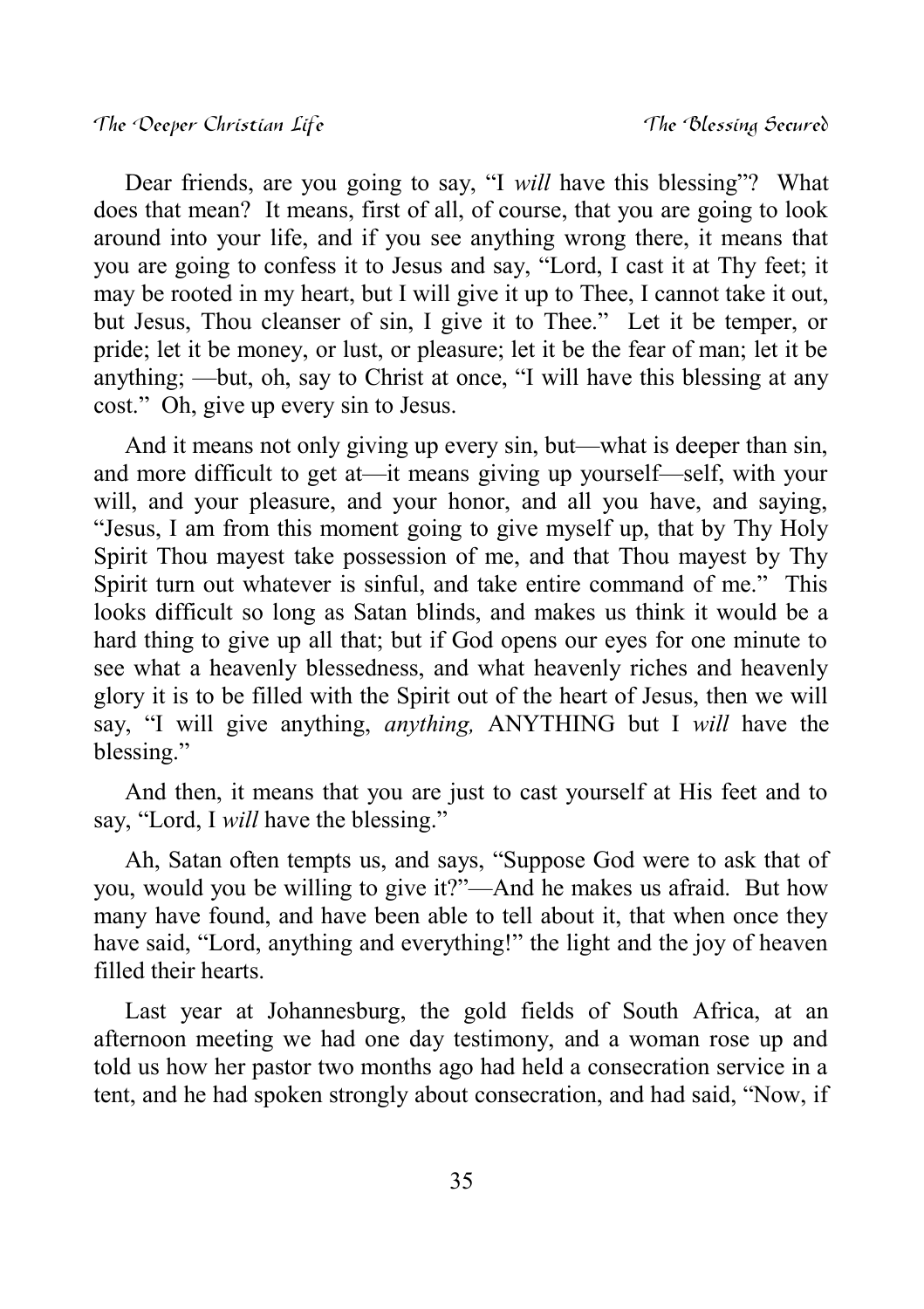God were to send your husband away to China, or if God were to ask you to go away to America, would you be willing for it? You must give yourself up entirely." And the woman said—and her face beamed with brightness when she spoke, —when, at the close of the meeting he asked those to rise who were willing to give up all to be filled with the Spirit, she said, "The struggle was terrible; God may take away my husband or my children from me, and am I ready for it? Oh, Jesus is very precious, but I cannot say I will give up all. But I will tell Him I do want to do it."—And at last she stood up. She said she went home that night in a terrible struggle, and she could not sleep, for the thought was, "I said to Jesus *everything*, and could I give up husband or child?" The struggle continued till midnight, "but," she said, "I would not let go; I said to Jesus, 'everything, but fill me with Thyself.'" And the joy of the Holy Spirit came down upon her, and her minister who sat there told me afterwards that the testimony was a true one, and for the two months her life had been one of exceeding brightness and of heavenly joy.

Oh, is any reader tempted to say, "I cannot give up all"? I take you by the hand, my brother, my sister, and I bring you to the crucified Jesus, and I say, "Just look at Him, how He loved you on Calvary; just look at Him." Just look at Jesus! He offers actually to fill your heart with His Holy Spirit, with the Spirit of His love and of His fullness, and of His power, actually to make your heart full of the Holy Spirit; and do you dare to say, "I am afraid,"—do you dare to say, "I cannot do that for Jesus"? Or will your heart not, at His feet, cry out, "Lord Jesus, anything, but I *must* be filled with Thy Spirit!" Haven't you often prayed for the presence and the abiding nearness and the love of Jesus to fill you?—but that cannot be until you are filled with the Holy Spirit. Oh, come and say, in view of any sacrifice, "I *will* have it, by God's help! Not in *my strength,* but by the help of God, I will have it!"

And then comes my last point. Say, "I *shall* have it." Praise God that a man dare say that, "I shall have it." Yes, when a man has made up his mind; when a man has been brought to a conviction and a sorrow for his sinful life; when a man, like Peter, has wept bitterly or has sighed deeply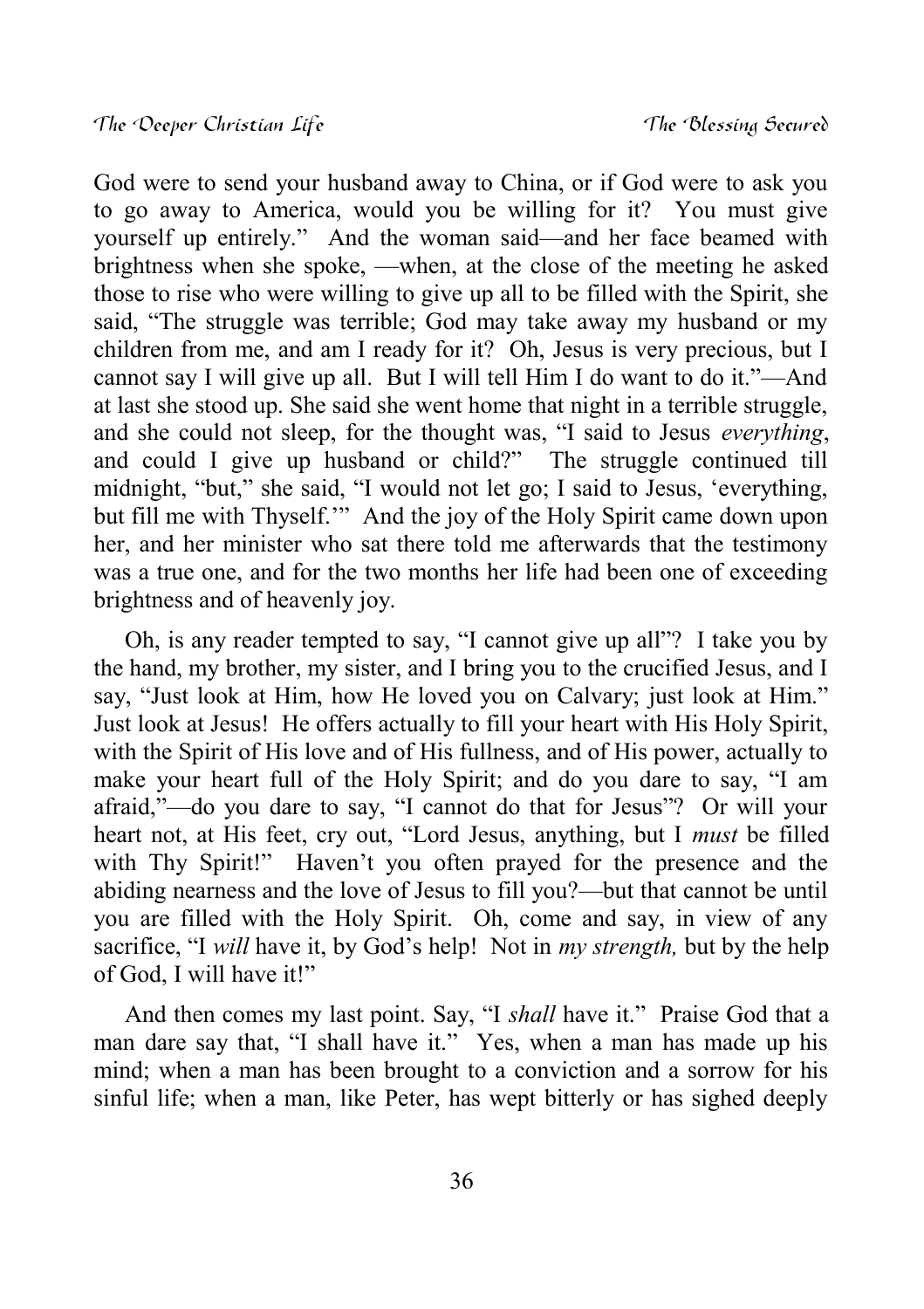before God, "Oh, my Lord, what a life I have been living!"—When a man has felt wretched in the thought, "I am not living the better life, the Jesus life, the Spirit life;"—when a man begins to feel that, and when he comes and makes surrender, and casts himself upon God and claims the promise, "Lord, I may have it; it is for me,"—what think you? Hasn't he a right to say, "I *shall* have it"? Yes, beloved, and I give to every one of you that message from God, that if you are willing, and if you are ready, God is willing and ready to close the bargain at once. Yes, you can have it now, *now!* Without any outburst of feeling, without any flooding of the heart with light, you may have it. To some it comes in that way but to many not. As a quiet transaction of the surrendered will, you can lift up your heart in faith and say, "O God, here I do give myself as an empty vessel to be filled with the Holy Ghost. I give myself up once for all and forever." "Tis done, the great transaction's done." You can say it now if you will take your place before God.

Oh, ministers of the gospel, have you never felt the need of being filled with the Holy Ghost? Your heart perhaps tells you that you know nothing of that blessing. Oh, workers for Christ, have you never felt a need, "I must be filled with the Holy Ghost"? Oh, children of God, have you never felt a hope rise within you, "I may have this blessing, I hear of from others"? Will you not take the step and say, "I will have it"? Say it, not in your own strength, but in self-despair. Never mind though it appears as if the heart is all cold and closed up, never mind; but as an act of obedience and of surrender, as an act of the will, cast yourself before Jesus and trust Him. "I *shall* have it, for I now give up myself into the arms of my Lord Jesus, I *shall* have it, for it is the delight of Jesus to give the Holy Spirit from the Father, into the heart of everyone. I *shall* have it, for I do believe in Jesus, and He promised me that out of him that believes shall flow rivers of living water. I *shall* have it! I SHALL have it! I will cling to the feet of Jesus, I will stay at the throne of God; I *shall* have it, for God is faithful, and God has promised."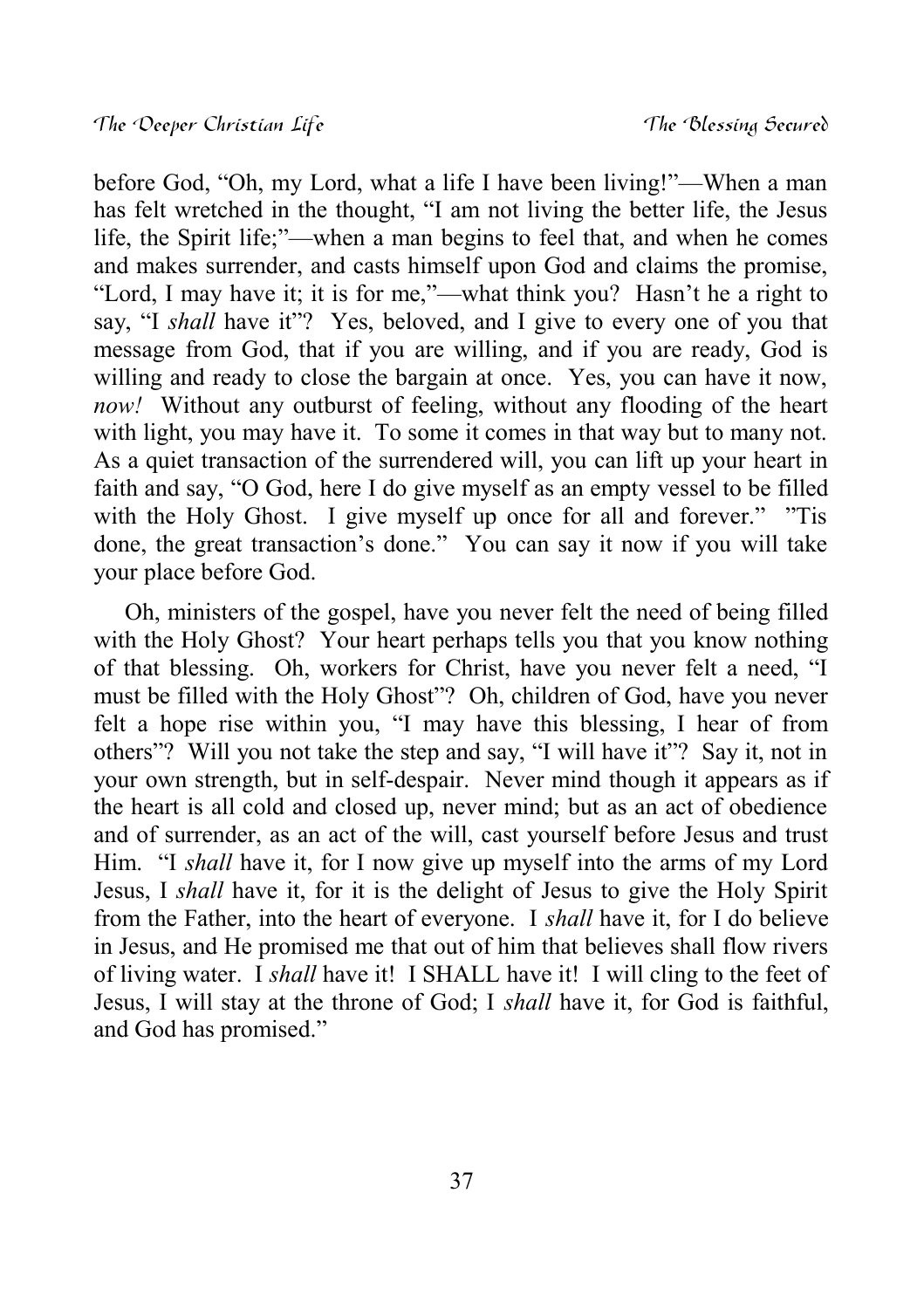### **THE PRESENCE OF CHRIST**

#### *"But straightway Jesus spake unto them saying, Be of good cheer, it is I, be not afraid."—*Matt. 14:27.

All we have had about the work of the blessed Spirit is dependent upon what we think of Jesus, for it is *from* Christ Jesus that the Spirit comes to us; it is to Christ Jesus that the Spirit ever brings us; and the one need of the Christian life day by day and hour by hour is this, —the presence of the Son of God. God is our salvation. If I have Christ with me and Christ in me, I have full salvation. We have spoken about the life of failure and of the flesh, about the life of unbelief and disobedience, about the life of ups and downs, the wilderness life of sadness and of sorrow; but we have heard, and we have believed, there is deliverance. Bless God, He brought us out of Egypt, that He might bring us into Canaan, into the very rest of God and Jesus Christ. He is our peace, He is our rest. Oh, if I may only have the presence of Jesus as the victory over every sin: the presence of Jesus as the strength for every duty, then my life shall be in the full sunshine of God's unbroken fellowship, and the word will be fulfilled to me in most blessed experience, "Son, thou art ever with me, and all I have is thine," and my heart shall answer, "Father, I never knew it, but it is true, —I am ever with thee and all Thou hast is mine." God has given all He has to Christ, and God longs that Christ should have you and me entirely. I come to every hungry heart and say, "If you want to live to the glory of God, seek one thing, to claim, to believe that the presence of Jesus can be with you every moment of your life.

I want to speak about the presence of Jesus, as it is set before us in that blessed story of Christ's walking on the sea. Come and look with me at some points that are suggested to us.

1. Think, first, of the presence of Christ *lost.* You know the disciples loved Christ, clung to Him, and with all their failings, they delighted in Him. But what happened? The Master went up into the mountain to pray, and sent them across the sea all alone without Him; there came a storm, and they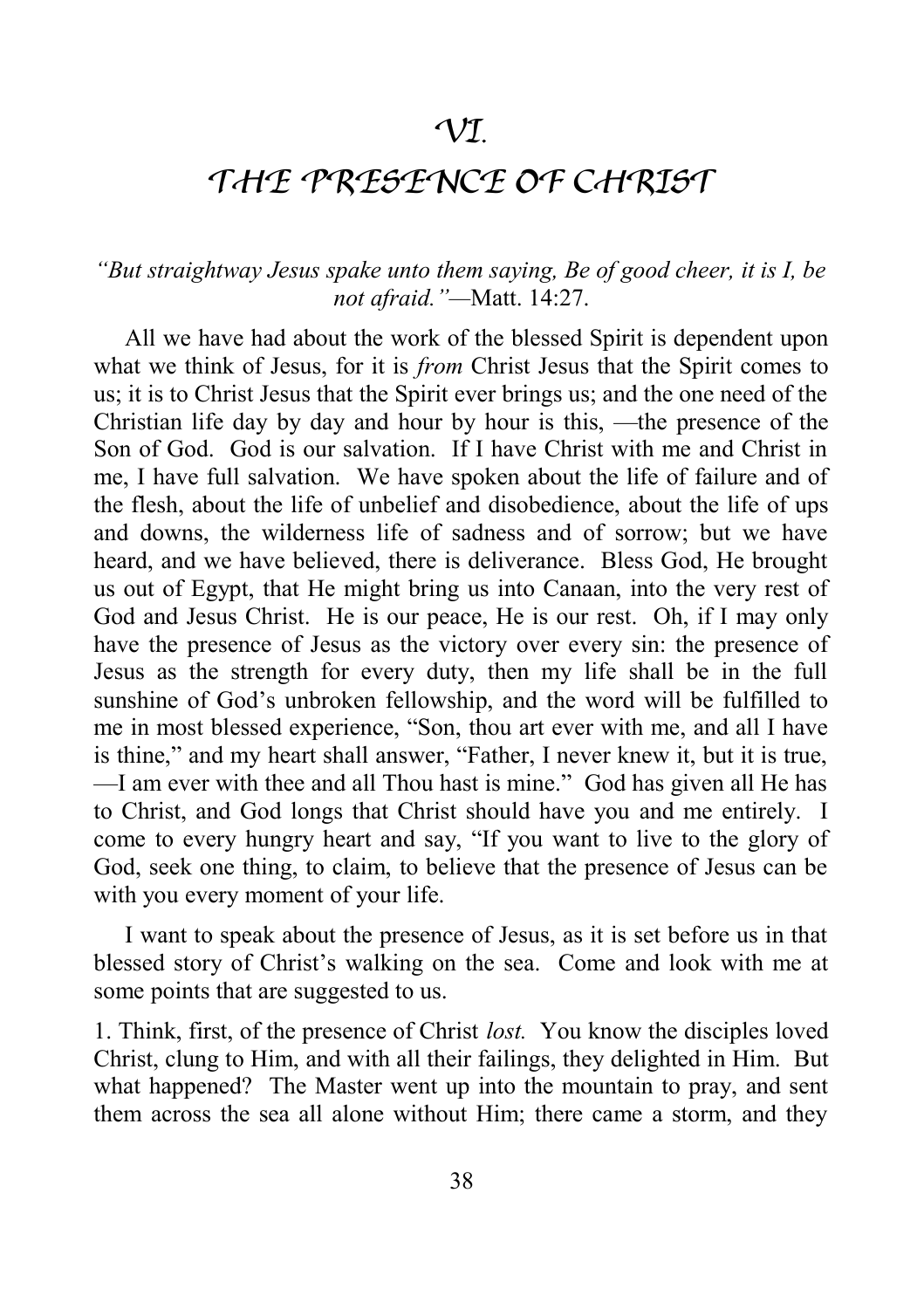toiled, rowed, and labored, but the wind was against them, they made no progress, they were in danger of perishing, and how their hearts said, "Oh, if the Master only were here!" But His presence was gone. They missed Him. Once before, they had been in a storm, and Christ had said, "Peace, be still," and all was well; but here they are in darkness, danger, and terrible trouble, and no Christ to help them. Ah, isn't that the life of many a believer at times? I get into darkness, I have committed sin, the cloud is on me, I miss the face of Jesus; and for days and days I work, worry, and labor; but it is all in vain, for I miss the presence of Christ. Oh, beloved, let us write that down, —the presence of Jesus lost is the cause of all our wretchedness and failure.

2. Look at the second step, —the presence of Jesus *dreaded.* They were longing for the presence of Christ, and Christ came after midnight: He came walking on the water amid the waves; but they didn't recognize Him, and they cried out, for fear, "It is a spirit!" Their beloved Lord was coming nigh, and they knew Him not. They dreaded His approach. And, ah, how often have I seen a believer dreading the approach of Christ, —crying out for Him, longing for Him, and yet dreading His coming. And why? Because Christ came in a fashion that they expected not.

Perhaps some have been saying, "Alas, alas! I fear I never can have the abiding presence of Christ." You have heard what we have said about a life in the Spirit: you have heard what we have said about abiding ever in the presence of God and in His fellowship, and you have been afraid of it, afraid of it; and you have said, "It is too high and too difficult." You have dreaded the very teaching that was going to help you. Jesus came to you in the teaching, and you didn't recognize His love.

Or, perhaps, He came in a way that you dreaded His presence. Perhaps God has been speaking to you about some sin. There is that sin of temper, or that sin of unlovingness, or that sin of unforgivingness, or that sin of worldliness, compromise, and fellowship with the world, that love of man and man's honor, that fear of man and man's opinion, or that pride and self confidence. God has been speaking to you about it, and yet you have been frightened. That was Jesus wanting to draw you nigh, but you were afraid.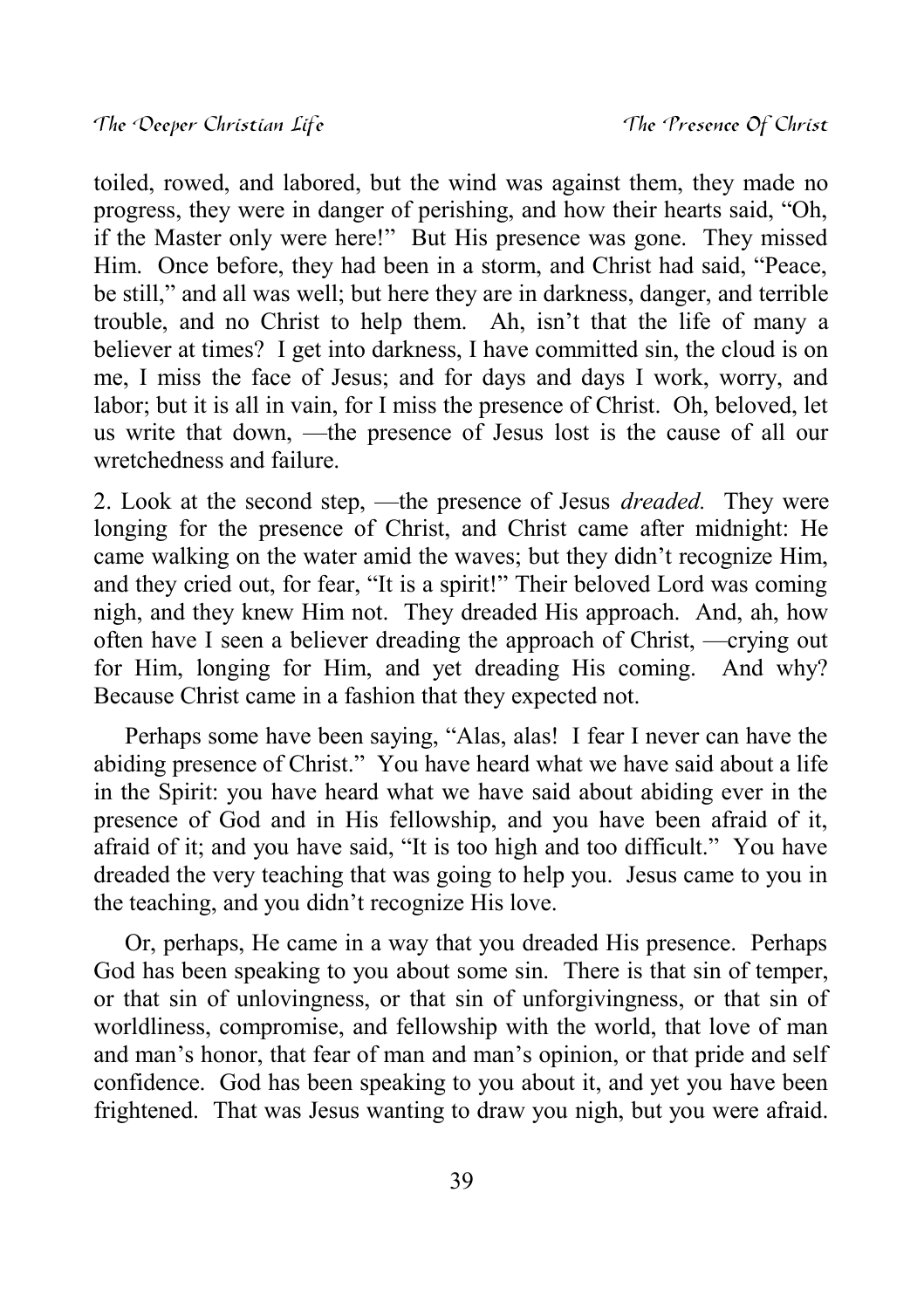You don't see how you can give up all that, you are not ready to say, "At any sacrifice I am going to have that taken out of me, and I will give it up," and while God and Christ were coming nigh to bless you, you were afraid of Him.

Oh, believers, at other times Christ has come to you with affliction, and perhaps you have said, "If I want to be entirely holy, I know I shall have to be afflicted, and I am afraid of affliction," and you have dreaded the thought, "Christ may come to me in affliction." The presence of Christ dreaded! —Oh, beloved, I want to tell you it is all misconception. The disciples had no reason to dread that "spirit" coming there, for it was Christ Himself; and, when God's word comes close to you and touches your heart, remember that is Christ out of Whose mouth goes the two-edged sword. It is Christ in His love coming to cut away the sin, that He may fill your heart with the blessing of God's love. Beware of dreading the presence of Christ.

3. Then comes the third thought, —the presence of Christ *revealed .* Bless God! When Christ heard how they cried, he spoke the words of the text, "Be of good cheer; it is I; be not afraid." Ah, what gladness those words brought to those hearts! There is Jesus, that dark object appears, that dreaded form. It is our blessed Lord Himself. And, dear friends, the Master's object, whether it be by affliction or otherwise, is to prepare for receiving the presence of Christ, and through it all Jesus speaks, "It is I; be not afraid." The presence of Christ revealed! I want to tell you that the Son of God, oh believer, is longing to reveal Himself to you. Listen! *Listen!* LISTEN! Is there any longing heart? Jesus says, "Be of good cheer; it is I; be not afraid."

Oh, beloved; God has given us Christ. And does God want me to have Christ every moment? Without doubt, God wants the presence of Christ to be the joy of every hour of my life, and, if there is one thing sure, Christ can reveal Himself to me every moment. Are you willing to come and claim this privilege? He can reveal Himself. I cannot reveal Him to you; you cannot grasp Him; but He can shine into your heart. How can I see the sunlight tomorrow morning, if I am spared? The sunlight will reveal itself.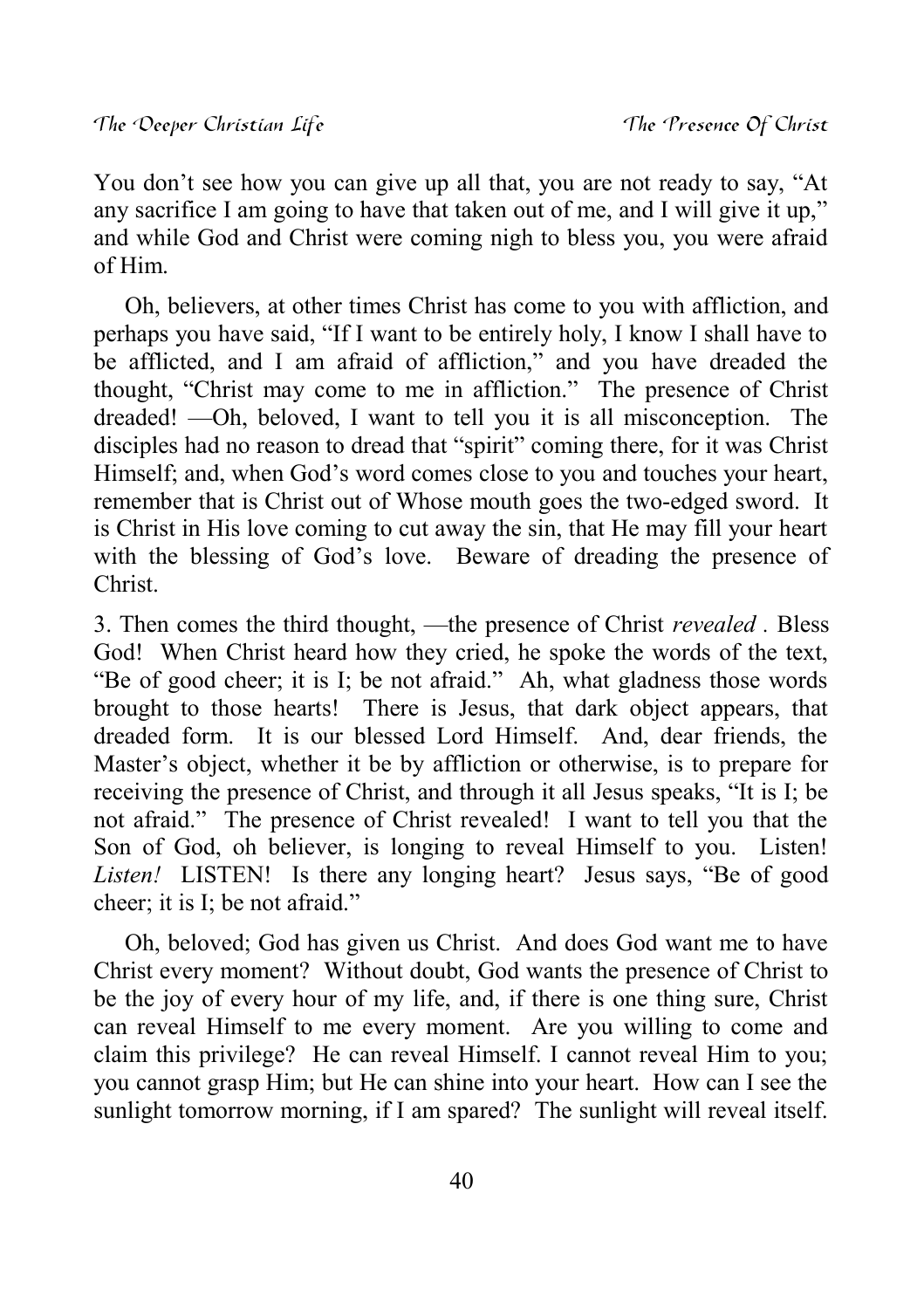How can I know Christ? Christ can reveal Himself. And, ere I go further, I pray you to set your heart upon this, and to offer the humble prayer, "Lord, now reveal Thyself to me, so, that I may never lose the sight of Thee. Give me to understand that through the thick darkness Thou comest to make Thyself known." Let not one heart doubt, however dark it may be, —at midnight,—whatever midnight there be in the soul,—at midnight, in the dark, Christ can reveal Himself. Ah, thank God, often after a life of ten and twenty years of dawn, after a life of ten and twenty years of struggling, now in the light, and now in the dark, there comes a time when Jesus is willing just to give Himself to us, nevermore to part. God grant us that presence of Jesus!

4. And now comes the fourth thought, —The presence of Jesus *lost,* was the first; the presence of Jesus *dreaded,* was the second; the presence of Jesus *revealed,* was the third; the presence of Jesus *desired,* is the fourth. What happened? Peter heard the Lord, and yonder was Jesus, some 30, 40, 50 yards distant, and He made as though He would have passed them; and Peter, —in a preceding chapter I spoke about Peter, shewing what terrible failure and carnality there was in him, —but, bless the Lord, Peter's heart was right with Christ, and he wanted to claim His presence, and he said, "Lord, if it be Thou, bid me come upon the water to Thee." Yes, Peter could not rest; he wanted to be as near to Christ as possible. He saw Christ walking on the water; he remembered Christ had said, "Follow Me;" he remembered how Christ, with the miraculous draught of fishes, had proved that He was Master of the sea, and of the waters, and he remembered how Christ had stilled the storm; and, without argument or reflection, all at once he said, "There is my Lord manifesting Himself in a new way; there is my Lord exercising a new and supernatural power, and I can go to my Lord, He is able to make me walk where He walks." He wanted to walk like Christ; he wanted to walk near Christ. He didn't say, "Lord, let me walk around the sea here," but he said, "Lord, let me come to Thee."

Friends, would you not like to have the presence of Christ in this way? Not that Christ should come down, —that is what many Christians want; they want to continue in their sinful walk, they want to continue in their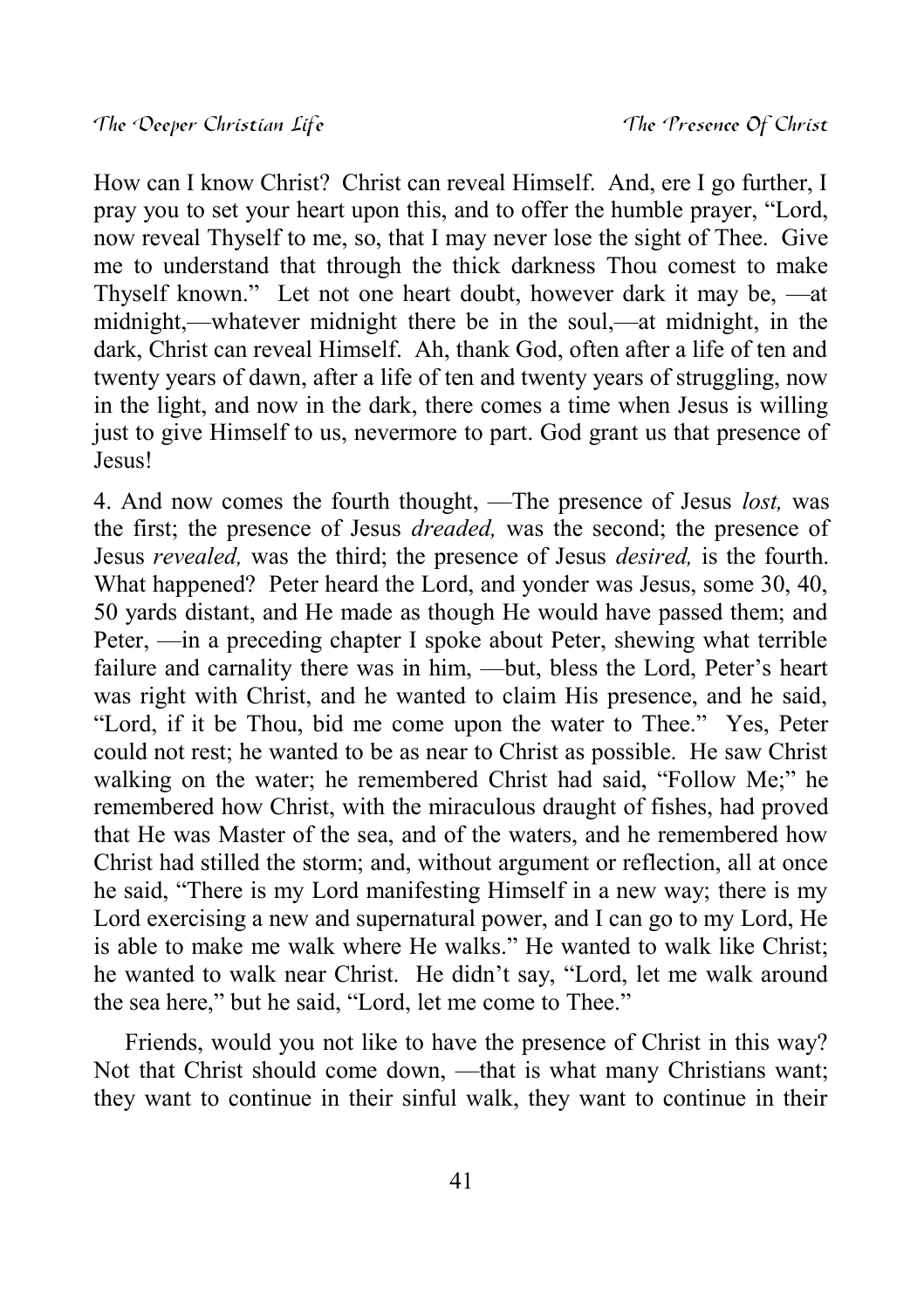worldly walk, they want to continue in their old life, and they want Christ to come down to them with His comfort, His presence, and His love; but that cannot be. If I am to have the presence of Christ, I must walk as He walked. His walk was a supernatural one. He walked in the love and in the power of God. Most people walk according to the circumstances in which they are, and most people say, "I am depending upon circumstances for my religion. A hundred times over you hear people say, "My circumstances prevent my enjoying unbroken fellowship with Jesus." What were the circumstances that were found about Christ? The wind and the waves, and Christ walked triumphant over circumstances; and Peter said, "Like my Lord I can triumph over all circumstances: anything around me is nothing, if I have Jesus." He longed for the presence of Christ. Would God that, as we look at the life of Christ upon earth, as we look how Christ walked and conquered the waves, every one of us could say, "I want to walk like Jesus." If that is your heart's desire, you can expect the presence of Jesus; but as long as you want to walk on a lower level than Christ, as long as you want to have a little of the world, and a little of self-will, do not expect to have the presence of Christ. Near Christ, and like Christ, —the two things go together. Have you taken that in? Peter wanted to walk like Christ that he might get near Christ; and it is this I want to offer every one of you. I want to say to the weakest believer, "With God's presence you can have the presence and fellowship of Christ all the day long, your whole life through." I want to bring you that promise, but I must give God's condition, —walk like Christ, and you shall always abide near Christ. The presence of Christ invites you to come and have unbroken fellowship with Him.

5. Then comes the next thought. We have just had the presence of Christ desired, and my next thought is, —the presence of Christ *trusted.* The Lord Jesus said, "Come," and what did Peter do? He stepped out of the boat. How did he dare to do it against all the laws of nature? —How did he dare to do it? He sought Christ, he heard Christ's voice, he trusted Christ's presence and power, and in the faith of Christ he said, "I can walk on the water," and he stepped out of the boat. Here is the turning point; here is the crisis. Peter saw Christ in the manifestation of a supernatural power, and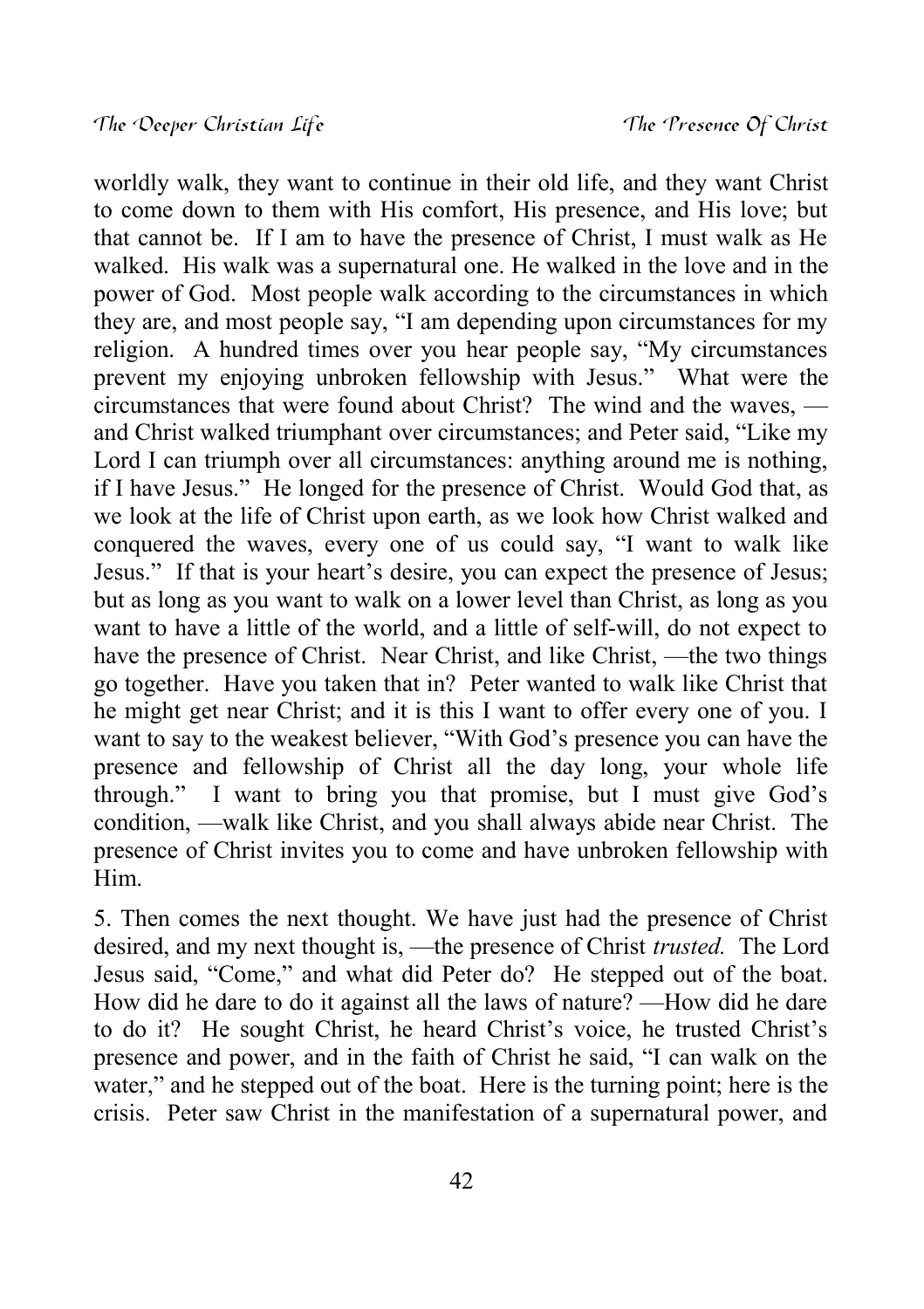Peter believed that supernatural power could work in him, and he could live a supernatural life. He believed this applied to walking on the sea; and herein lies the whole secret of the life of faith. Christ had supernatural power, —the power of heaven, the power of holiness, the power of fellowship with God, and Christ can give me grace to live as He lived. If I will but, like Peter, look at Christ and say to Christ, "Lord, speak the word, and I will come," and if I will listen to Christ saying, "Come," I, too, shall have power to walk upon the waves.

Have you ever seen a more beautiful and more instructive symbol of the Christian life? I once preached on it many years ago, and the thought that filled my heart then was this,—the Christian life compared to Peter walking on the waves, nothing so difficult and impossible without Christ, nothing so blessed and safe with Christ. That is the Christian life, —impossible without Christ's nearness, - most safe and blessed, however difficult, if I only have the presence of Christ. Believers, we have tried in these pages to call you to a better life in the Spirit, to a life in the fellowship with God. There is only one thing can enable you to live it, —you must have the Lord Jesus hold your hand every minute of the day. "But can that be?" you ask. Yes, it can. "I have so much to think of. Sometimes for four or five hours of the day I have to go into the very thick of business and have some ten men standing around me, each claiming my attention. How can I, how can I always have the presence of Jesus?" Beloved, because Jesus is your God and loves you wonderfully, and is able to make His presence more clear to you than that of ten men who are standing around you. If you will in the morning take time and enter into your covenant every morning with Him, "My Lord Jesus, nothing can satisfy me but Thine abiding presence," He will give it to you, He will surely give it to you. Oh, Peter trusted the presence of Christ, and He said, "If Christ calls me I can walk on the waves to Him." Shall we trust the presence of Christ? To walk through all the circumstances and temptations of life is exactly like walking on the water, —you have no solid ground under your feet, you do not know how strong the temptations of Satan may come; but do believe God wants you to walk in a supernatural life above human power. God wants you to live a life in Christ Jesus. Are you wanting to live that life? Come then, and say,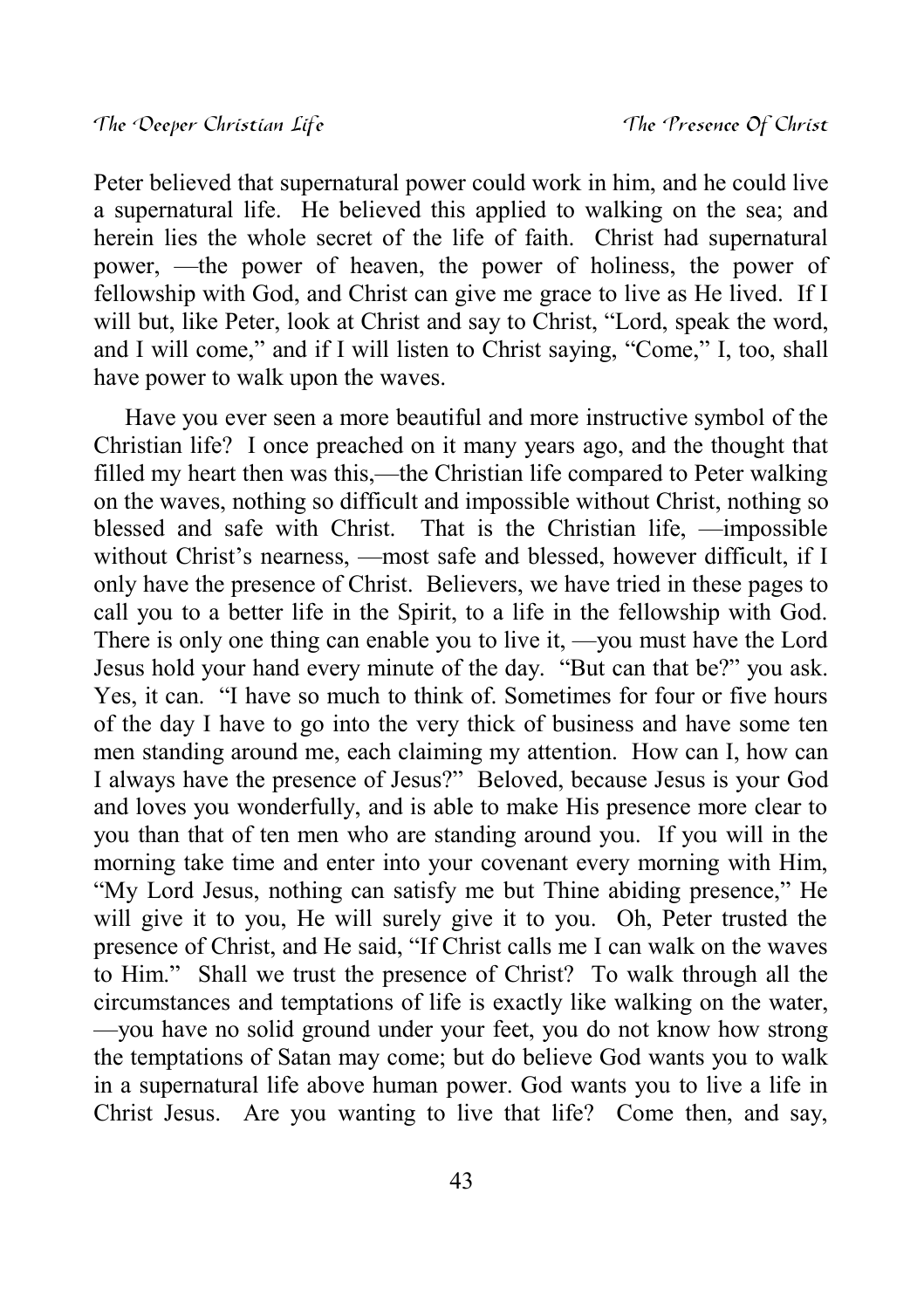"Jesus, I have heard Thy promise that Thy presence will go with me. Thou hast said, "My presence shall go with thee,"—and, Lord, I claim it; I trust Thee."

6. Now, the sixth step in this wonderful history, the presence of Christ *forgotten.* Peter got out of the boat and began to walk toward the Lord Jesus with his eyes fixed upon Him. The presence of Christ was trusted by him, and he walked boldly over the waves; but all at once he took his eyes off Jesus, and he began at once to sink, and there was Peter, his walk of faith at an end; all drenched and drowning and crying, "Lord, help me!" There are some of you saying in your hearts, I know, "Ah, that's what will come of your higher-life Christians." There are people who say, "You never can live that life; do not talk of it; you must always be failing." Peter always failed before Pentecost. It was because the Holy Spirit had not yet come, and therefore his experience goes to teach us, that while Peter was still in the life of the flesh he must fail somehow or other. But, thank God, there was One to lift him out of the failure; and our last point will be to prove that out of that failure he came into closer union with Jesus than ever before, and deeper dependence. But listen, first, while I speak to you about this failure.

Someone may say, "I have been trying, to say, 'Lord, I will live it;' but, tell me, suppose failure come, what then?" Learn from Peter what you ought to do. What did Peter do? The very opposite of what most do. What did he do when he began to sink? That very moment, without one word of self-reproach of self-condemnation, he cried, "Lord, help me!" I wish I could teach every Christian that. I remember the time in my spiritual life when that became clear to me; for up to that time, when I failed, my only thought was to reproach and condemn myself, and I thought that would do me good. I found it didn't do me good; and I learn from Peter that my work is, the very moment I fail, to say, "Jesus, Master, help me!" and the very moment I say that, Jesus does help me. Remember, failure is not an impossibility. I can conceive more than one Christian who said, "Lord, I claim the fullness of the Holy Ghost. I want to live every hour of every day filled with the Holy Spirit;" and I can conceive that an honest soul who said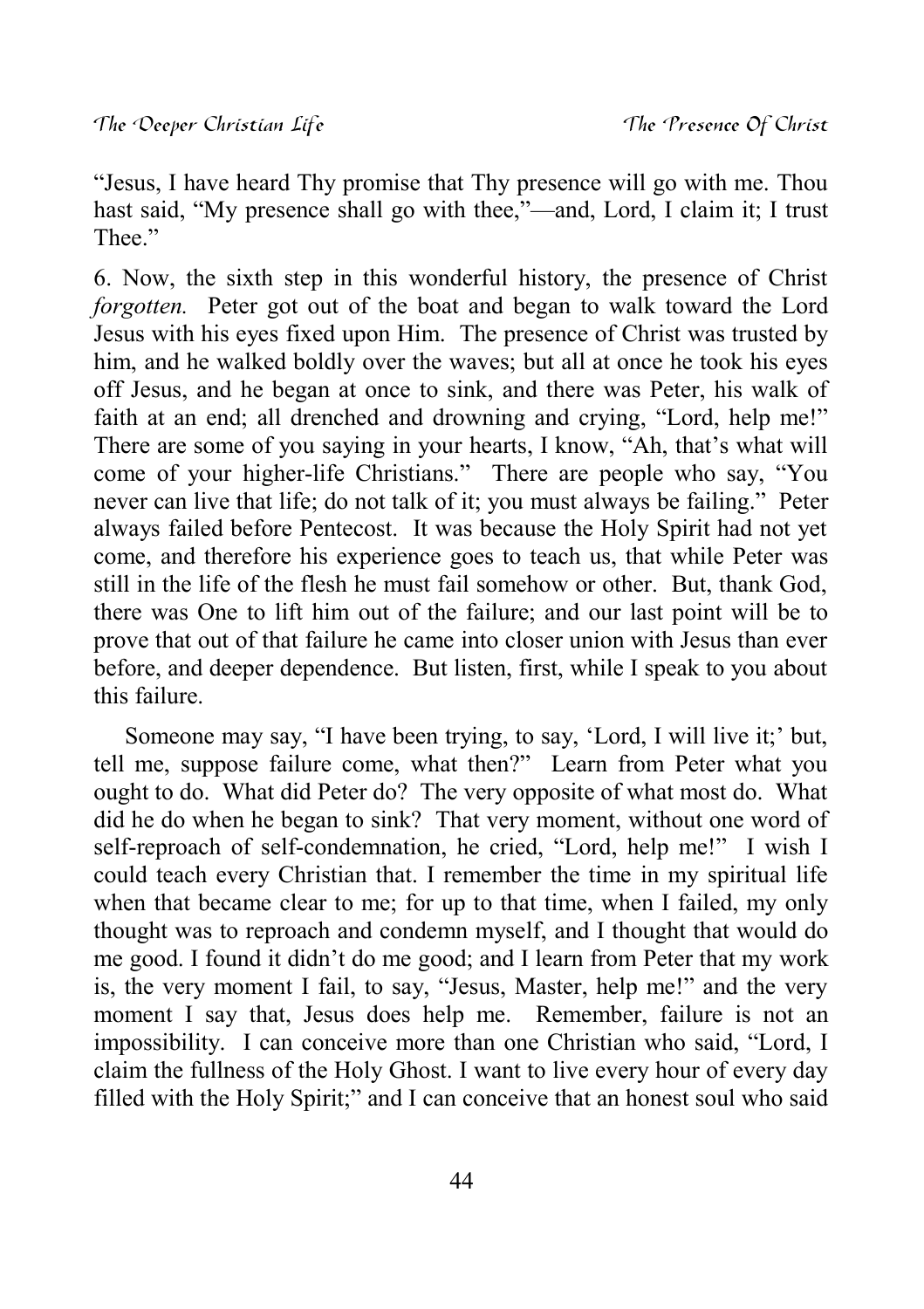that with a trembling faith, yet may have fallen; I want to say to that soul, -Don't be discouraged. If failure comes, at once, without any waiting, appeal to Jesus. He is always ready to hear, and the very moment you find there is the temper, the hasty word, or some other wrong, at once the living Jesus is near, so gracious, and so mighty. Appeal to Him and there will be help at once. If you learn to do this, Jesus will lift you up and lead you on to a walk where His strength shall secure you from failure.

7. And then comes my last thought. The presence of Jesus was forgotten while Peter looked at the waves; but now, lastly, we have the presence of Jesus *restored.* Yes, Christ stretched out His hand to save him. Possibly for Peter was a very proud, self-confident man—possibly he had to sink there to teach him that his faith could not save him, but it was the power of Christ. God wants us to learn the lesson that when we fall then we can cry out to Jesus, and at once He reaches out His hand. Remember, Peter walked back to the boat without sinking again. Why? Because Christ was very near him. Remember it is quite possible, if you use your failure rightly, to be far nearer Christ after it than before. Use it rightly, I say. That is, come and acknowledge, "In me there is nothing, but I am going to trust my Lord unboundedly." Let every failure teach you to cling afresh to Christ, and He will prove Himself a mighty and a loving Helper. The presence of Jesus restored! Yes, Christ took him by the hand and helped him, and I don't know whether they walked hand in hand those forty or fifty yards back to the boat, or whether Christ allowed Peter to walk beside Him; but this I know, they were very near to each other, and it was the nearness of his Lord that strengthened him.

Remember what has taken place since that happened with Peter. The cross has been erected, the blood has been shed, the grave has been opened, the resurrection has been accomplished, heaven has been opened, and the Spirit of the Exalted One has come down. Do believe that it is possible for the presence of Jesus to be with us every day and all the way. Your God has given you Christ, and He wants to give you Christ into your heart in such a way that His presence shall be with you every moment of your life.

Who is willing to lift up his eyes and his heart and to exclaim, "I want to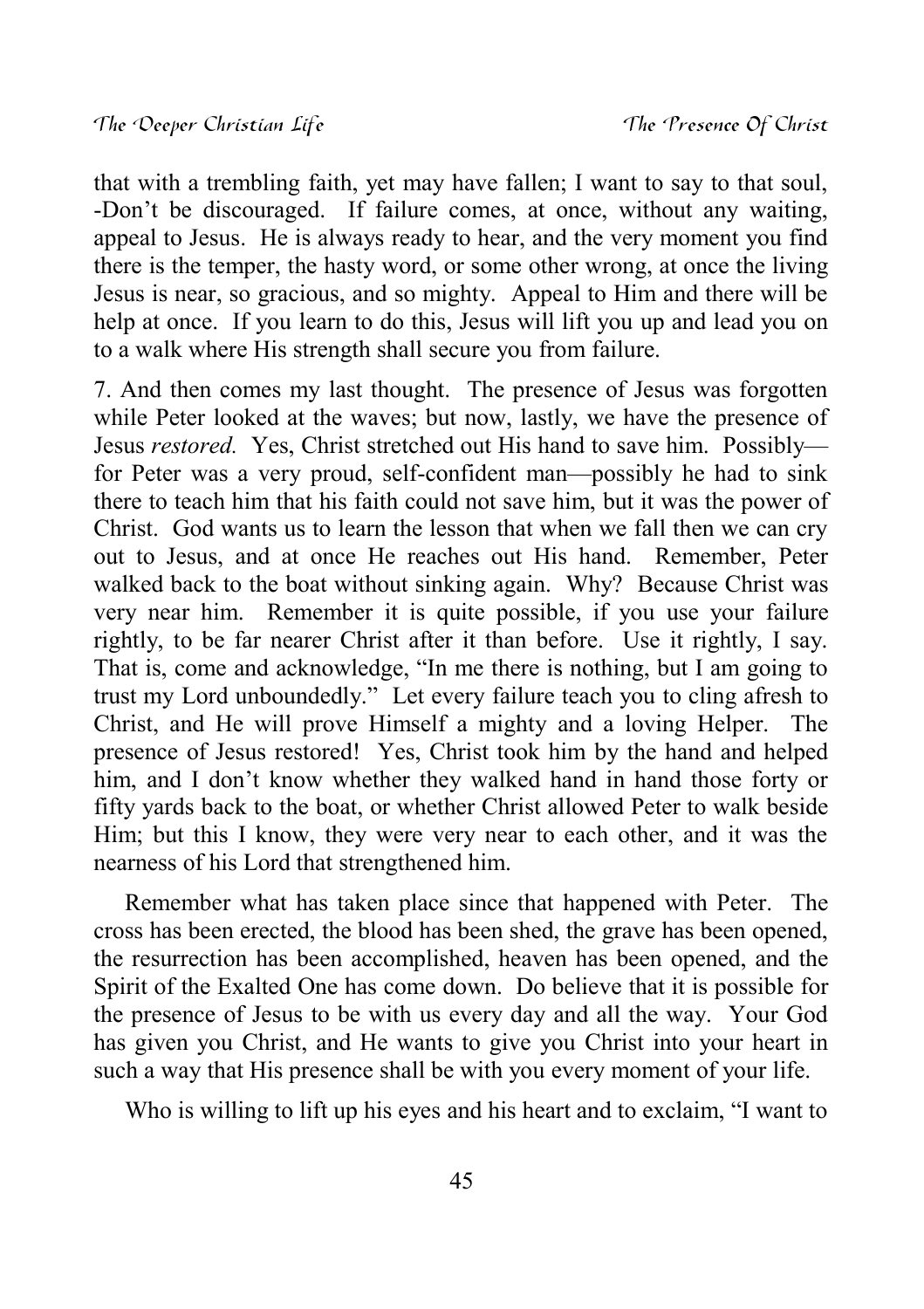live according to God's standard?" Who is willing? Who is willing to cast himself into the arms of Jesus and to live a life of faith victorious over the winds and the waves, over the circumstances and difficulties? Who is willing to say this, — "Lord, bid me come to Thee upon the water?" Are you willing? Listen! Jesus says, "Come." Will you step out at this moment? Yonder is the boat, the old life that Peter had been leading; he had been familiar with the sea from his boyhood, and that boat was a very sacred place; Christ had sat beside him there; Christ had preached from that boat, from that boat of Peter's, Christ had given the wonderful draught of fishes; it was a very sacred boat; but Peter left it to come to a place more sacred still, —walking with Jesus on the water, —a new and a Divine experience. Your Christian life may be a very sacred thing; you may say, "Christ saved me by His blood, He has given me many an experience of grace; God has proved His grace in my heart," but you confess "I haven't got the real life of abiding fellowship; the winds and the waves often terrify me, and I sink." Oh, come out of the boat of past experiences at once; come out of the boat of external circumstances; come out of the boat, and step out on the word of Christ, and believe, "With Jesus I can walk upon the water." When Peter was in the boat, what had he between him and the bottom of the sea? A couple of planks; but when he stepped out upon the water what had he between him and the sea? Not a plank, but the word of the Almighty Jesus. Will you come, and without any experience, will you rest upon the word of Jesus, "Lo I am with you always"? Will you rest upon His word, "Be of good cheer; fear not; it is I"? Every moment Jesus lives in heaven; every moment by His Spirit Jesus whispers that word; and every moment He lives to make it true. Accept it now, accept it now! My Lord Jesus is equal to every emergency. My Lord Jesus can meet the wants of every soul. My whole heart says, "He *can,* He *can* do it; He *will,* He *will* do it!" Oh come, believers, and let us claim most deliberately, most quietly, most restfully, —let us claim, claim it, *claim it,* CLAIM it.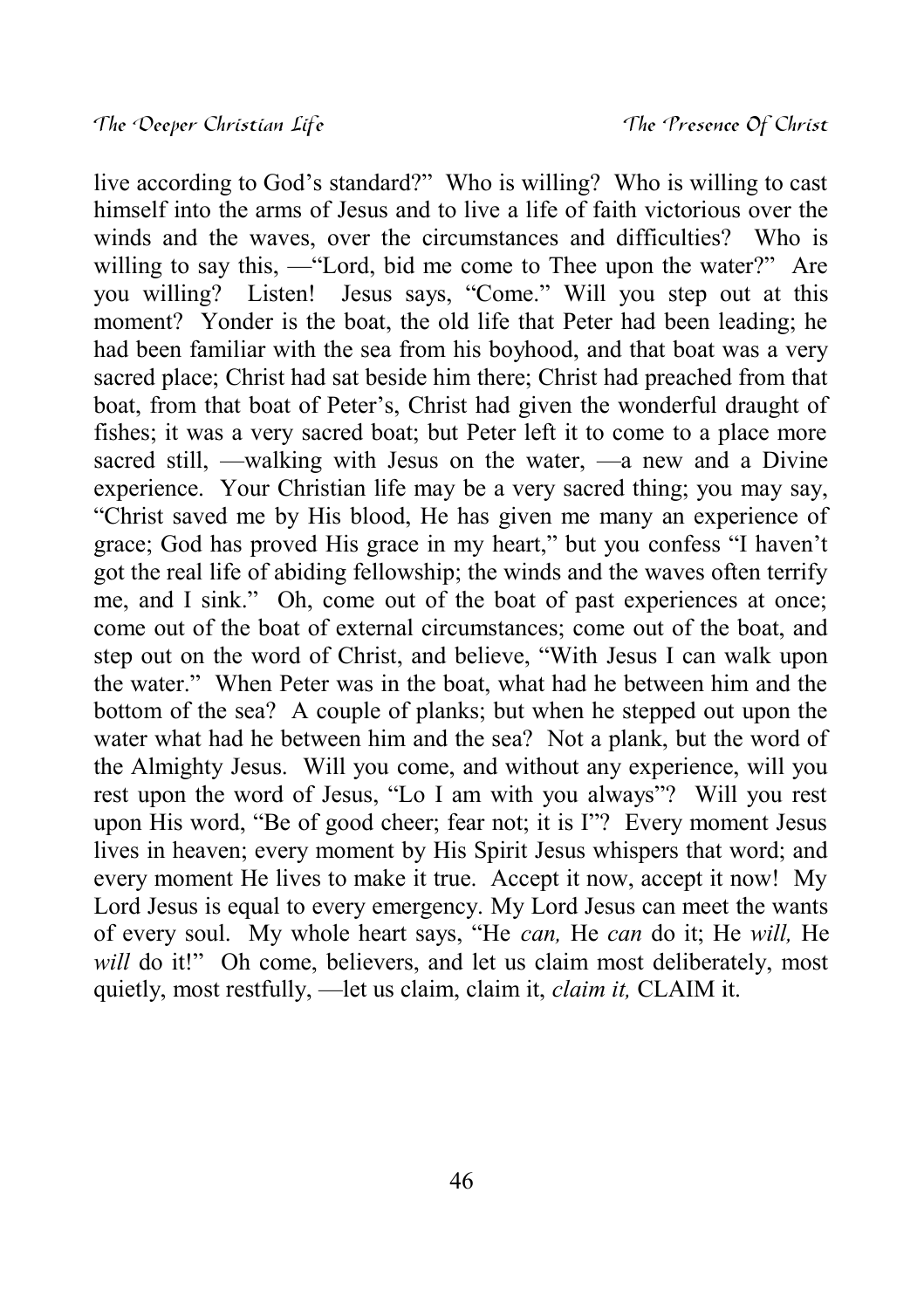### **VII.**

### **A WORD TO WORKERS**

Some time ago I read this expression in an old author: —"The first duty of a clergyman is humbly to ask of God that all that he wants done in his hearers should first be truly and fully done in himself." These words have stuck to me ever since. What a solemn application this is to the subject that occupied our attention in previous chapters—the living and working under the fullness of the Holy Spirit! And yet, if we understand our calling aright, every one of us will have to say, That is the one thing on which everything depends. What profit is it to tell men that they may be filled with the Spirit of God, if, when they ask us, "Has God done it for you?" we have to answer, "No, He has not done it"? What profit is it for me to tell men that Jesus Christ can dwell within us every moment, and keep us from sin and actual transgression, and that the abiding presence of God can be our portion all the day, if I wait not upon God first to do it truly and full day by day?

Look at the Lord Jesus Christ; it was of the Christ Himself, when He had received the Holy Ghost from heaven, that John the Baptist said that "He would baptize with the Holy Ghost." I can only communicate to others what God has imparted to me. If my life as a minister be a life in which the flesh still greatly prevails—if my life be a life in which I grieve the Spirit of God, I cannot expect but that my people will receive through me a very mingled kind of life. But if the life of God dwell in me, and I am filled with His power, then I can hope that the life that goes out from me may be infused into my hearers too.

We have referred to the need of every believer being filled with the Spirit; and what is there of deeper interest to us now, or that can better occupy our attention, than prayerfully to consider how we can bring our congregations to believe that this is possible; and how we can lead on every believer to seek it for himself, to expect it, and to accept of it, so as to live it out? But, brethren, the message must come from us as a witness of our personal experience, by the grace of God. The same writer to whom I alluded, says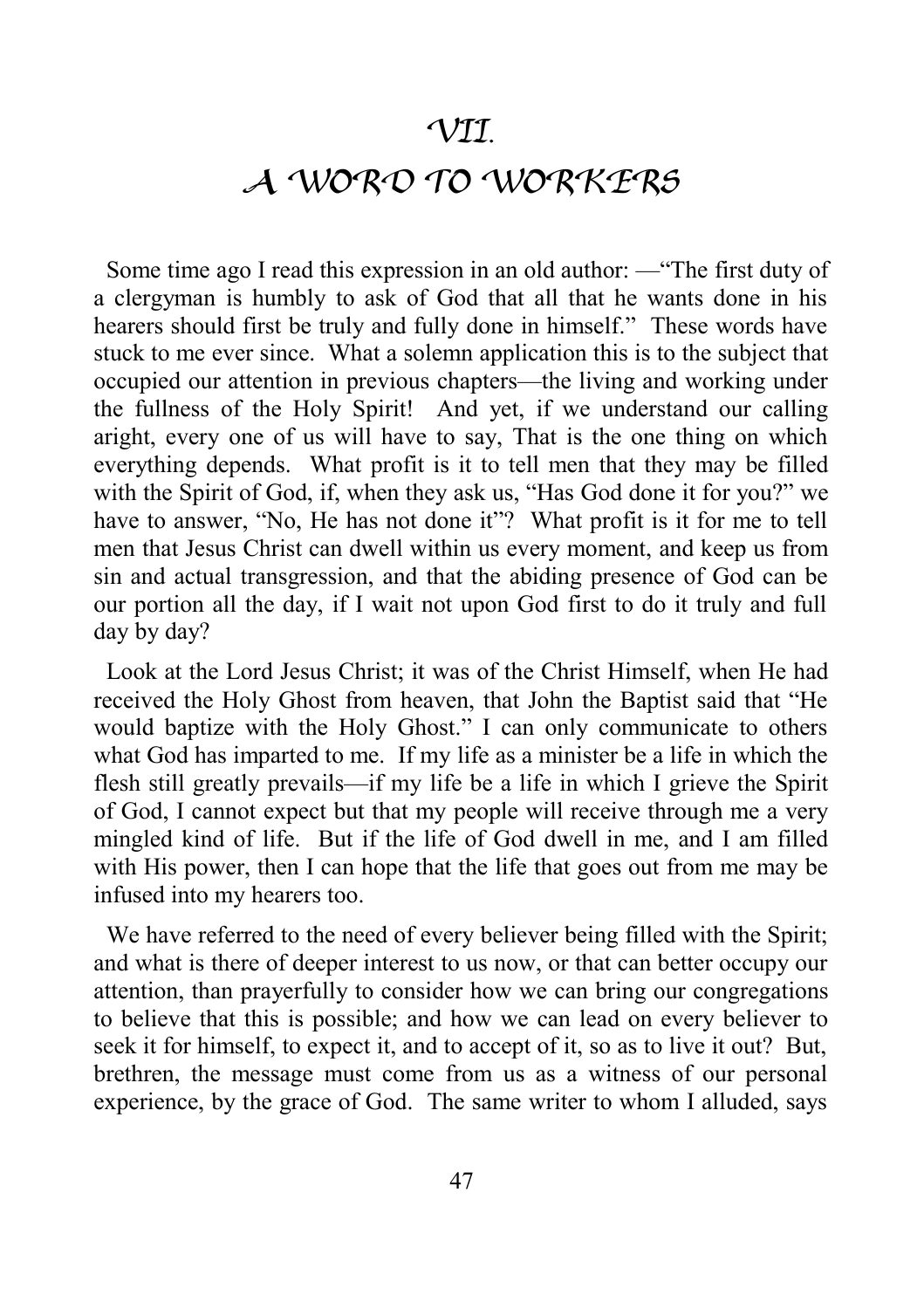elsewhere:—*"The first business of a clergyman, when he sees men awakened and brought to Christ, is to lead them on to know the Holy Spirit.*" How true! Do not we find this throughout the word of God? John the Baptist preached Christ as the "Lamb of God which takes away the sin of the world;" we read in Matthew that he also said that Christ would "baptize with the Holy Ghost and with fire." In the gospel by John, we read that the Baptist was told that upon Whom he would see the Spirit descending and abiding, He it was who would baptize with the Spirit. Thus John the Baptist led the people on from Christ to the expectation of the Holy Ghost for themselves. And what did Jesus do? For three years, He was with His disciples, teaching and instructing them; but when He was about to go away, in His farewell discourse on the last night, what was His great promise to the disciples? "I will pray the Father, and He shall give you another Comforter, even the Spirit of truth." He had previously promised to those who believed on Him, that "rivers of living water" should flow from them; which the Evangelist explains as meaning the Holy Ghost: —"Thus spake He of the Spirit." But this promise was only to be fulfilled after Christ "was glorified." Christ points to the Holy Spirit as the one fruit of being glorified. The glorified Christ leads to the Holy Ghost. So in the farewell discourse, Christ leads the disciples to expect the Spirit as the Father's great blessing. Then again, when Christ came and stood at the footstool of His heavenly throne, on the Mount of Olives, ready to ascend, what were His words? "Ye shall receive power after that the Holy Ghost is come upon you, and ye shall be witnesses unto Me." Christ's constant work was to teach His disciples to expect the Holy Spirit. Look through the Book of Acts, you see the same thing. Peter on the day of Pentecost preached that Christ was exalted, and had received of the Father the promise of the Holy Ghost; and so he told the people; "Repent and be baptized in the name of Jesus Christ for the remission of sins, and ye shall receive the gift of the Holy Ghost." So, when I believe in Jesus risen, ascended, and glorified, I shall receive the Holy Ghost.

Look again, after Philip had preached the gospel in Samaria, men and women had been converted, and there was great joy in the city. The Holy Spirit had been working, but something was still wanting; Peter and John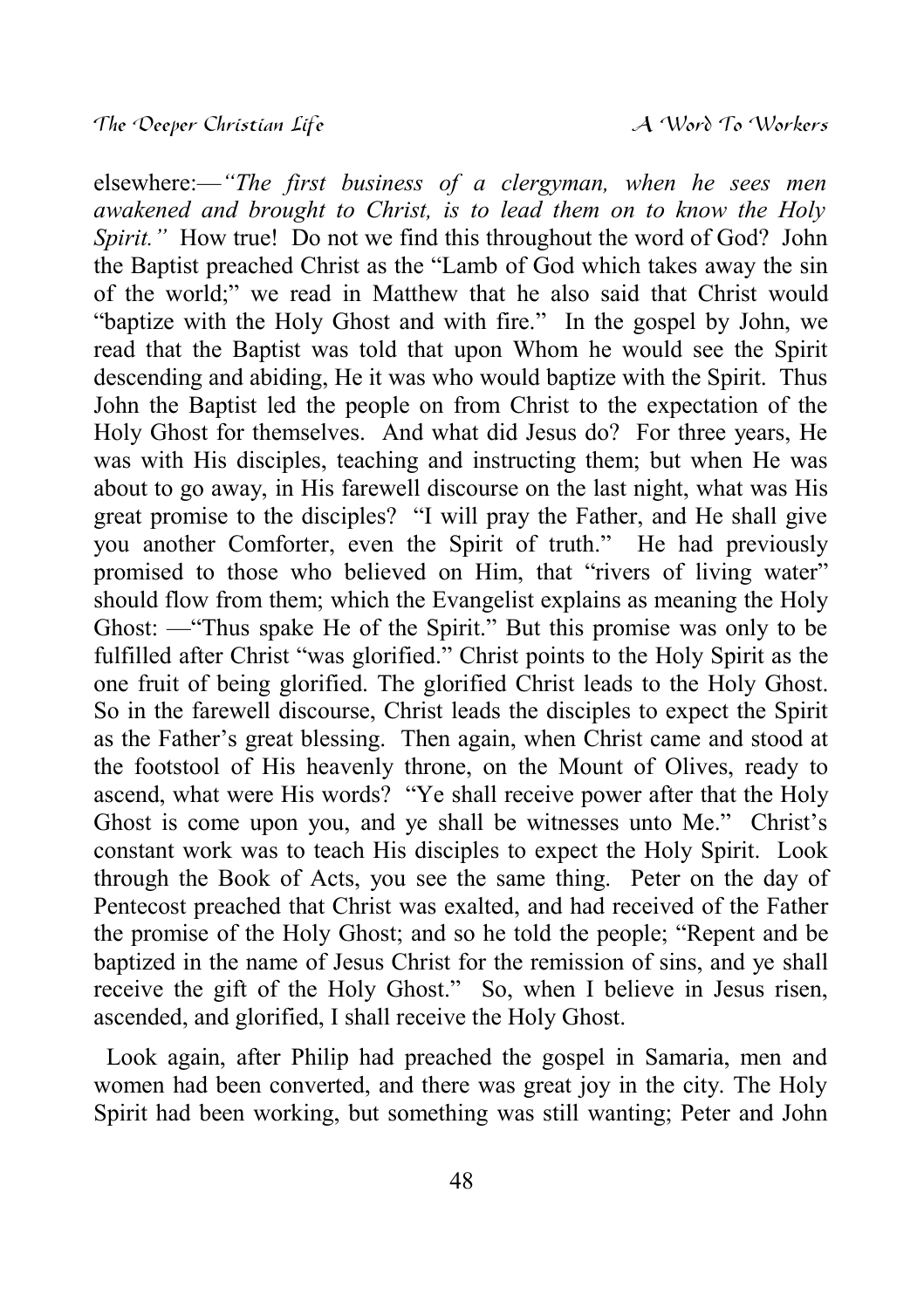came down from Jerusalem, prayed for the converted ones, laid their hands upon them, "and they received the Holy Ghost." Then they had the conscious possession and enjoyment of the Spirit; but till that came they were incomplete. Paul was converted by the mighty power of Jesus who appeared to Him on the way to Damascus; and yet he had to go to Ananias to receive the Holy Ghost.

Then again, we read that when Peter went to preach to Cornelius, as he preached Christ, "the Holy Ghost fell on all them which heard the word;" which Peter took as the sign that these Gentiles were one with the Jews in the favor of God, having the same baptism.

And so we might go through many of the Epistles, where we find the same truth taught. Look at that wonderful epistle to the Romans. The doctrine of justification by faith is established in the first five chapters. Then in the sixth and seventh, though the believer is represented as dead to sin and the law, and married to Christ, yet a dreadful struggle goes on in the heart of the regenerate man as long as he has not god the full power of the Holy Spirit. But in the eighth chapter, it is the "law of the Spirit of life in Christ Jesus" that makes us free from "the law of sin and death." Then we are "not in the flesh, but in the Spirit," with the Spirit of God dwelling in us. All the teaching leads up to the Holy Spirit.

Look again at the epistle to the Galatians. We always talk of this epistle as the great source of instruction on the doctrine of justification by faith: but have you ever noticed how the doctrine of the Holy Spirit holds a most prominent place there? Paul asks the Galatian church: —"Received ye the Spirit by the works of the law, or by the hearing of faith?" It was the hearing of faith that led them to the full enjoyment of the Spirit's power. If they sought to be justified by the works of the law, they had "fallen from grace." "For we *through the Spirit* wait for the hope of righteousness by faith." And then at the end of the fifth chapter, we are told: —"If we live in the Spirit, let us walk in the Spirit."

Again, if we go to the epistles to the Corinthians, we find Paul asking the Christians in Corinth: —"Know ye not that your body is the temple of the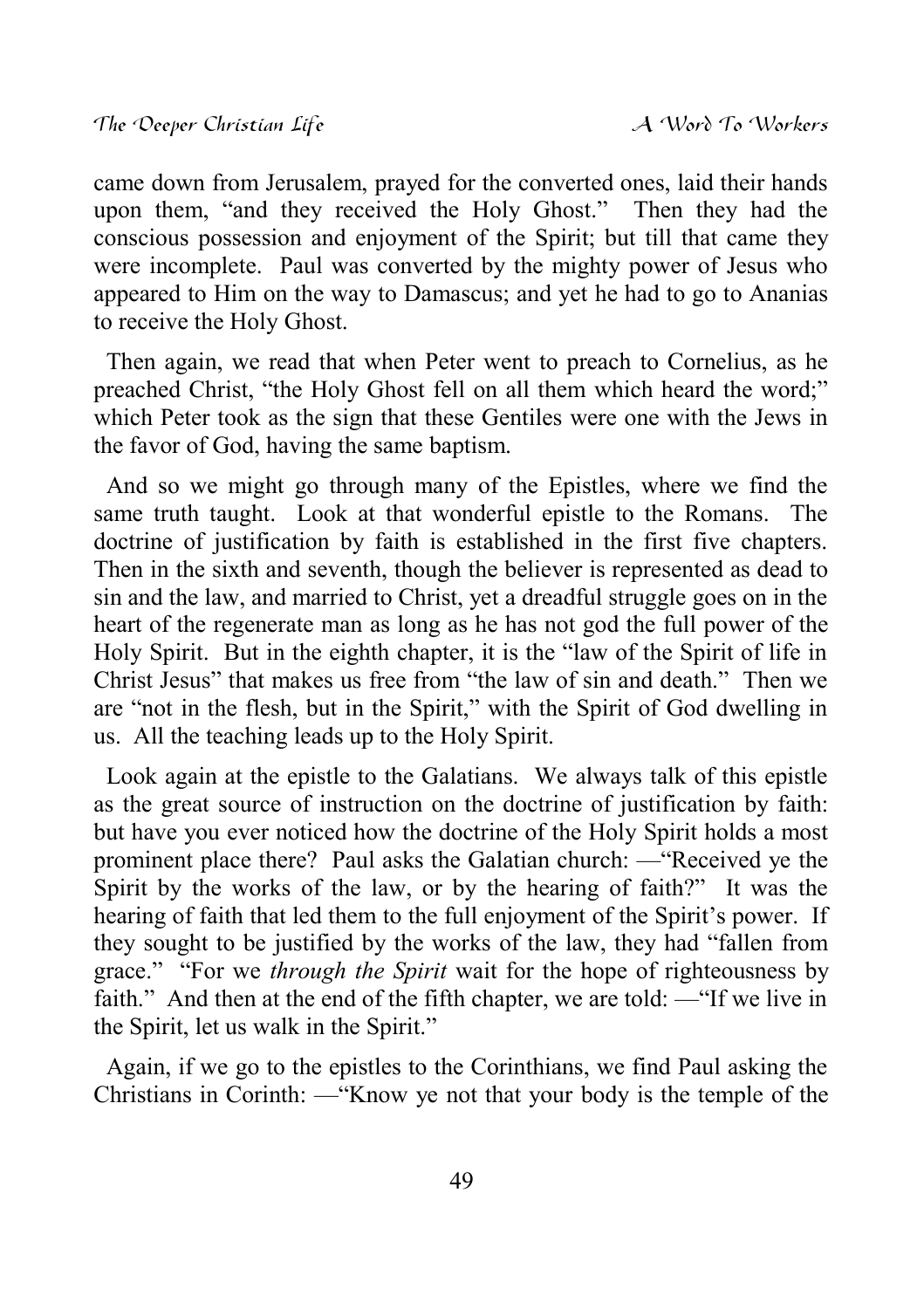Holy Ghost which is in you?" If we look into the epistle to the Ephesians, we find the doctrine of the Holy Spirit mentioned twelve times. It is the Spirit that seals God's people; "Ye were sealed with the Holy Spirit of promise." He illumines them; "That God may give the Spirit of wisdom and revelation in the knowledge of Him." Through Christ, both Jew and Gentile "have access by one Spirit unto the Father." They "are built together for an habitation of God through the Spirit." They are "strengthened with might by His Spirit in the inner man." With "all lowliness and meekness, with long-suffering, forbearing one another in love," they "endeavor to keep the unity of the Spirit in the bond of peace." By not "grieving the Holy Spirit of God," we preserve our sealing to the "day of redemption." Being "filled with the Spirit," we "sing and make melody in our hearts to the Lord," and thus glorify Him. Just study these epistles carefully, and you will find that what I say is true—that the apostle Paul takes great pains to lead Christians to the Holy Ghost as the consummation of the Christian life.

It was the Holy Ghost Who was given to the church at Pentecost; and it is the Holy Ghost Who gives Pentecostal blessings now. It is this power, given to bless men, that wrought such wonderful life, and love, and selfsacrifice in the early church; and it is this that makes us look back to those days as the most beautiful part of the Church's history. And it is the same Spirit of power that must dwell in the hearts of all believers in our day to give the Church its true position. Let us ask God then, that every minister and Christian worker may be endued with the power of the Holy Ghost; that He may search us and try us, and enable us sincerely to answer the question, "Have I known the indwelling and the filling of the Holy Spirit that God wants me to have? Let each one of us ask himself: "Is it my great study to know the Holy Ghost dwelling in me, so that I may help others to yield to the same indwelling of the Holy Spirit; and that He may reveal Christ fully in His divine saving and keeping power?" Will not every one have to confess: "Lord, I have all too little understood this; I have all too little manifested this in my work and preaching"? Beloved brethren, "The first duty of every clergyman is to humbly ask God that all that he wants done in his hearers may be first fully and truly done in himself." And the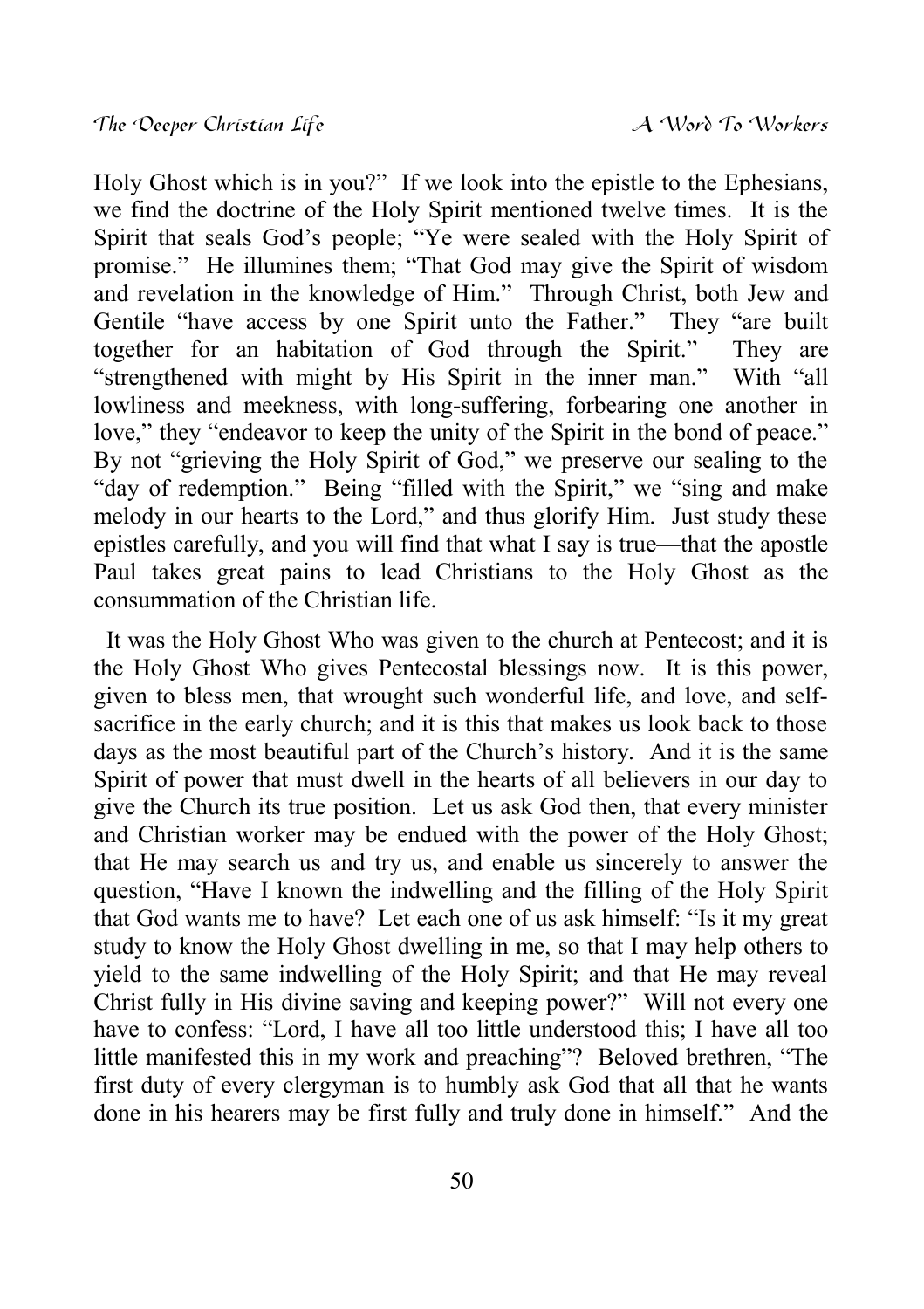second thing is his duty towards those who are awakened and brought to Christ, to lead them on to the full knowledge of the presence and indwelling of the Holy Spirit.

Now, if we are indeed to come into full harmony with these two great principles, then there come to us some further questions of the very deepest importance. And the first questions is: —"Why is it that there is in the church of Christ so little practical acknowledgment of the power of the Holy Ghost?" I am not speaking to you, brethren, as if I thought you were not sound in doctrine on this point. I speak to you as believing in the Holy Ghost as the third person in the ever-blessed Trinity. But I speak to you confidently as to those who will readily admit that the truth or the presence and of the power of the Holy Ghost is not acknowledged in the church as it ought to be. Then the question is: Why is it not so acknowledged? I answer because of its spirituality. It is one of the most difficult truths in the Bible for the human mind to comprehend. God has revealed Himself in creation throughout the whole universe. He has revealed Himself in Christ incarnate—and what a subject of study the person, and word, and works of Christ form! But the mysterious indwelling of the Holy Spirit, hidden in the depths of the life of the believer, how much less easy to comprehend!

In the early Pentecostal days of the church, this knowledge was intuitive; they *possessed* the Spirit in power. But soon after the spirit of the world began to creep into the church and mastered it. This was followed by the deeper darkness of formality and superstition in the Roman Catholic Church, when the spirit of the world completely triumphed in what was improperly styled the Church of Christ. The Reformation in the days of Luther restored the truth of justification by faith in Christ; but the doctrine of the Holy Ghost did not then obtain its proper place, for God does not reveal all truth at one time. A great deal of the spirit of the world was still left in the reformed churches; but now God is awakening the church to strive after a fuller scriptural idea of the Holy Spirit's place and power. Through the medium of books, and discussions, and conventions many hearts are being stirred.

Brethren, it is our privilege to take part in this great movement; and let us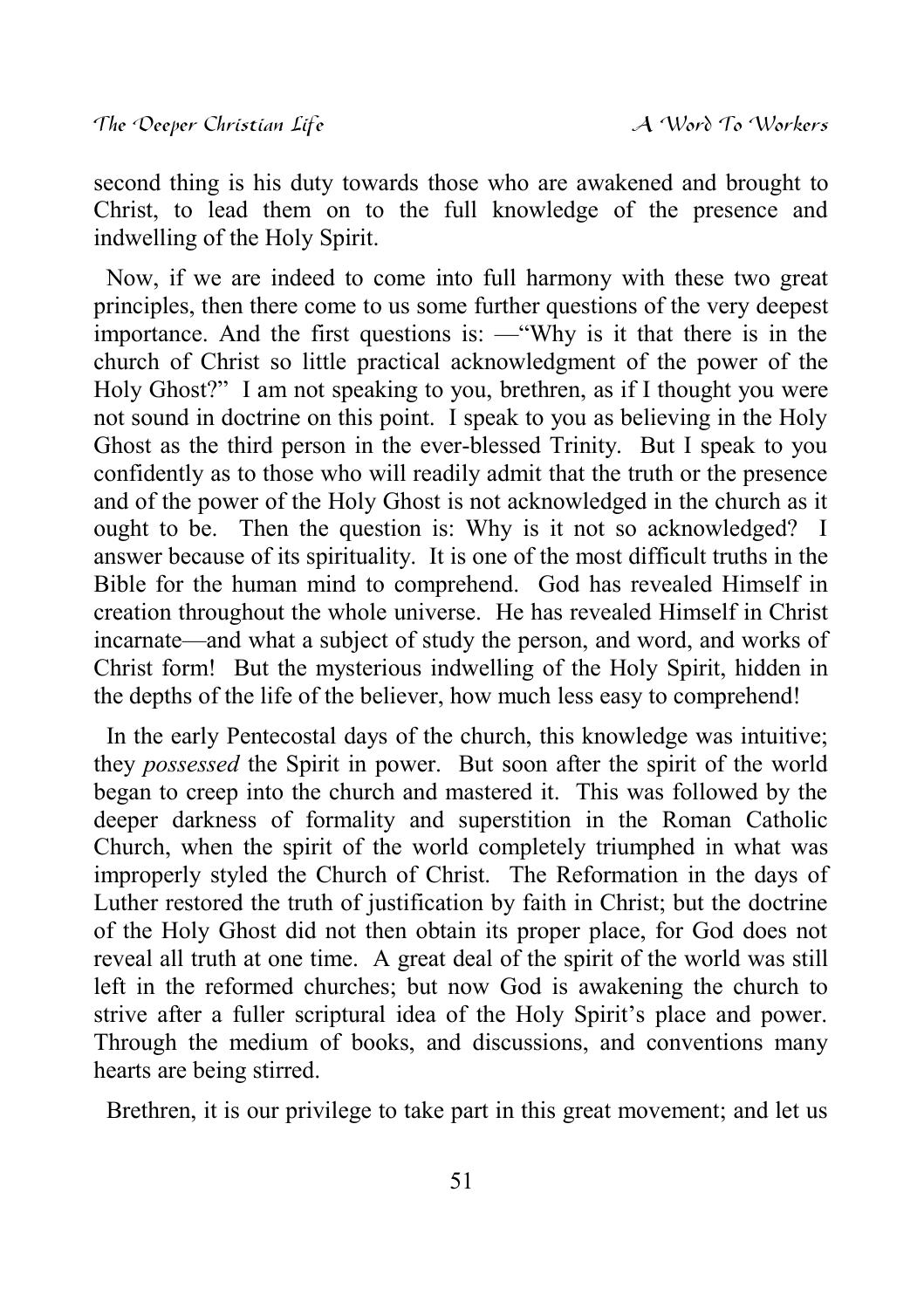engage in the work more earnestly than ever. Let each of us say my great work is, in preaching Christ, to lead men to the acknowledging of the Holy Spirit, who alone can glorify Christ. I may try to glorify Christ in my preaching, but it will avail nothing without the Spirit of God. I may urge men to the practice of holiness and every Christian virtue, but all my persuasion will avail very little unless I help them to believe that they must have the Holy Ghost dwelling in them every moment enabling to live the life of Christ. The great reason why the Holy Spirit was given from heaven was to make Christ Jesus' presence manifest to us. While Jesus was incarnate, His disciples were too much under the power of the flesh to allow Christ to get a lodgement in their hearts. It was needful, He said, that He should go away, in order that the Spirit might come; and He promised to those who loved Him and kept His commandments, that with the Spirit, He would come, and the Father would also come, and make Their abode with them. It is thus the Holy Spirit's great work to reveal the Father and the Son in the hearts of God's people. If we believe and teach men that the Holy Spirit can make Christ a reality to them every moment, men will learn to believe and accept Christ's presence and power, of which they now know far too little.

Then another question presents itself, viz, What are we to expect when the Holy Spirit is duly acknowledged and received? I ask this question, because I have frequently noticed something with considerable interest and, I may say, with some anxiety. I sometimes hear men praying earnestly for a baptism of the Holy Spirit that He may give them power for their work. Beloved brethren, we need this power, not only for work, but for our daily life. Remember, we must have it all the time. In Old Testament times, the Spirit came with power upon the prophets and other inspired men; but He did not dwell permanently in them. In the same way, in the church of the Corinthians, the Holy Spirit came with power to work miraculous gifts, and yet they had but a small measure of His sanctifying grace. You will remember the carnal strife, envying, and divisions there were. They had gifts of knowledge and wisdom, etc.; but alas! Pride, unlovingness, and other sins sadly marred the character of many of them. And what does this teach us? That a man may have a great gift of power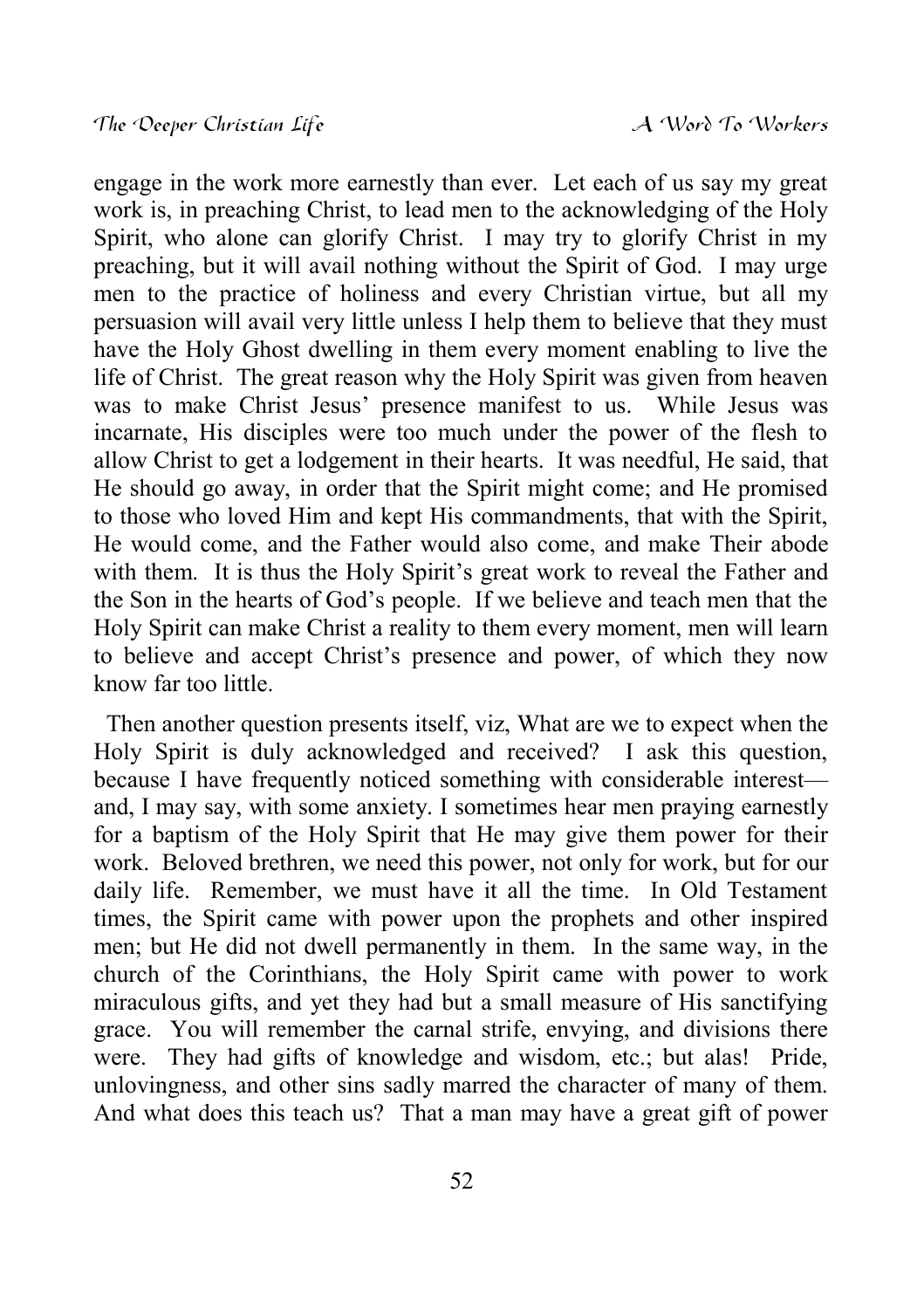for work, but very little of the indwelling Spirit. In 1 Cor. xiii, we are reminded that though we may have faith that would remove mountains, if we have not love, we are nothing. We must have the love that brings the humility and self-sacrifice of Jesus. Don't let us put in the first place the gifts we may possess; if we do, we shall have very little blessing. But we should seek, in the first place, that the Spirit of God should come as a light and power of holiness from the indwelling Jesus. Let the first work of the Holy Spirit be to humble you deep down in the very dust, so that your whole life shall be a tender, broken-hearted waiting on God, in the consciousness of mercy coming from above.

Do not seek large gifts; there is something deeper you need. It is not enough that a tree shoots its branches to the sky, and be covered thickly with leaves; but we want its roots to strike deeply into the soil. Let the thought of the Holy Spirit's being in us, and our hope of being filled with the Spirit, be always accompanied in us with a broken and contrite heart. Let us bow very low before God, in waiting for His grace to fill and to sanctify us. We do not want a power which God might allow us to use, while our inner part is unsanctified. We want God to give us full possession of Himself. In due time, the special gift may come; but we want first and now, the power of the Holy Ghost working something far mightier and more effectual in us than any such gift. We should seek, therefore, not only a baptism of power, but a baptism of holiness; we should seek that the inner nature be sanctified by the indwelling of Jesus, and then other power will come as needed.

There is a third question: —Suppose some one says to me: —"I have given myself up to be filled with the Spirit, and I do not feel that there is any difference in my condition; there is no change of experience that I can speak of. What must I then think? Must not I think that my surrender was not honest?" No, do not think that. "But how then? Does God give no response?" Beloved, God gives a response, but that is not always within certain months or years. "What, then, would you have me do?" Retain the position you have taken before God, and maintain it every day. Say, "Oh God, I have given myself to be filled, here I am an empty vessel, trusting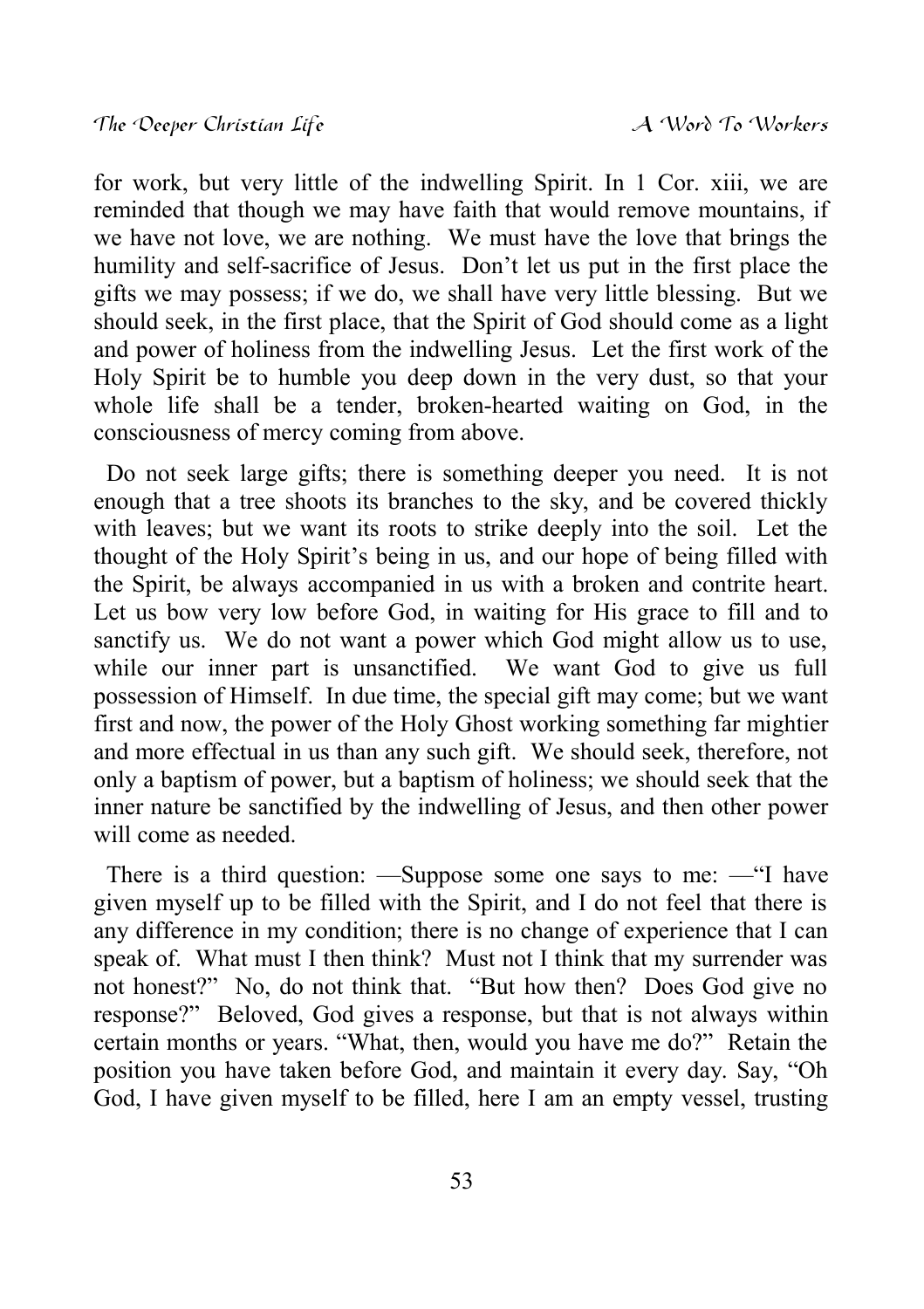and expecting to be filled by Thee." Take that position every day and every hour. Ask God to write it across your heart. Give up to God an empty, consecrated vessel that He may fill it with the Holy Spirit. Take that position constantly. It may be that you are not fully prepared. Ask God to cleanse you; to give you grace to separate from everything sinful—from unbelief or whatever hindrance there may be. Then take your position before God and say, "My God, Thou art faithful; I have entered into covenant with Thee for Thy Holy Spirit to fill me, and I believe Thou wilt fulfill it." Brethren, I say for myself, and for every minister of the gospel, and for every fellow worker, man or woman, that if we thus come before God with a full surrender, in a bold, believing attitude, God's promise must be fulfilled.

If you were to ask me of my own experience, I would say this: —That there have been times when I hardly knew myself what to think of God's answer to my prayer in this matter; but I have found it my joy and my strength to take and maintain my position, and say: "My God, I have given myself up to Thee. It was Thine own grace that led me to Christ; and I stand before Thee in confidence that Thou wilt keep Thy covenant with me to the end. I am the empty vessel; Thou art the God that fillest all." God is faithful, and He gives the promised blessing in His own time and method. Beloved, for God's sake, be content with nothing less than full health and full spiritual life. "Be filled with the Spirit."

Let me return now to the two expressions with which I began: "the first duty of every clergyman is humbly to ask of God that all that he wants done in those who hear his preaching may be first truly and fully done in himself." Brethren, I ask you, is it not the longing of your hearts to have a congregation of believers filled with the Holy Ghost? Is it not your unceasing prayer for the Church of Christ, in which you minister, that the Spirit of holiness, the very Spirit of God's Son, the spirit of unworldliness and of heavenly-mindedness, may possess it; and that the Spirit of victory and of power over sin may fill its children? If you are willing for that to come, your first duty is to have it yourself.

And then the second sentence: —"the first duty of every clergyman is to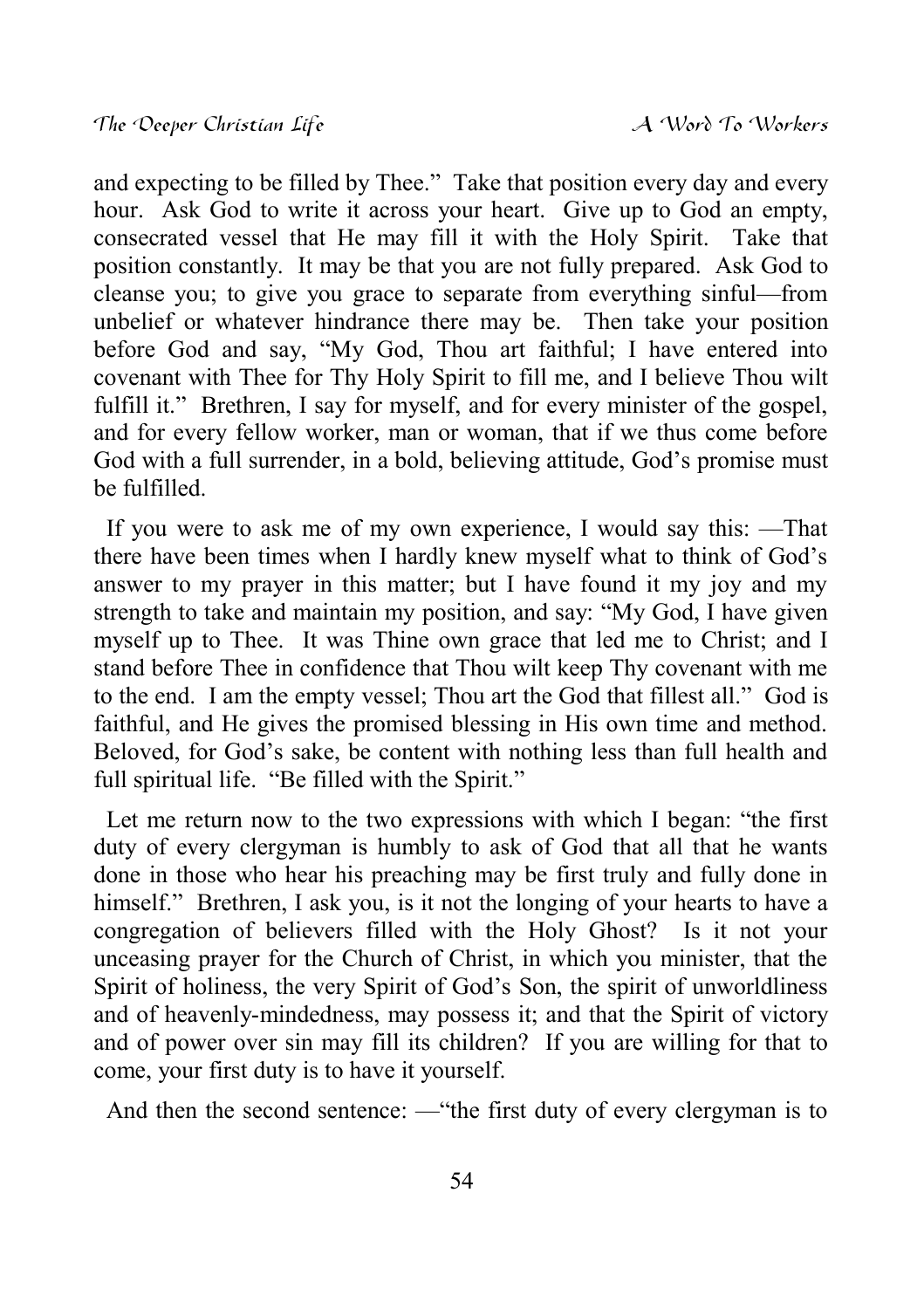lead those who have been brought to Christ to be entirely filled with the Holy Ghost." How can I do my work with success? I can conceive what a privilege it is to be led by the Spirit of God in all that I am doing. In studying my Bible, praying, visiting, organizing, or whatever I am doing, God is willing to guide me by His Holy Spirit. It sometimes becomes a humiliating experience to me that I am unwatchful, and do not wait for the blessing; when that is the case, God can bring me back again. But there is also the blessed experience of God's guiding hand, often through deep darkness, by His Holy Spirit. Let us walk about among the people as men of God, that we may not only preach about a book, and what we believe with our hearts to be true, but may preach what we are and what we have in our own experience. Jesus calls us *witnesses* for Him; what does that mean? The Holy Ghost brought down to heaven from men a participation in the glory and the joy of the exalted Christ. Peter and the others who spoke with Him were filled with this heavenly Spirit; and thus Christ spoke in them, and accomplished the work for them. O brethren, if you and I be Christ's we should take our places and claim our privilege. We are witnesses to the truth which we believe—witnesses to the reality of what Jesus does and what He is, by His presence in our own souls. If we are willing to be such witnesses for Christ, let us go to our God; let us make confession and surrender, and by faith claim what God has for us as ministers of the gospel and workers in His service. God will prove faithful. Even at this very moment, He will touch our hearts with a deep consciousness of His faithfulness and of His presence; and He will give to every hungering, trustful one that which we continually need.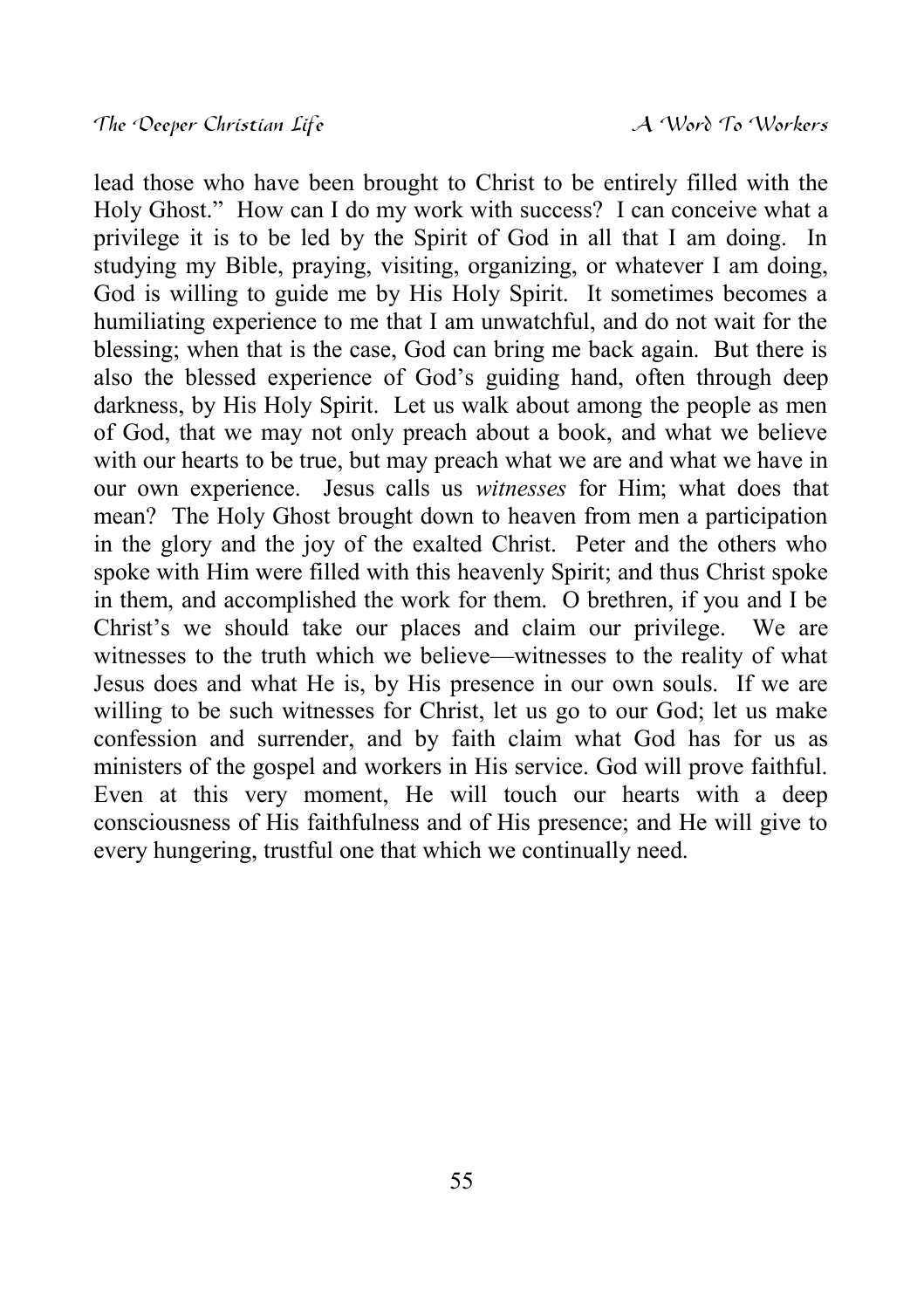### **CONSECRATION**

*"But who am I, and what is my people, that we should be able to offer so willingly after this sort? For all things come of Thee, and of Thine own have we given Thee."*

To be able to offer anything to God is a perfect mystery. Consecration is a miracle of grace. "All things come of Thee, and of Thine own have we given Thee." In these words there are four very precious thoughts I want to try and make clear to you: -

1. God is the Owner of all, and gives all to us.

2. We have nothing but what we receive—but everything we need we may receive from God.

3. It is our privilege and honor to give back to God what we receive from Him.

4. God has a double joy in His possessions when he receives back from us what He gave.

And when I apply this to my life—to my body, to my wealth, property, to my whole being with all its powers—then I understand what Consecration ought to be.

1. *It is the glory of God, and His very nature, to be always GIVING.* God is the owner of all. There is no power, no riches, no goodness, no love, outside of God. It is the very nature of God that He does not live for Himself, but for His creatures. His is a love that always delights to give. Here we come to the first step in consecration. I must see that everything I have is given by Him; I must learn to believe in God as the great Owner and Giver of all. Let me hold that fast. I have nothing but what actually and definitely belongs to God. Just as much as people say, "this money in my purse belongs to me," so God is the Proprietor of all. It is His and His only. And it is His life and delight to be always giving. Oh, take that precious thought—*there is nothing that God has that He does not want to give.* It is His nature, and therefore when God asks you anything, He must give it first Himself, and He will. Never be afraid whatever God asks; for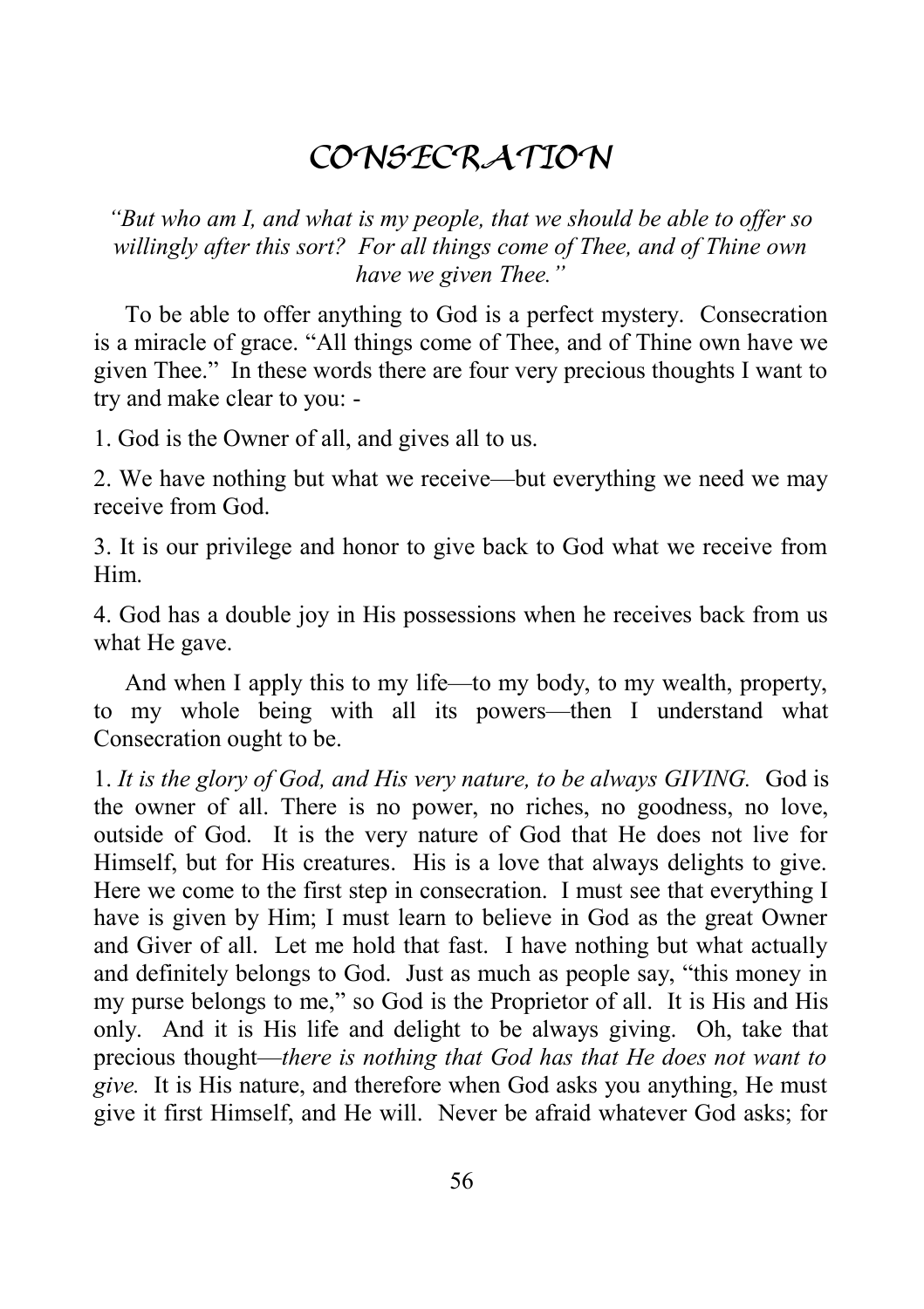God only asks what is His own; what He asks you to give He will first Himself give you. The Possessor, and Owner, and Giver of all! This is our God. You can apply this to yourself and your powers to all you are and have. Study it, believe it, live in it, every day, every hour, every moment.

2. Just as it is the nature and glory of God to be always giving, *it is the nature and glory of man to be always receiving.* What did God make us for? We have been made to be each of us a vessel into which God can pour out His life, His beauty, His happiness, His love. We are created to be each a receptacle and a reservoir of divine heavenly life and blessing, just as much as God can put into us. Have we understood this, that our great work —the object of our creation—is to be always receiving? If we fully enter into this, it will teach some precious things. One thing—the utter folly of being proud or conceited. What an idea! Suppose I were to borrow a very beautiful dress, and walk about boasting of it as if it were my own, you might say, "What a fool!" And here it is the Everlasting God owns everything we have; shall we dare to exalt ourselves on account of what is all His? Then what a blessed lesson it will teach us of what our position is! I have to do with a God whose nature is to be always giving, and mine to be always receiving. Just as the lock and key fit each other, God the Giver and I the receiver fit into each other. How often we trouble about things, and about praying for them, instead of going back to the root of things, and saying, "Lord, I only crave to be the receptacle of what the Will of God means for me; of the power and the gifts and the love and Spirit of God." What can be more simple? Come as a *receptacle*—cleansed, emptied and humble. Come, and then God will delight to give. If I may with reverence say it, He cannot help Himself; it is His promise, His nature. The blessing is ever flowing out of Him. You know how water always flows into the lowest places. If we would but be emptied and low, nothing but receptacles, what a blessed life we could live! Day by day just praising Him—Thou givest and I accept. Thou bestowest and I rejoice to receive. How many tens of thousands of people have said this morning: "What a beautiful day! Let us throw open the windows and bring in the sunlight with its warmth and cheerfulness!" May our hearts learn every moment to drink in the light and sunshine of God's love.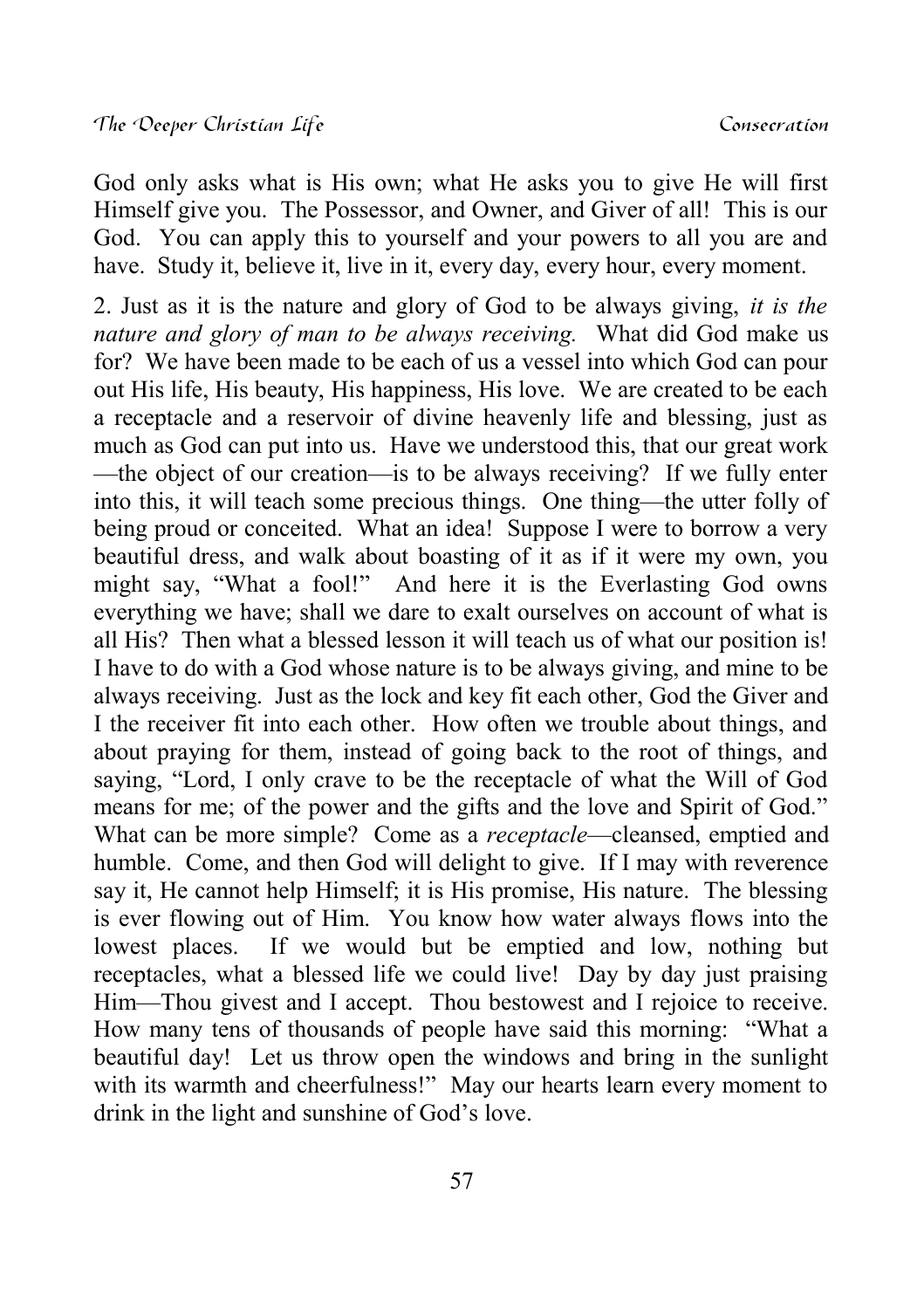"Who am I, and what is my people, that we should be able to offer so willingly after this sort? For all things come of Thee, and we have given Thee of Thine own."

3. If God gives all and I receive all, then the third thought is very simple—*I must give all back again.* What a privilege that for the sake of having me in loving, grateful intercourse with Him, and giving me the happiness of pleasing and serving Him, the Everlasting God should say, "Come now, and bring Me back all that I give." And yet people say, "Oh, but must I give everything back? Brother, don't you know that there is no happiness or blessedness except in giving to God! David felt it. He said: "Lord, what an unspeakable privilege it is to be allowed to give that back to Thee which is Thine own!" Just to receive and then to render back in love to Him as God, what He gives. Do you know what God needs you for? People say, "Does not God give us all good gifts to enjoy?" But do you know that the reality of the enjoyment is in the giving back? Just look at Jesus—God gave Him a wonderful body. He kept it holy and gave it as a sacrifice to God. This is the beauty of having a body. God has given you a soul; this is the beauty of having a soul—you can give it back to God. People talk about the difficulty they meet with in having so strong a will. You never can have too strong a will, but the trouble is we do not give that strong will up to God, to make it a vessel in which God can and will pour His Spirit, so as to fit it to do splendid service for Himself.

We have now had the three thoughts: God gives all; I receive all; I give up all. Will you do this now? Will not every heart say, "My God, teach me to give up everything?" Take your head, your mind with all its power of speaking, your property, your heart with its affections—the best and most secret—take gold and silver, everything, and lay it at God's feet and say, "Lord, here is the covenant between me and Thee. Thou delightest to give all, and I delight to give back all." God teach us that. If that simple lesson were learnt, there would be an end of so much trouble about finding out the Will of God, and an end of all our holding back, for it would be written, not upon our foreheads, but across our hearts, "God can do with me what He pleases; I belong to Him with all I have." Instead of always saying to God,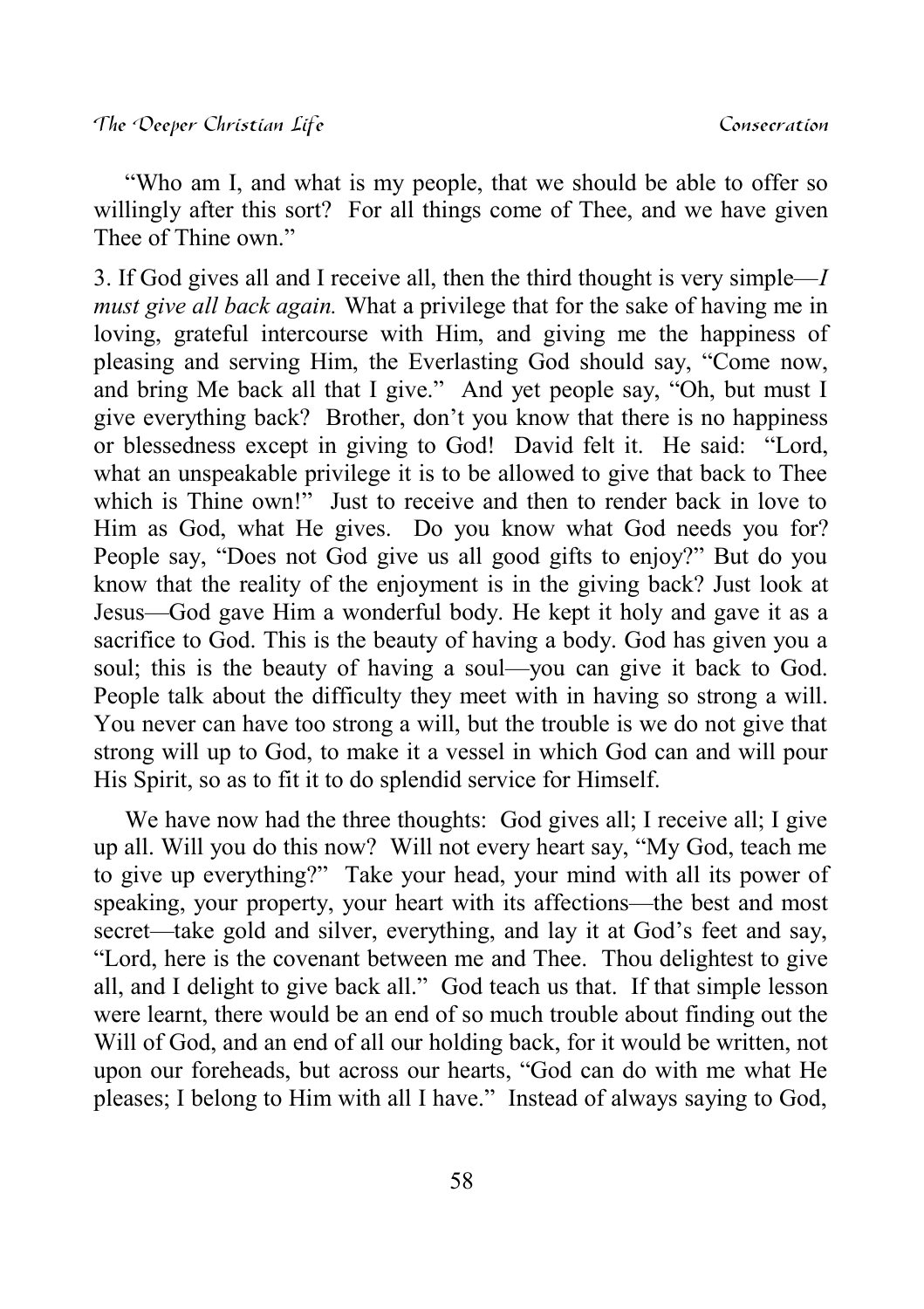"Give, give, give," we should say, "Yes, Lord, Thou dost give, thou dost love to give, and I love to give back." Try that life and find out if it is not the very highest life.

4. God gives all, I receive all, I give all. Now comes the fourth thought: God does so rejoice in what we give to Him. It is not only I that am the receiver and the giver, but God is the Giver and the Receiver too, and, may I say it with reverence, has more pleasure in the receiving back than even in giving. With our little faith we often think they come back to God again all defiled. God says, "No, they come back beautiful and glorified"; the surrender of the dear child of His, with his aspirations and thanksgivings, brings it to God with a new value and beauty. Ah! Child of God you do not know how precious the gift that you bring to your Father, is in His sight. Have I not seen a mother give a piece of cake, and the child comes and offers her a piece to share it with her? How she values the gift! And your God, oh, my friends, your God, His heart, His Father's heart of love, longs, longs, longs to have you give Him everything. It is not a demand. It is a demand, but it is not a demand of a hard Master, it is the call of a loving Father, who knows that every gift you bring to God will bind you closer to Himself, and every surrender you make will open your heart wider to get more of his spiritual gifts. Oh, friends! A gift to God has in His sight infinite value. It delights Him. He sees of the travail of His soul and is satisfied. And it brings unspeakable blessing to you. These are the thoughts our text suggests; now comes the practical application. What are the lessons? We here learn what the true dispositions of the Christian life are.

*To be and abide in continual dependence upon God.* Become nothing, begin to understand that you are nothing but an earthen vessel into which God will shine down the treasure of His love. Blessed is the man who knows what it is to be nothing, to be just an empty vessel meet for God's use. Work, the Apostle says, for it is God who worketh in you to will and to do. Brethren, come and take tonight the place of deep, deep dependence on God. And then take the place of *child-like trust* and expectancy. Count upon your God to do for you everything that you can desire of Him. Honor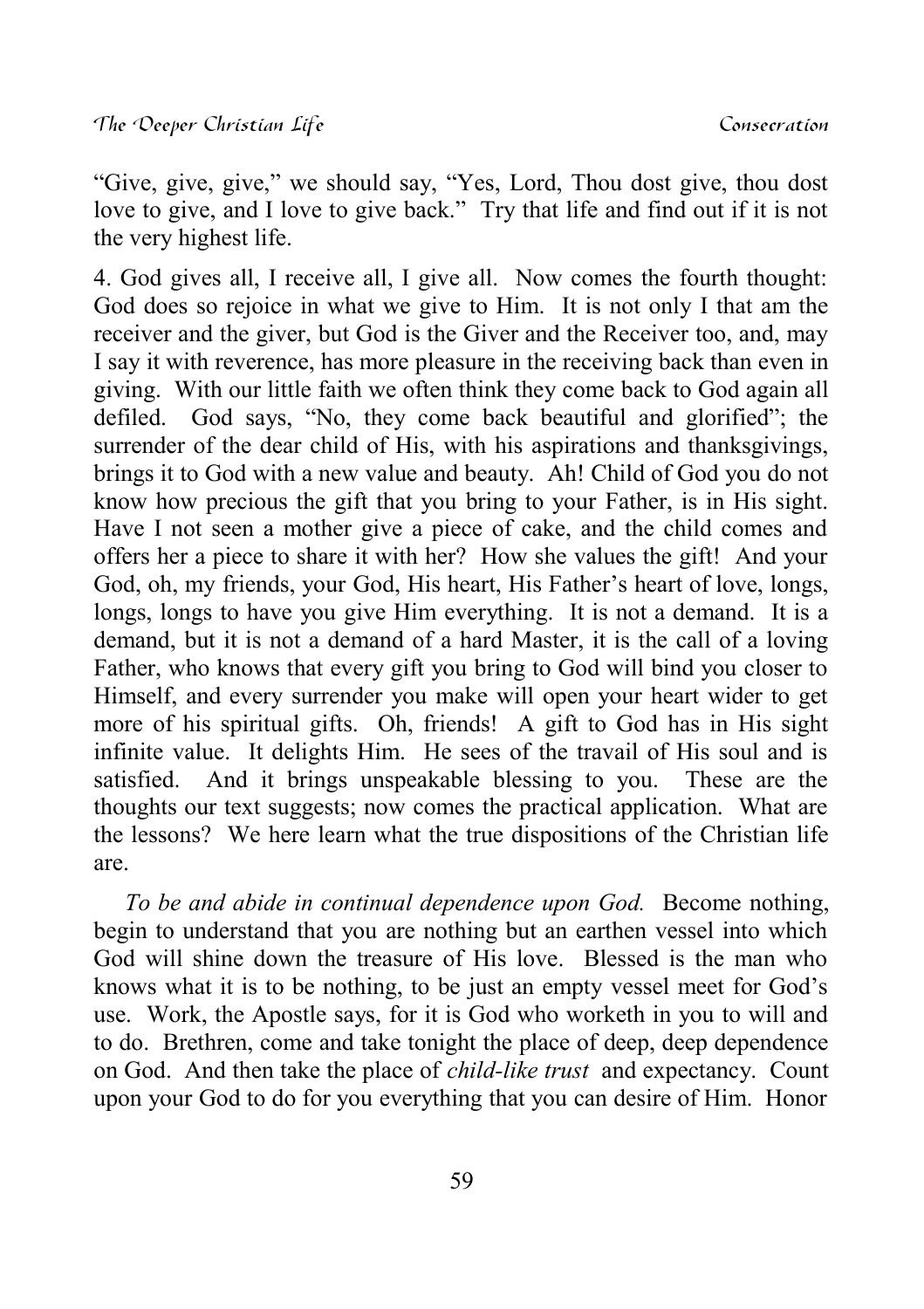God as a God who gives liberally. Honor God and believe that He asks nothing from you but what he is going first to give. And then come praise and surrender and consecration. Praise Him for it! Let every sacrifice to Him be a thank-offering. What are we going to consecrate? First of all our lives. There are perhaps men and women—young men and women whose hearts are asking, "What do you want me to do—to say I will be a missionary?" No, indeed, I do not ask you to do this. Deal with God, and come to Him and say, "Lord of all, I belong to Thee, I am absolutely at Thy disposal." Yield up yourselves. There may be many who cannot go as Missionaries, but oh, come, give up yourselves to God all the same to be consecrated to the work of His Kingdom. Let us bow down before Him. Let us give Him all our powers—our head to think for His Kingdom, our heart to go out in love for men, and however feeble you may be, come and say: "Lord, here I am, to live and die for Thy Kingdom. Some talk and pray about the filling of the Holy Spirit. Let them pray more and believe more. But remember the Holy Spirit came to fit men to be messengers of the Kingdom, and you cannot expect to be filled with the Spirit unless you want to live for Christ's Kingdom. You cannot expect all the love and peace and joy of heaven to come into your life and be your treasures, unless you give them up absolutely to the Kingdom of God, and posses and use them only for Him. It is the soul utterly given up to God that will receive in its emptying the fullness of the Holy Spirit. Dear friends we must consecrate not only ourselves—body and soul—but all we have. Some of you may have children; perhaps you have an only child, and you dread the very idea of letting it go. Take care, take care; God deserves your confidence, your love, and your surrender. I plead with you; take your children and say to Jesus: "Anything Lord, that pleases Thee." Educate your children for Jesus. God help you to do it. He may not accept all of them, but He will accept of the will, and there will be a rich blessing in your soul for it. Then there is money. When I hear appeals for money from every Society; when I hear calculations as to what the Christians of England are spending on pleasure, and the small amount given for Missions, I say there is something terrible in it. God's children with so much wealth and comfort, and giving away so small a portion! God be